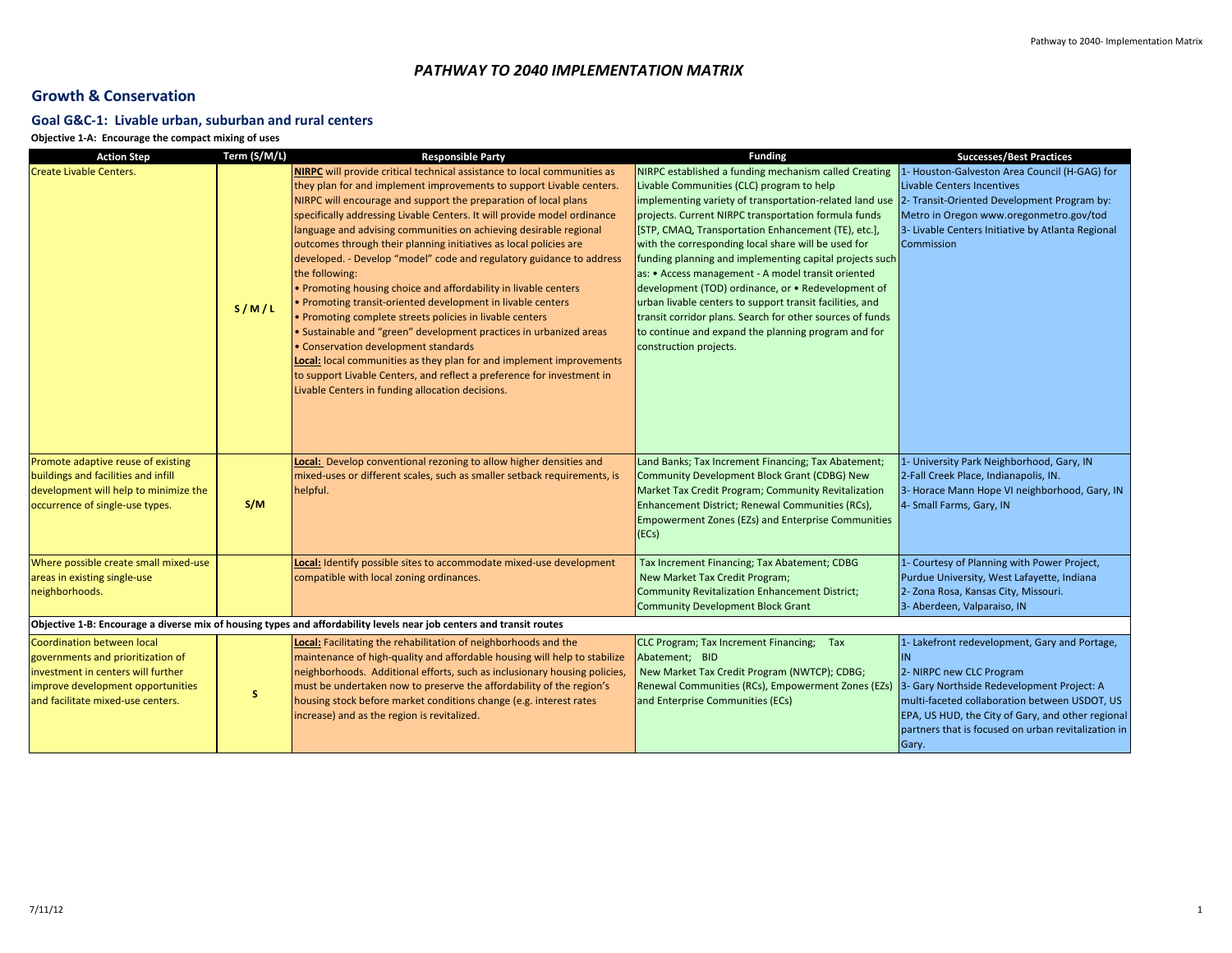| <b>CLC Program</b><br>Local: Provide incentives for developers to integrate features of<br>1- livable centers by Houston-Galveston Area<br>Consider making strategic land use<br>decisions and providing for transit and<br>traditional neighborhoods and walkable communities.<br>Council www.h-<br>gac.com/community/livablecenters/default.aspx<br>complete streets, the region can ensure<br>2- Livable Centers Initiative by Atlanta Regional<br>that all residents have access to good<br>schools, grocery stores, community<br>Commission<br>centers, medical facilities, reliable<br>4-Contra Costa Centre Transit Village, California<br>S/M<br>transportation and job opportunities.<br>www.contracostacentre.com/<br>Objective 1-C: Facilitate the remediation and redevelopment of abandoned and underutilized land, including brownfields and greyfields.<br>Promote infill and adaptive reuse<br>1- Near West Side Residential/Retail<br>NIRPC can offer technical assistance and facilitate sharing of information<br>Tax Increment Financing; Tax Abatement; Industry<br>between communities.<br>Development Grant Fund (IDGF); CDBG<br>Development, City of Chicago, IL.<br>Local: To encourage and incent it as a preferred choice of development<br>New Market Tax Credit Program;<br>2- Fall Creek Place, Indianapolis, IN.<br>over the option of developing previously undeveloped lands. Infill and<br>Business Improvement District; Brownfield Tax<br>3- Portage, IN Lakefront Redevelopment.<br>4-Horace Mann Hope VI neighborhood, Gary, IN<br>adaptive reuse are most successful where there is some degree of<br>Incentives; Land Banks; Renewal Communities (RCs),<br>S/M<br>regulatory flexibility. - Conventional rezoning to allow higher densities<br>Empowerment Zones (EZs) and Enterprise Communities 5- East Chicago, IN: North Harbor Redevelopment<br>and mixed-uses or different scales, such as smaller setback requirements,<br>(ECs)<br>and Waterfront Revitalization Initative.<br>is helpful. This allows adaptive reuse without requiring special approvals<br>6- Gary. IN: East Lakefront Marquette Park<br>and streamlines the development process.<br>Improvements.<br><b>Prioritize Transportation Funding to</b><br><b>NIRPC</b> will incorporate policies and strategies in transportation funding to CLC Program<br>1- Thomas Jefferson Planning District Commission<br>(TJPDC) for Jefferson Area Eastern Planning<br><b>Support Centers, Revitalization Areas</b><br>support Centers, Revitalization Areas and Infill & Growth Areas<br>Initiative - Building Livable Communities<br>and Infill & Growth Areas<br><b>Fed/State:</b> Support NIRPC's strategies and develop similar policies<br>2-San Diego Area Council of Governments<br>/strategies within their agencies.<br><b>Transportation Enhancement Activities (TEA)</b><br>Program<br>3-City/County Association of Governments of San<br><b>Mateo County Transit Oriented</b><br>Development (TOD) Incentive Program<br><b>S</b><br>4-The Sacramento Area Council of Government's<br>Metropolitan Transportation Plan for 2035<br>Objective 1-D: Promote community green infrastructure and access to public open space.<br><b>NIRPC:</b> Use NIRPC funds more efficiently to create livable, pedestrian-<br>CLC Program; Tax Increment Financing; Tax Abatement<br>1- Near West Side Residential/Retail<br>Concentrating new growth around<br>infrastructure will allow preservation of<br>friendly communities that offer a high quality of life for all residents.<br>New Market Tax Credit Program (NWTCP); CDBG<br>Development, City of Chicago, IL.<br>2- West Pullman Industrial Park, Chicago, IL.<br>environmental assets.<br>3- Small Farms, Gary, IN.<br>S/M/L<br>4- Siena at Renaissance Park, Atlanta, Georgia. | <b>Action Step</b> | Term (S/M/L) | <b>Responsible Party</b> | <b>Funding</b> | <b>Successes/Best Practices</b> |
|------------------------------------------------------------------------------------------------------------------------------------------------------------------------------------------------------------------------------------------------------------------------------------------------------------------------------------------------------------------------------------------------------------------------------------------------------------------------------------------------------------------------------------------------------------------------------------------------------------------------------------------------------------------------------------------------------------------------------------------------------------------------------------------------------------------------------------------------------------------------------------------------------------------------------------------------------------------------------------------------------------------------------------------------------------------------------------------------------------------------------------------------------------------------------------------------------------------------------------------------------------------------------------------------------------------------------------------------------------------------------------------------------------------------------------------------------------------------------------------------------------------------------------------------------------------------------------------------------------------------------------------------------------------------------------------------------------------------------------------------------------------------------------------------------------------------------------------------------------------------------------------------------------------------------------------------------------------------------------------------------------------------------------------------------------------------------------------------------------------------------------------------------------------------------------------------------------------------------------------------------------------------------------------------------------------------------------------------------------------------------------------------------------------------------------------------------------------------------------------------------------------------------------------------------------------------------------------------------------------------------------------------------------------------------------------------------------------------------------------------------------------------------------------------------------------------------------------------------------------------------------------------------------------------------------------------------------------------------------------------------------------------------------------------------------------------------------------------------------------------------------------------------------------------------------------------------------------------------------------------------------------------------------------------------------------------------------------------------------------------------------------------------------------------------------------------------------------------------------------------------------------------------------------------------------------------------------------------------------------------------------------------------------------------------------------------------------------------------------------------------------------------------------------------------------------------------------------------|--------------------|--------------|--------------------------|----------------|---------------------------------|
|                                                                                                                                                                                                                                                                                                                                                                                                                                                                                                                                                                                                                                                                                                                                                                                                                                                                                                                                                                                                                                                                                                                                                                                                                                                                                                                                                                                                                                                                                                                                                                                                                                                                                                                                                                                                                                                                                                                                                                                                                                                                                                                                                                                                                                                                                                                                                                                                                                                                                                                                                                                                                                                                                                                                                                                                                                                                                                                                                                                                                                                                                                                                                                                                                                                                                                                                                                                                                                                                                                                                                                                                                                                                                                                                                                                                                                                |                    |              |                          |                |                                 |
|                                                                                                                                                                                                                                                                                                                                                                                                                                                                                                                                                                                                                                                                                                                                                                                                                                                                                                                                                                                                                                                                                                                                                                                                                                                                                                                                                                                                                                                                                                                                                                                                                                                                                                                                                                                                                                                                                                                                                                                                                                                                                                                                                                                                                                                                                                                                                                                                                                                                                                                                                                                                                                                                                                                                                                                                                                                                                                                                                                                                                                                                                                                                                                                                                                                                                                                                                                                                                                                                                                                                                                                                                                                                                                                                                                                                                                                |                    |              |                          |                |                                 |
|                                                                                                                                                                                                                                                                                                                                                                                                                                                                                                                                                                                                                                                                                                                                                                                                                                                                                                                                                                                                                                                                                                                                                                                                                                                                                                                                                                                                                                                                                                                                                                                                                                                                                                                                                                                                                                                                                                                                                                                                                                                                                                                                                                                                                                                                                                                                                                                                                                                                                                                                                                                                                                                                                                                                                                                                                                                                                                                                                                                                                                                                                                                                                                                                                                                                                                                                                                                                                                                                                                                                                                                                                                                                                                                                                                                                                                                |                    |              |                          |                |                                 |
|                                                                                                                                                                                                                                                                                                                                                                                                                                                                                                                                                                                                                                                                                                                                                                                                                                                                                                                                                                                                                                                                                                                                                                                                                                                                                                                                                                                                                                                                                                                                                                                                                                                                                                                                                                                                                                                                                                                                                                                                                                                                                                                                                                                                                                                                                                                                                                                                                                                                                                                                                                                                                                                                                                                                                                                                                                                                                                                                                                                                                                                                                                                                                                                                                                                                                                                                                                                                                                                                                                                                                                                                                                                                                                                                                                                                                                                |                    |              |                          |                |                                 |
|                                                                                                                                                                                                                                                                                                                                                                                                                                                                                                                                                                                                                                                                                                                                                                                                                                                                                                                                                                                                                                                                                                                                                                                                                                                                                                                                                                                                                                                                                                                                                                                                                                                                                                                                                                                                                                                                                                                                                                                                                                                                                                                                                                                                                                                                                                                                                                                                                                                                                                                                                                                                                                                                                                                                                                                                                                                                                                                                                                                                                                                                                                                                                                                                                                                                                                                                                                                                                                                                                                                                                                                                                                                                                                                                                                                                                                                |                    |              |                          |                |                                 |
|                                                                                                                                                                                                                                                                                                                                                                                                                                                                                                                                                                                                                                                                                                                                                                                                                                                                                                                                                                                                                                                                                                                                                                                                                                                                                                                                                                                                                                                                                                                                                                                                                                                                                                                                                                                                                                                                                                                                                                                                                                                                                                                                                                                                                                                                                                                                                                                                                                                                                                                                                                                                                                                                                                                                                                                                                                                                                                                                                                                                                                                                                                                                                                                                                                                                                                                                                                                                                                                                                                                                                                                                                                                                                                                                                                                                                                                |                    |              |                          |                |                                 |
|                                                                                                                                                                                                                                                                                                                                                                                                                                                                                                                                                                                                                                                                                                                                                                                                                                                                                                                                                                                                                                                                                                                                                                                                                                                                                                                                                                                                                                                                                                                                                                                                                                                                                                                                                                                                                                                                                                                                                                                                                                                                                                                                                                                                                                                                                                                                                                                                                                                                                                                                                                                                                                                                                                                                                                                                                                                                                                                                                                                                                                                                                                                                                                                                                                                                                                                                                                                                                                                                                                                                                                                                                                                                                                                                                                                                                                                |                    |              |                          |                |                                 |
|                                                                                                                                                                                                                                                                                                                                                                                                                                                                                                                                                                                                                                                                                                                                                                                                                                                                                                                                                                                                                                                                                                                                                                                                                                                                                                                                                                                                                                                                                                                                                                                                                                                                                                                                                                                                                                                                                                                                                                                                                                                                                                                                                                                                                                                                                                                                                                                                                                                                                                                                                                                                                                                                                                                                                                                                                                                                                                                                                                                                                                                                                                                                                                                                                                                                                                                                                                                                                                                                                                                                                                                                                                                                                                                                                                                                                                                |                    |              |                          |                |                                 |
|                                                                                                                                                                                                                                                                                                                                                                                                                                                                                                                                                                                                                                                                                                                                                                                                                                                                                                                                                                                                                                                                                                                                                                                                                                                                                                                                                                                                                                                                                                                                                                                                                                                                                                                                                                                                                                                                                                                                                                                                                                                                                                                                                                                                                                                                                                                                                                                                                                                                                                                                                                                                                                                                                                                                                                                                                                                                                                                                                                                                                                                                                                                                                                                                                                                                                                                                                                                                                                                                                                                                                                                                                                                                                                                                                                                                                                                |                    |              |                          |                |                                 |
|                                                                                                                                                                                                                                                                                                                                                                                                                                                                                                                                                                                                                                                                                                                                                                                                                                                                                                                                                                                                                                                                                                                                                                                                                                                                                                                                                                                                                                                                                                                                                                                                                                                                                                                                                                                                                                                                                                                                                                                                                                                                                                                                                                                                                                                                                                                                                                                                                                                                                                                                                                                                                                                                                                                                                                                                                                                                                                                                                                                                                                                                                                                                                                                                                                                                                                                                                                                                                                                                                                                                                                                                                                                                                                                                                                                                                                                |                    |              |                          |                |                                 |
|                                                                                                                                                                                                                                                                                                                                                                                                                                                                                                                                                                                                                                                                                                                                                                                                                                                                                                                                                                                                                                                                                                                                                                                                                                                                                                                                                                                                                                                                                                                                                                                                                                                                                                                                                                                                                                                                                                                                                                                                                                                                                                                                                                                                                                                                                                                                                                                                                                                                                                                                                                                                                                                                                                                                                                                                                                                                                                                                                                                                                                                                                                                                                                                                                                                                                                                                                                                                                                                                                                                                                                                                                                                                                                                                                                                                                                                |                    |              |                          |                |                                 |
|                                                                                                                                                                                                                                                                                                                                                                                                                                                                                                                                                                                                                                                                                                                                                                                                                                                                                                                                                                                                                                                                                                                                                                                                                                                                                                                                                                                                                                                                                                                                                                                                                                                                                                                                                                                                                                                                                                                                                                                                                                                                                                                                                                                                                                                                                                                                                                                                                                                                                                                                                                                                                                                                                                                                                                                                                                                                                                                                                                                                                                                                                                                                                                                                                                                                                                                                                                                                                                                                                                                                                                                                                                                                                                                                                                                                                                                |                    |              |                          |                |                                 |
|                                                                                                                                                                                                                                                                                                                                                                                                                                                                                                                                                                                                                                                                                                                                                                                                                                                                                                                                                                                                                                                                                                                                                                                                                                                                                                                                                                                                                                                                                                                                                                                                                                                                                                                                                                                                                                                                                                                                                                                                                                                                                                                                                                                                                                                                                                                                                                                                                                                                                                                                                                                                                                                                                                                                                                                                                                                                                                                                                                                                                                                                                                                                                                                                                                                                                                                                                                                                                                                                                                                                                                                                                                                                                                                                                                                                                                                |                    |              |                          |                |                                 |
|                                                                                                                                                                                                                                                                                                                                                                                                                                                                                                                                                                                                                                                                                                                                                                                                                                                                                                                                                                                                                                                                                                                                                                                                                                                                                                                                                                                                                                                                                                                                                                                                                                                                                                                                                                                                                                                                                                                                                                                                                                                                                                                                                                                                                                                                                                                                                                                                                                                                                                                                                                                                                                                                                                                                                                                                                                                                                                                                                                                                                                                                                                                                                                                                                                                                                                                                                                                                                                                                                                                                                                                                                                                                                                                                                                                                                                                |                    |              |                          |                |                                 |
|                                                                                                                                                                                                                                                                                                                                                                                                                                                                                                                                                                                                                                                                                                                                                                                                                                                                                                                                                                                                                                                                                                                                                                                                                                                                                                                                                                                                                                                                                                                                                                                                                                                                                                                                                                                                                                                                                                                                                                                                                                                                                                                                                                                                                                                                                                                                                                                                                                                                                                                                                                                                                                                                                                                                                                                                                                                                                                                                                                                                                                                                                                                                                                                                                                                                                                                                                                                                                                                                                                                                                                                                                                                                                                                                                                                                                                                |                    |              |                          |                |                                 |
|                                                                                                                                                                                                                                                                                                                                                                                                                                                                                                                                                                                                                                                                                                                                                                                                                                                                                                                                                                                                                                                                                                                                                                                                                                                                                                                                                                                                                                                                                                                                                                                                                                                                                                                                                                                                                                                                                                                                                                                                                                                                                                                                                                                                                                                                                                                                                                                                                                                                                                                                                                                                                                                                                                                                                                                                                                                                                                                                                                                                                                                                                                                                                                                                                                                                                                                                                                                                                                                                                                                                                                                                                                                                                                                                                                                                                                                |                    |              |                          |                |                                 |
|                                                                                                                                                                                                                                                                                                                                                                                                                                                                                                                                                                                                                                                                                                                                                                                                                                                                                                                                                                                                                                                                                                                                                                                                                                                                                                                                                                                                                                                                                                                                                                                                                                                                                                                                                                                                                                                                                                                                                                                                                                                                                                                                                                                                                                                                                                                                                                                                                                                                                                                                                                                                                                                                                                                                                                                                                                                                                                                                                                                                                                                                                                                                                                                                                                                                                                                                                                                                                                                                                                                                                                                                                                                                                                                                                                                                                                                |                    |              |                          |                |                                 |
|                                                                                                                                                                                                                                                                                                                                                                                                                                                                                                                                                                                                                                                                                                                                                                                                                                                                                                                                                                                                                                                                                                                                                                                                                                                                                                                                                                                                                                                                                                                                                                                                                                                                                                                                                                                                                                                                                                                                                                                                                                                                                                                                                                                                                                                                                                                                                                                                                                                                                                                                                                                                                                                                                                                                                                                                                                                                                                                                                                                                                                                                                                                                                                                                                                                                                                                                                                                                                                                                                                                                                                                                                                                                                                                                                                                                                                                |                    |              |                          |                |                                 |
|                                                                                                                                                                                                                                                                                                                                                                                                                                                                                                                                                                                                                                                                                                                                                                                                                                                                                                                                                                                                                                                                                                                                                                                                                                                                                                                                                                                                                                                                                                                                                                                                                                                                                                                                                                                                                                                                                                                                                                                                                                                                                                                                                                                                                                                                                                                                                                                                                                                                                                                                                                                                                                                                                                                                                                                                                                                                                                                                                                                                                                                                                                                                                                                                                                                                                                                                                                                                                                                                                                                                                                                                                                                                                                                                                                                                                                                |                    |              |                          |                |                                 |
|                                                                                                                                                                                                                                                                                                                                                                                                                                                                                                                                                                                                                                                                                                                                                                                                                                                                                                                                                                                                                                                                                                                                                                                                                                                                                                                                                                                                                                                                                                                                                                                                                                                                                                                                                                                                                                                                                                                                                                                                                                                                                                                                                                                                                                                                                                                                                                                                                                                                                                                                                                                                                                                                                                                                                                                                                                                                                                                                                                                                                                                                                                                                                                                                                                                                                                                                                                                                                                                                                                                                                                                                                                                                                                                                                                                                                                                |                    |              |                          |                |                                 |
|                                                                                                                                                                                                                                                                                                                                                                                                                                                                                                                                                                                                                                                                                                                                                                                                                                                                                                                                                                                                                                                                                                                                                                                                                                                                                                                                                                                                                                                                                                                                                                                                                                                                                                                                                                                                                                                                                                                                                                                                                                                                                                                                                                                                                                                                                                                                                                                                                                                                                                                                                                                                                                                                                                                                                                                                                                                                                                                                                                                                                                                                                                                                                                                                                                                                                                                                                                                                                                                                                                                                                                                                                                                                                                                                                                                                                                                |                    |              |                          |                |                                 |
|                                                                                                                                                                                                                                                                                                                                                                                                                                                                                                                                                                                                                                                                                                                                                                                                                                                                                                                                                                                                                                                                                                                                                                                                                                                                                                                                                                                                                                                                                                                                                                                                                                                                                                                                                                                                                                                                                                                                                                                                                                                                                                                                                                                                                                                                                                                                                                                                                                                                                                                                                                                                                                                                                                                                                                                                                                                                                                                                                                                                                                                                                                                                                                                                                                                                                                                                                                                                                                                                                                                                                                                                                                                                                                                                                                                                                                                |                    |              |                          |                |                                 |
|                                                                                                                                                                                                                                                                                                                                                                                                                                                                                                                                                                                                                                                                                                                                                                                                                                                                                                                                                                                                                                                                                                                                                                                                                                                                                                                                                                                                                                                                                                                                                                                                                                                                                                                                                                                                                                                                                                                                                                                                                                                                                                                                                                                                                                                                                                                                                                                                                                                                                                                                                                                                                                                                                                                                                                                                                                                                                                                                                                                                                                                                                                                                                                                                                                                                                                                                                                                                                                                                                                                                                                                                                                                                                                                                                                                                                                                |                    |              |                          |                |                                 |
|                                                                                                                                                                                                                                                                                                                                                                                                                                                                                                                                                                                                                                                                                                                                                                                                                                                                                                                                                                                                                                                                                                                                                                                                                                                                                                                                                                                                                                                                                                                                                                                                                                                                                                                                                                                                                                                                                                                                                                                                                                                                                                                                                                                                                                                                                                                                                                                                                                                                                                                                                                                                                                                                                                                                                                                                                                                                                                                                                                                                                                                                                                                                                                                                                                                                                                                                                                                                                                                                                                                                                                                                                                                                                                                                                                                                                                                |                    |              |                          |                |                                 |
|                                                                                                                                                                                                                                                                                                                                                                                                                                                                                                                                                                                                                                                                                                                                                                                                                                                                                                                                                                                                                                                                                                                                                                                                                                                                                                                                                                                                                                                                                                                                                                                                                                                                                                                                                                                                                                                                                                                                                                                                                                                                                                                                                                                                                                                                                                                                                                                                                                                                                                                                                                                                                                                                                                                                                                                                                                                                                                                                                                                                                                                                                                                                                                                                                                                                                                                                                                                                                                                                                                                                                                                                                                                                                                                                                                                                                                                |                    |              |                          |                |                                 |
|                                                                                                                                                                                                                                                                                                                                                                                                                                                                                                                                                                                                                                                                                                                                                                                                                                                                                                                                                                                                                                                                                                                                                                                                                                                                                                                                                                                                                                                                                                                                                                                                                                                                                                                                                                                                                                                                                                                                                                                                                                                                                                                                                                                                                                                                                                                                                                                                                                                                                                                                                                                                                                                                                                                                                                                                                                                                                                                                                                                                                                                                                                                                                                                                                                                                                                                                                                                                                                                                                                                                                                                                                                                                                                                                                                                                                                                |                    |              |                          |                |                                 |
|                                                                                                                                                                                                                                                                                                                                                                                                                                                                                                                                                                                                                                                                                                                                                                                                                                                                                                                                                                                                                                                                                                                                                                                                                                                                                                                                                                                                                                                                                                                                                                                                                                                                                                                                                                                                                                                                                                                                                                                                                                                                                                                                                                                                                                                                                                                                                                                                                                                                                                                                                                                                                                                                                                                                                                                                                                                                                                                                                                                                                                                                                                                                                                                                                                                                                                                                                                                                                                                                                                                                                                                                                                                                                                                                                                                                                                                |                    |              |                          |                |                                 |
|                                                                                                                                                                                                                                                                                                                                                                                                                                                                                                                                                                                                                                                                                                                                                                                                                                                                                                                                                                                                                                                                                                                                                                                                                                                                                                                                                                                                                                                                                                                                                                                                                                                                                                                                                                                                                                                                                                                                                                                                                                                                                                                                                                                                                                                                                                                                                                                                                                                                                                                                                                                                                                                                                                                                                                                                                                                                                                                                                                                                                                                                                                                                                                                                                                                                                                                                                                                                                                                                                                                                                                                                                                                                                                                                                                                                                                                |                    |              |                          |                |                                 |
|                                                                                                                                                                                                                                                                                                                                                                                                                                                                                                                                                                                                                                                                                                                                                                                                                                                                                                                                                                                                                                                                                                                                                                                                                                                                                                                                                                                                                                                                                                                                                                                                                                                                                                                                                                                                                                                                                                                                                                                                                                                                                                                                                                                                                                                                                                                                                                                                                                                                                                                                                                                                                                                                                                                                                                                                                                                                                                                                                                                                                                                                                                                                                                                                                                                                                                                                                                                                                                                                                                                                                                                                                                                                                                                                                                                                                                                |                    |              |                          |                |                                 |
|                                                                                                                                                                                                                                                                                                                                                                                                                                                                                                                                                                                                                                                                                                                                                                                                                                                                                                                                                                                                                                                                                                                                                                                                                                                                                                                                                                                                                                                                                                                                                                                                                                                                                                                                                                                                                                                                                                                                                                                                                                                                                                                                                                                                                                                                                                                                                                                                                                                                                                                                                                                                                                                                                                                                                                                                                                                                                                                                                                                                                                                                                                                                                                                                                                                                                                                                                                                                                                                                                                                                                                                                                                                                                                                                                                                                                                                |                    |              |                          |                |                                 |
|                                                                                                                                                                                                                                                                                                                                                                                                                                                                                                                                                                                                                                                                                                                                                                                                                                                                                                                                                                                                                                                                                                                                                                                                                                                                                                                                                                                                                                                                                                                                                                                                                                                                                                                                                                                                                                                                                                                                                                                                                                                                                                                                                                                                                                                                                                                                                                                                                                                                                                                                                                                                                                                                                                                                                                                                                                                                                                                                                                                                                                                                                                                                                                                                                                                                                                                                                                                                                                                                                                                                                                                                                                                                                                                                                                                                                                                |                    |              |                          |                |                                 |
|                                                                                                                                                                                                                                                                                                                                                                                                                                                                                                                                                                                                                                                                                                                                                                                                                                                                                                                                                                                                                                                                                                                                                                                                                                                                                                                                                                                                                                                                                                                                                                                                                                                                                                                                                                                                                                                                                                                                                                                                                                                                                                                                                                                                                                                                                                                                                                                                                                                                                                                                                                                                                                                                                                                                                                                                                                                                                                                                                                                                                                                                                                                                                                                                                                                                                                                                                                                                                                                                                                                                                                                                                                                                                                                                                                                                                                                |                    |              |                          |                |                                 |
|                                                                                                                                                                                                                                                                                                                                                                                                                                                                                                                                                                                                                                                                                                                                                                                                                                                                                                                                                                                                                                                                                                                                                                                                                                                                                                                                                                                                                                                                                                                                                                                                                                                                                                                                                                                                                                                                                                                                                                                                                                                                                                                                                                                                                                                                                                                                                                                                                                                                                                                                                                                                                                                                                                                                                                                                                                                                                                                                                                                                                                                                                                                                                                                                                                                                                                                                                                                                                                                                                                                                                                                                                                                                                                                                                                                                                                                |                    |              |                          |                |                                 |
|                                                                                                                                                                                                                                                                                                                                                                                                                                                                                                                                                                                                                                                                                                                                                                                                                                                                                                                                                                                                                                                                                                                                                                                                                                                                                                                                                                                                                                                                                                                                                                                                                                                                                                                                                                                                                                                                                                                                                                                                                                                                                                                                                                                                                                                                                                                                                                                                                                                                                                                                                                                                                                                                                                                                                                                                                                                                                                                                                                                                                                                                                                                                                                                                                                                                                                                                                                                                                                                                                                                                                                                                                                                                                                                                                                                                                                                |                    |              |                          |                |                                 |
|                                                                                                                                                                                                                                                                                                                                                                                                                                                                                                                                                                                                                                                                                                                                                                                                                                                                                                                                                                                                                                                                                                                                                                                                                                                                                                                                                                                                                                                                                                                                                                                                                                                                                                                                                                                                                                                                                                                                                                                                                                                                                                                                                                                                                                                                                                                                                                                                                                                                                                                                                                                                                                                                                                                                                                                                                                                                                                                                                                                                                                                                                                                                                                                                                                                                                                                                                                                                                                                                                                                                                                                                                                                                                                                                                                                                                                                |                    |              |                          |                |                                 |
|                                                                                                                                                                                                                                                                                                                                                                                                                                                                                                                                                                                                                                                                                                                                                                                                                                                                                                                                                                                                                                                                                                                                                                                                                                                                                                                                                                                                                                                                                                                                                                                                                                                                                                                                                                                                                                                                                                                                                                                                                                                                                                                                                                                                                                                                                                                                                                                                                                                                                                                                                                                                                                                                                                                                                                                                                                                                                                                                                                                                                                                                                                                                                                                                                                                                                                                                                                                                                                                                                                                                                                                                                                                                                                                                                                                                                                                |                    |              |                          |                |                                 |
|                                                                                                                                                                                                                                                                                                                                                                                                                                                                                                                                                                                                                                                                                                                                                                                                                                                                                                                                                                                                                                                                                                                                                                                                                                                                                                                                                                                                                                                                                                                                                                                                                                                                                                                                                                                                                                                                                                                                                                                                                                                                                                                                                                                                                                                                                                                                                                                                                                                                                                                                                                                                                                                                                                                                                                                                                                                                                                                                                                                                                                                                                                                                                                                                                                                                                                                                                                                                                                                                                                                                                                                                                                                                                                                                                                                                                                                |                    |              |                          |                |                                 |
|                                                                                                                                                                                                                                                                                                                                                                                                                                                                                                                                                                                                                                                                                                                                                                                                                                                                                                                                                                                                                                                                                                                                                                                                                                                                                                                                                                                                                                                                                                                                                                                                                                                                                                                                                                                                                                                                                                                                                                                                                                                                                                                                                                                                                                                                                                                                                                                                                                                                                                                                                                                                                                                                                                                                                                                                                                                                                                                                                                                                                                                                                                                                                                                                                                                                                                                                                                                                                                                                                                                                                                                                                                                                                                                                                                                                                                                |                    |              |                          |                |                                 |
|                                                                                                                                                                                                                                                                                                                                                                                                                                                                                                                                                                                                                                                                                                                                                                                                                                                                                                                                                                                                                                                                                                                                                                                                                                                                                                                                                                                                                                                                                                                                                                                                                                                                                                                                                                                                                                                                                                                                                                                                                                                                                                                                                                                                                                                                                                                                                                                                                                                                                                                                                                                                                                                                                                                                                                                                                                                                                                                                                                                                                                                                                                                                                                                                                                                                                                                                                                                                                                                                                                                                                                                                                                                                                                                                                                                                                                                |                    |              |                          |                |                                 |
|                                                                                                                                                                                                                                                                                                                                                                                                                                                                                                                                                                                                                                                                                                                                                                                                                                                                                                                                                                                                                                                                                                                                                                                                                                                                                                                                                                                                                                                                                                                                                                                                                                                                                                                                                                                                                                                                                                                                                                                                                                                                                                                                                                                                                                                                                                                                                                                                                                                                                                                                                                                                                                                                                                                                                                                                                                                                                                                                                                                                                                                                                                                                                                                                                                                                                                                                                                                                                                                                                                                                                                                                                                                                                                                                                                                                                                                |                    |              |                          |                |                                 |
|                                                                                                                                                                                                                                                                                                                                                                                                                                                                                                                                                                                                                                                                                                                                                                                                                                                                                                                                                                                                                                                                                                                                                                                                                                                                                                                                                                                                                                                                                                                                                                                                                                                                                                                                                                                                                                                                                                                                                                                                                                                                                                                                                                                                                                                                                                                                                                                                                                                                                                                                                                                                                                                                                                                                                                                                                                                                                                                                                                                                                                                                                                                                                                                                                                                                                                                                                                                                                                                                                                                                                                                                                                                                                                                                                                                                                                                |                    |              |                          |                |                                 |
|                                                                                                                                                                                                                                                                                                                                                                                                                                                                                                                                                                                                                                                                                                                                                                                                                                                                                                                                                                                                                                                                                                                                                                                                                                                                                                                                                                                                                                                                                                                                                                                                                                                                                                                                                                                                                                                                                                                                                                                                                                                                                                                                                                                                                                                                                                                                                                                                                                                                                                                                                                                                                                                                                                                                                                                                                                                                                                                                                                                                                                                                                                                                                                                                                                                                                                                                                                                                                                                                                                                                                                                                                                                                                                                                                                                                                                                |                    |              |                          |                |                                 |
|                                                                                                                                                                                                                                                                                                                                                                                                                                                                                                                                                                                                                                                                                                                                                                                                                                                                                                                                                                                                                                                                                                                                                                                                                                                                                                                                                                                                                                                                                                                                                                                                                                                                                                                                                                                                                                                                                                                                                                                                                                                                                                                                                                                                                                                                                                                                                                                                                                                                                                                                                                                                                                                                                                                                                                                                                                                                                                                                                                                                                                                                                                                                                                                                                                                                                                                                                                                                                                                                                                                                                                                                                                                                                                                                                                                                                                                |                    |              |                          |                |                                 |
|                                                                                                                                                                                                                                                                                                                                                                                                                                                                                                                                                                                                                                                                                                                                                                                                                                                                                                                                                                                                                                                                                                                                                                                                                                                                                                                                                                                                                                                                                                                                                                                                                                                                                                                                                                                                                                                                                                                                                                                                                                                                                                                                                                                                                                                                                                                                                                                                                                                                                                                                                                                                                                                                                                                                                                                                                                                                                                                                                                                                                                                                                                                                                                                                                                                                                                                                                                                                                                                                                                                                                                                                                                                                                                                                                                                                                                                |                    |              |                          |                |                                 |
|                                                                                                                                                                                                                                                                                                                                                                                                                                                                                                                                                                                                                                                                                                                                                                                                                                                                                                                                                                                                                                                                                                                                                                                                                                                                                                                                                                                                                                                                                                                                                                                                                                                                                                                                                                                                                                                                                                                                                                                                                                                                                                                                                                                                                                                                                                                                                                                                                                                                                                                                                                                                                                                                                                                                                                                                                                                                                                                                                                                                                                                                                                                                                                                                                                                                                                                                                                                                                                                                                                                                                                                                                                                                                                                                                                                                                                                |                    |              |                          |                |                                 |
|                                                                                                                                                                                                                                                                                                                                                                                                                                                                                                                                                                                                                                                                                                                                                                                                                                                                                                                                                                                                                                                                                                                                                                                                                                                                                                                                                                                                                                                                                                                                                                                                                                                                                                                                                                                                                                                                                                                                                                                                                                                                                                                                                                                                                                                                                                                                                                                                                                                                                                                                                                                                                                                                                                                                                                                                                                                                                                                                                                                                                                                                                                                                                                                                                                                                                                                                                                                                                                                                                                                                                                                                                                                                                                                                                                                                                                                |                    |              |                          |                |                                 |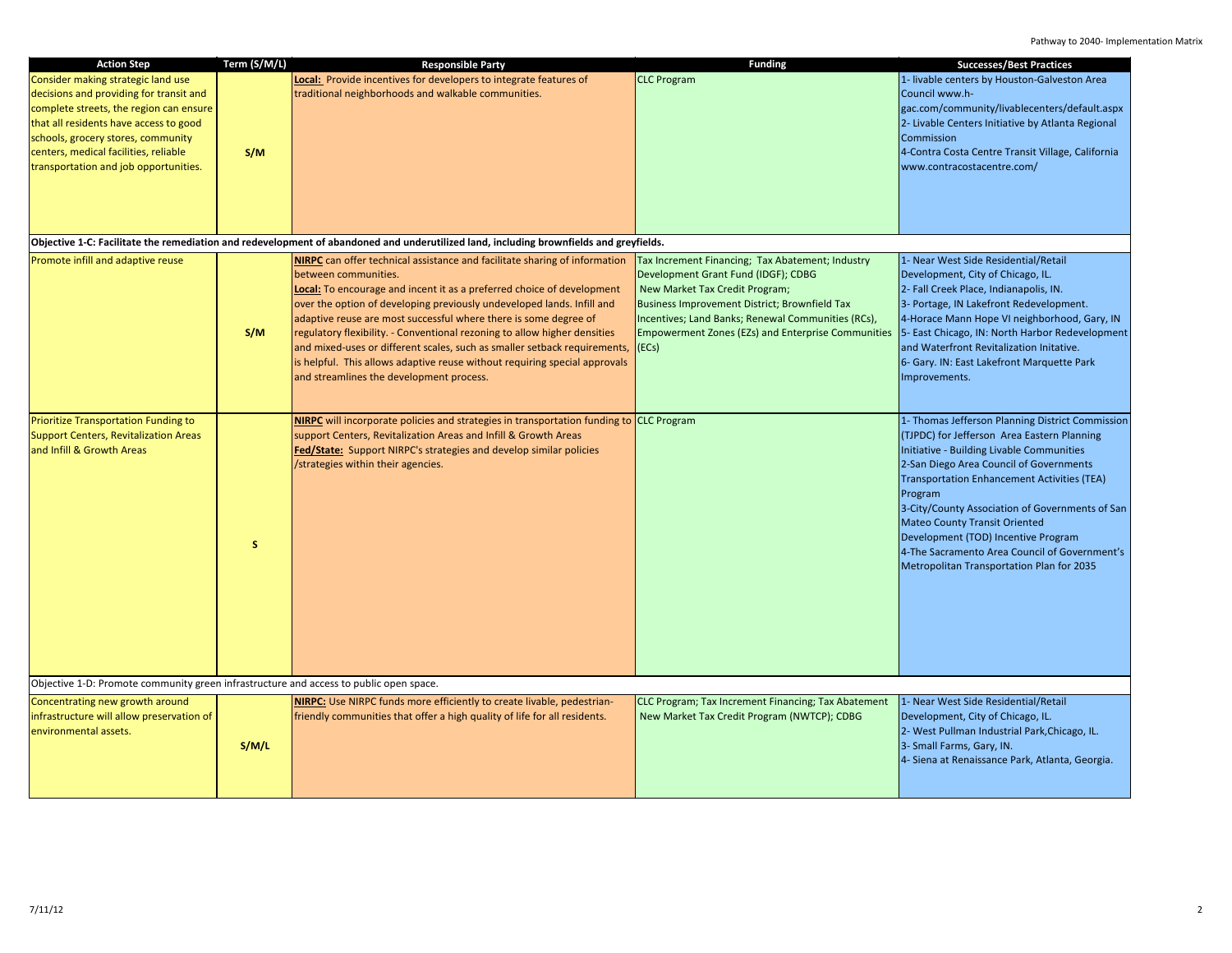| <b>Action Step</b>                                                                                                                                                                                                                | Term (S/M/L) | <b>Responsible Party</b>                                                                                                                                                                                                                                                                                                   | <b>Funding</b>                                                                                                                                                                                                                                                                                                                                | <b>Successes/Best Practices</b>                                                                                                                                                                                                                                 |  |
|-----------------------------------------------------------------------------------------------------------------------------------------------------------------------------------------------------------------------------------|--------------|----------------------------------------------------------------------------------------------------------------------------------------------------------------------------------------------------------------------------------------------------------------------------------------------------------------------------|-----------------------------------------------------------------------------------------------------------------------------------------------------------------------------------------------------------------------------------------------------------------------------------------------------------------------------------------------|-----------------------------------------------------------------------------------------------------------------------------------------------------------------------------------------------------------------------------------------------------------------|--|
| Objective 1-E: Promote the preservation of historic and cultural resources.                                                                                                                                                       |              |                                                                                                                                                                                                                                                                                                                            |                                                                                                                                                                                                                                                                                                                                               |                                                                                                                                                                                                                                                                 |  |
| Identifying the purpose and function of<br>the necessity and benefit of having the<br>historic districts.                                                                                                                         |              | Local: Designate historic districts based on a national or state level of<br>significance. Establish local historic register and special zoning.                                                                                                                                                                           | Indiana Landmarks; Historic Preservation Fund Program                                                                                                                                                                                                                                                                                         | 1- Burlingame Historic District, San Diego,<br>California<br>2- SurveyLA (Los Angeles) Public Participation<br>Program is to identify, inventory, and document<br>historic resources in the city.<br>3- NIRPC Cultural & Historic Inventory Mapping<br>Project. |  |
| Identifying the difference between<br>National Register and local districts.                                                                                                                                                      |              | <b>NIRPC:</b> Mapping historic preservation districts and sites.<br><b>Local:</b> Identify the function and classification of each landmark and<br>historic district.                                                                                                                                                      | PL Inititally, & find alternative funds to continue.                                                                                                                                                                                                                                                                                          | Lafayette Historic Preservation Commission and<br><b>Local Historic Districts</b><br>http://www.lafayette.in.gov/egov/docs/1337275<br>547814.htm                                                                                                                |  |
|                                                                                                                                                                                                                                   |              | Objective 1-F: Promote the integration of Context Sensitive Solutions into transportation planning projects.                                                                                                                                                                                                               |                                                                                                                                                                                                                                                                                                                                               |                                                                                                                                                                                                                                                                 |  |
| See Transportation matrix                                                                                                                                                                                                         |              |                                                                                                                                                                                                                                                                                                                            |                                                                                                                                                                                                                                                                                                                                               |                                                                                                                                                                                                                                                                 |  |
| <b>Goal G &amp; C-2: Revitalized urban core</b>                                                                                                                                                                                   |              |                                                                                                                                                                                                                                                                                                                            |                                                                                                                                                                                                                                                                                                                                               |                                                                                                                                                                                                                                                                 |  |
| Objective 2-A: Foster the development of livable, mixed-use downtowns                                                                                                                                                             |              |                                                                                                                                                                                                                                                                                                                            |                                                                                                                                                                                                                                                                                                                                               |                                                                                                                                                                                                                                                                 |  |
| <b>Reuse historic buildings</b>                                                                                                                                                                                                   | S/M          | Local: Provide incentives for Downtown investment.<br><b>Other Entity:</b> Work with Historic Preservation entities                                                                                                                                                                                                        | Historic Rehabilitation Tax Credits; Low-Income Historic 1- Brentwood Apartments, 4130-4140 Parkside<br>Tax Credits; TIF; Land Banks                                                                                                                                                                                                          | Avenue, Philadelphia, Pennsylvania<br>2- Denny Row Housing Development, Pittsburgh,<br>Pennsylvania<br>3-Freese Building Rehabilitation Project<br>Bangor, Maine<br>4- The Broad Street Historic District Preservation<br>Project<br>Newark, New Jersey         |  |
| Reclaim Downtown to anchor and<br>enhance City                                                                                                                                                                                    | S/M          | <b>Local:</b> Update zoning and approvals process to expedite Downtown infill.                                                                                                                                                                                                                                             | CLC Program; TIF; CDBG; Downtown Development<br><b>Authority (DDA)</b><br><b>Business Improvement District; Renewal Communities</b><br>(RCs), Empowerment Zones (EZs) and Enterprise<br><b>Communities (ECs)</b>                                                                                                                              | 1- One Day 4-H Downtown Revitalization,<br><b>Madison County, Texas</b><br>2- Lake Michigan Gateway Implementation<br>Strategy in Michigan City, IN                                                                                                             |  |
| Introduce additional housing                                                                                                                                                                                                      | S/M/L        | <b>Local &amp; Housing Authorities</b>                                                                                                                                                                                                                                                                                     | Land Banks; TIF; CDBG; Renewal Communities (RCs),<br><b>Empowerment Zones (EZs) and Enterprise Communities</b><br>(ECs)                                                                                                                                                                                                                       | Siena at Renaissance Park, Atlanta, Georgia.                                                                                                                                                                                                                    |  |
|                                                                                                                                                                                                                                   |              | Objective 2-B: Promote adaptive reuse, infill development and the remediation and reuse of underutilized properties, particularly brownfields                                                                                                                                                                              |                                                                                                                                                                                                                                                                                                                                               |                                                                                                                                                                                                                                                                 |  |
| Repair and restore the fragmented<br>urban fabric.                                                                                                                                                                                | S/M/L        | <b>NIRPC:</b> Use NIRPC CLC Program to revitalize and restore downtowns and<br>older neighborhoods.<br>Local: Allow for the resuse of vacant buildings, restore sidewalks and<br>repair streets.                                                                                                                           | Tax Increment Financing;<br>CDBG; New Market Tax Credit Program; Community<br><b>Revitalization Enhancement District</b><br><b>Business Improvement District;</b><br>Brownfield Tax Incentives;<br>Land Banks;<br>Renewal Communities (RCs), Empowerment Zones (EZs)<br>and Enterprise Communities (ECs)<br>NIRPC CLC Program and STP funding | 1- West Pullman Industrial Park, Chicago, IL<br>2- Near West Side Residential/Retail<br>Development. City of Chicago, IL.<br>3-Camden Crossing, City of Baltimore, MD.<br>4-Atlantic Steel Brownfield Tax Allocation District,<br>Atlanta, GA                   |  |
| Objective 2-C: Facilitate the rehabilitation of neighborhoods and maintenance of high-quality and affordable housing                                                                                                              |              |                                                                                                                                                                                                                                                                                                                            |                                                                                                                                                                                                                                                                                                                                               |                                                                                                                                                                                                                                                                 |  |
| Inclusionary housing policies, must be<br>undertaken now to preserve the<br>affordability of the region's housing<br>stock before market conditions change<br>(e.g. interest rates increase) and as the<br>region is revitalized. | S            | Local: Provide incentives to developers to include affordable housing as<br>part of the development of market-rate housing.<br>Provide housing policies to allow inclusionary housing.<br>Provide local ordinance or policy that require developments of certain<br>size to include some percentage of affordable housing. | <b>HUD</b><br><b>Local Housing Authorities</b><br>Local funding                                                                                                                                                                                                                                                                               | Regulatory Barriers Clearinghouse-solutions that<br>support affordable housing<br>http://www.huduser.org/rbc/search/rbcdetails.a<br>sp?Docld=1832                                                                                                               |  |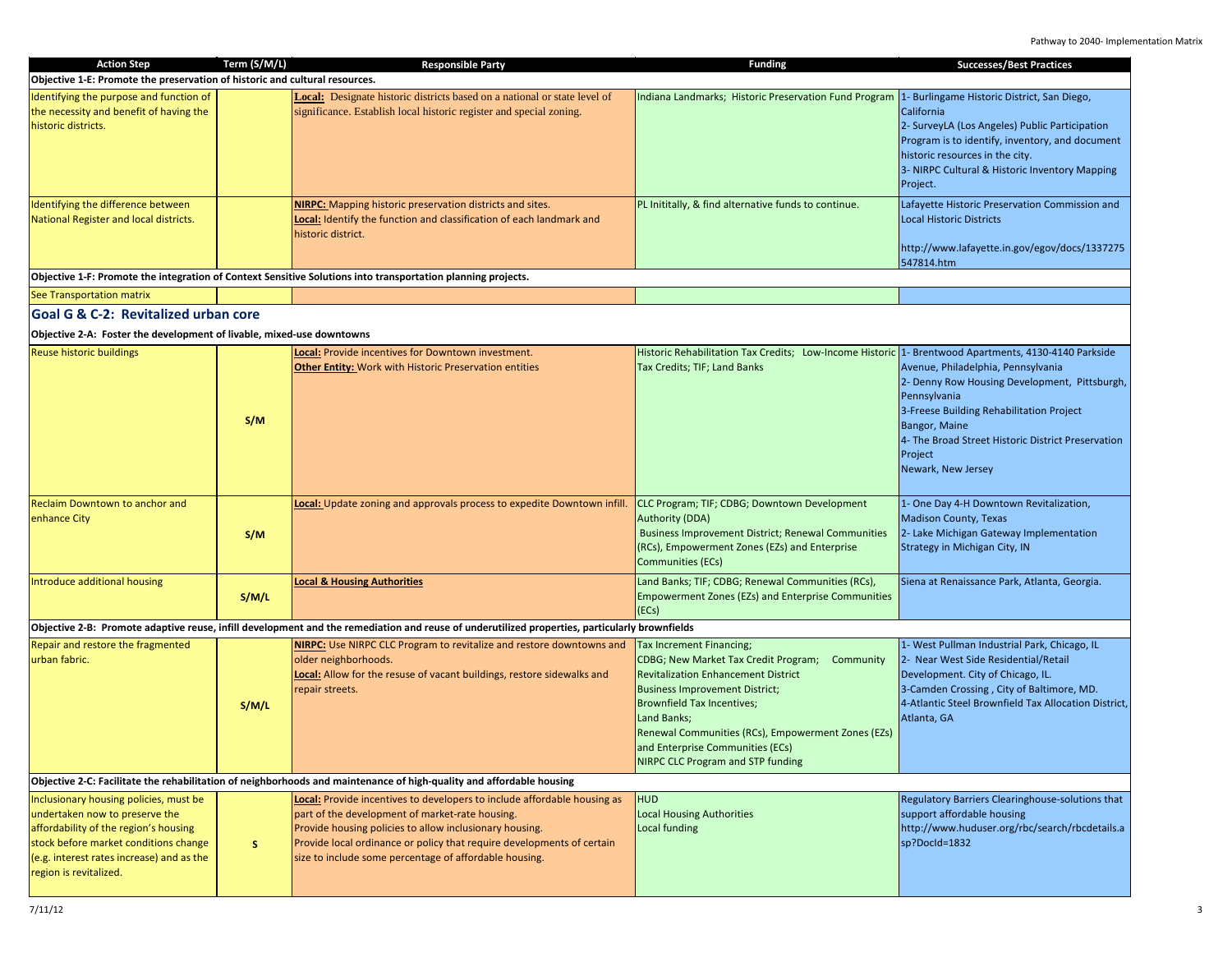| <b>Action Step</b>                                                                                                                                  | Term (S/M/L) | <b>Responsible Party</b>                                                                                                                                                                                                                                                                                                                                                                                                                                                                                                                                                                                                                                    | <b>Funding</b>                                                                                                                                                                                                                                                                           | <b>Successes/Best Practices</b>                                                                                                                                                                                                                                                                                |
|-----------------------------------------------------------------------------------------------------------------------------------------------------|--------------|-------------------------------------------------------------------------------------------------------------------------------------------------------------------------------------------------------------------------------------------------------------------------------------------------------------------------------------------------------------------------------------------------------------------------------------------------------------------------------------------------------------------------------------------------------------------------------------------------------------------------------------------------------------|------------------------------------------------------------------------------------------------------------------------------------------------------------------------------------------------------------------------------------------------------------------------------------------|----------------------------------------------------------------------------------------------------------------------------------------------------------------------------------------------------------------------------------------------------------------------------------------------------------------|
| Improve public infrastructure in great<br>older neighborhoods.                                                                                      | S/M          | NIRPC: Prioritize transportation improvement in the urban core<br>communities.                                                                                                                                                                                                                                                                                                                                                                                                                                                                                                                                                                              | Tax Increment Financing;<br><b>CDBG</b><br>New Market Tax Credit Program;<br>Community Revitalization Enhancement District<br>Community Development Block Grant;<br>Renewal Communities (RCs), Empowerment Zones (EZs)<br>and Enterprise Communities (ECs);<br>NIRPC CLC and STP Funding | 1- West Pullman Industrial Park, Chicago, IL<br>2- Small Farms, Gary, IN                                                                                                                                                                                                                                       |
| Objective 2-D: Promote the preservation of historic and cultural resources                                                                          |              |                                                                                                                                                                                                                                                                                                                                                                                                                                                                                                                                                                                                                                                             |                                                                                                                                                                                                                                                                                          |                                                                                                                                                                                                                                                                                                                |
| See Goal 1 objective C                                                                                                                              |              |                                                                                                                                                                                                                                                                                                                                                                                                                                                                                                                                                                                                                                                             |                                                                                                                                                                                                                                                                                          |                                                                                                                                                                                                                                                                                                                |
| Assess historic structures and aim to<br>preserve them.                                                                                             | S.           | Local: Allow for reuse of historic structures, including changing building<br>uses. Provide incentives for investment into historic structures.                                                                                                                                                                                                                                                                                                                                                                                                                                                                                                             | Historic Rehabilitation Tax Credits; Low-Income Historic<br>Tax Credits; Indiana Landmarks; Historic Preservation<br>Fund Program; Federal Historic Preservation Tax Credits                                                                                                             | 1- Brentwood Apartments, 4130-4140 Parkside<br>Avenue, Philadelphia, Pennsylvania<br>2- Denny Row Housing Development, Pittsburgh,<br>Pennsylvania<br>3-Freese Building Rehabilitation Project<br>Bangor, Maine<br>4- The Broad Street Historic District Preservation<br>Project Newark, New Jersey            |
| Objective 2-E: Expand visual and physical access to Lake Michigan and other open space                                                              |              |                                                                                                                                                                                                                                                                                                                                                                                                                                                                                                                                                                                                                                                             |                                                                                                                                                                                                                                                                                          |                                                                                                                                                                                                                                                                                                                |
| Implement the Marquette Plan                                                                                                                        | S/M/L        | Other Entity: The Regional Development Authority should continue to<br>fund projects within the lakefront communities of Northwest Indiana that Portage & Whiting and Indiana Department of Natural<br>are located in the Focused Revitalization Area.                                                                                                                                                                                                                                                                                                                                                                                                      | Funded by The Cities of East Chicago, Gary, Hammond,<br>Resources;<br><b>RDA</b>                                                                                                                                                                                                         | In 2015 NIRPC completed the Marquette Plan<br>2015 Update on behalf of the RDA with the<br>support of the Indiana DNR Lake Michigan<br>Coastal Program. Local Implementation<br>projects included completion of Whiting<br>Lakefront Park renovations.                                                         |
| Objective 2-F: Partner to protect threatened natural remnants                                                                                       |              |                                                                                                                                                                                                                                                                                                                                                                                                                                                                                                                                                                                                                                                             |                                                                                                                                                                                                                                                                                          |                                                                                                                                                                                                                                                                                                                |
| Assess the region's natural resources to<br>provide guidance as to where<br>conservation is desirable and land is<br>less suitable for development. | S.           | NIRPC developed a systematic approach to evaluate the region land<br>development suitability based on both natural and built environments by<br>assessing and mapping all environmental assets in a single composite<br>map. NIRPC should make this system available for use and support to the<br>region's planning and development agencies and organizations,<br>development interests and other stakeholders for the use in local<br>planning activities.<br>Local: The system would be used by local government in the preparation<br>of local land use and development planning programs.<br><b>Other Entity: Planning &amp; Economic Development</b> | PL; Conservation Reserve Program; Resource<br>Conservation and Development Program (RC &D),<br><b>Calumet Land Conservation Partnership</b>                                                                                                                                              | In2014 NIRPC and the Conservation Fund,<br>updated the Green Infrastructure Vision map<br>using metrics consistent with Chicago Wilderness<br>and CMAP to identify high priority ecosystem<br>hubs, key connecting corridors, and economic<br>valuation data on ecosystem services provided by<br>these areas. |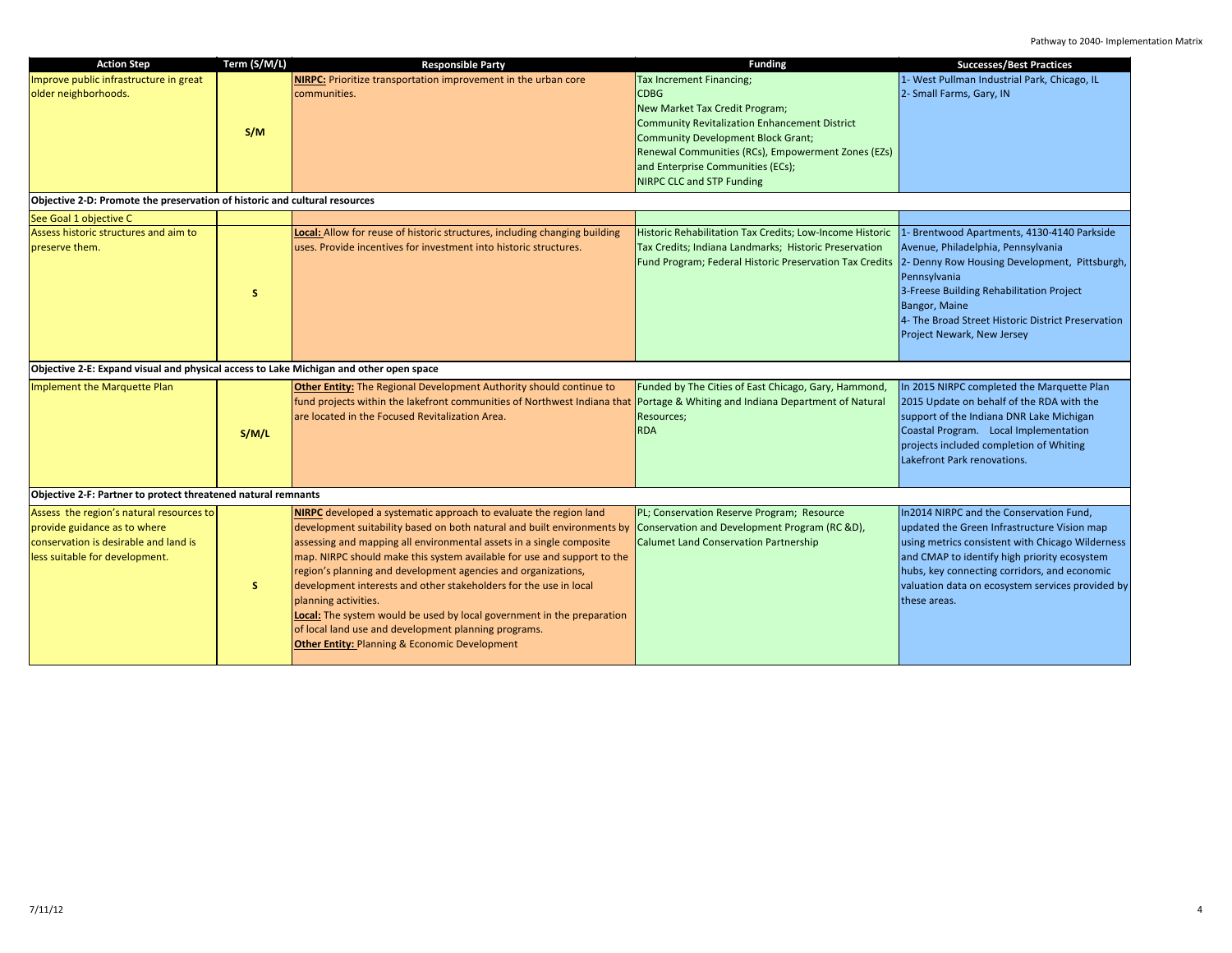| <b>Action Step</b>                                                                                                                                                                                                                                                 | Term (S/M/L) | <b>Responsible Party</b>                                                                                                                                                                                                                                                                                                    | <b>Funding</b>                                                                                                                                                                 | <b>Successes/Best Practices</b>                                                                                                                                                                                                                                                                                                                                                                                                                                                                                                                                                                                                                                                                                                                                                                                                                                                 |
|--------------------------------------------------------------------------------------------------------------------------------------------------------------------------------------------------------------------------------------------------------------------|--------------|-----------------------------------------------------------------------------------------------------------------------------------------------------------------------------------------------------------------------------------------------------------------------------------------------------------------------------|--------------------------------------------------------------------------------------------------------------------------------------------------------------------------------|---------------------------------------------------------------------------------------------------------------------------------------------------------------------------------------------------------------------------------------------------------------------------------------------------------------------------------------------------------------------------------------------------------------------------------------------------------------------------------------------------------------------------------------------------------------------------------------------------------------------------------------------------------------------------------------------------------------------------------------------------------------------------------------------------------------------------------------------------------------------------------|
| Avoid floodplains,<br>and integrate preserved<br>open spaces into new neighborhoods                                                                                                                                                                                | S/M/L        | Local: Improve City regulations to help preclude unnecessary destruction Resource Conservation and Development Program (RC<br>of natural features.<br>Provide incentives for developers to preserve natural areas and use them<br>as neighborhood focal points and open space.<br><b>Other Entity: Parks and Recreation</b> | &D), FEMA Pre-Disaster Hazard Mitigation Funds                                                                                                                                 | Aberdeen, Valparaiso, IN, Harrington West,<br>Valparaiso IN. Tryon Farms, LaPorte County,<br>Porter County Unified Development Ordinance<br>includes Conservation Subdivision Section 6.09-<br>6.11, a Greenway Zoning District, and a<br>Watershed Overlay District. LaPorte County Joint<br>Development Ordinance, Article 22 Natural<br>Resource Protection. All regional jurisdictions<br>but 4 are listed in the FEMA Community Status<br>book as participating in the Federal Flood<br>Insurance Program, which means they have a<br>minimally compliant Floodplain ordinance.<br>Between 2012 and 2015, the number of NWI<br>jurisdictions participating in the Federal Flood<br><b>Insurance Community Rating System(CRS)</b><br>Program increased from 0 to 3., which allows for<br>reductions in FFIP premiums for residents based<br>on above and beyond performance |
| Objective 2-G: Enhance community design and aesthetics                                                                                                                                                                                                             |              |                                                                                                                                                                                                                                                                                                                             |                                                                                                                                                                                |                                                                                                                                                                                                                                                                                                                                                                                                                                                                                                                                                                                                                                                                                                                                                                                                                                                                                 |
| Suburban Retrofit or Sprawl Repair:<br>This technique involves reworking<br>conventional, automobile-oriented<br>areas like single-use housing<br>developments, office parks and<br>shopping centers into more walkable,<br>mixed-use, transit-ready urban places. | S/M          | NIRPC proposes the I-65 and U.S. 30 Retrofit Project into a livable urban<br>center. A pragmatic plan is needed that can demonstrate this opportunity<br>and guide development to correct its current deficiencies.                                                                                                         | <b>CLC</b>                                                                                                                                                                     | 1- The country's best suburban retrofit: Bethesda<br>Row:<br>http://switchboard.nrdc.org/blogs/kbenfield/the<br>_best_suburban_retrofit_i_h.html<br>2- Retrofitting Washington's Suburbs:<br>http://www.dmsas.com/resources/docs/23 1298<br>245997_Bulletin-Feb-2010-<br>RetrofittingWashingtonsSuburbs.pdf                                                                                                                                                                                                                                                                                                                                                                                                                                                                                                                                                                     |
|                                                                                                                                                                                                                                                                    |              | Goal G&C 3: Managed growth that protects farmland, environmentally sensitive areas and important ecosystems                                                                                                                                                                                                                 |                                                                                                                                                                                |                                                                                                                                                                                                                                                                                                                                                                                                                                                                                                                                                                                                                                                                                                                                                                                                                                                                                 |
|                                                                                                                                                                                                                                                                    |              | Objective 3-A: Promote the development and preservation of regional greenways and blueways (water trails) and establish linkages between them                                                                                                                                                                               |                                                                                                                                                                                |                                                                                                                                                                                                                                                                                                                                                                                                                                                                                                                                                                                                                                                                                                                                                                                                                                                                                 |
| Implement the Greenways & Blueways<br>Plan, in particular improving north-<br>south mobility and linking the trail<br>network to local parks and recreation<br>facilities.                                                                                         | S/M/L        | <b>NIRPC:</b> Update plan for the next five years, and link regional priority<br>corridor trails to federal funding programs.<br>Local: Identify regional corridor opportunities to link to community<br>destinations.                                                                                                      | Transportation Alternatives Program (TAP), CMAQ, STP,<br>HSIP, local revenues, bonds, Gaylord and Dorothy<br>Donnelley Foundation; Greenways Foundation; other<br>foundations. | The Gary Green Link Plan, a 2005 effort, and one<br>of the best examples of local environmental<br>planning, with an exhaustive analysis of sensitive<br>environmental areas and greenway linkages for<br>potential conservation and/or restoration. The<br>Gary Green Link is a master-planned, 30-mile,<br>multi-use trail. The trail is a green infrastructure<br>project that connects the unique Lake Michigan<br>shoreline with the Little Calumet and Grand<br><b>Calumet Rivers.</b>                                                                                                                                                                                                                                                                                                                                                                                    |
| Objective 3-B: Encourage the concentration of development around existing infrastructure                                                                                                                                                                           |              |                                                                                                                                                                                                                                                                                                                             |                                                                                                                                                                                |                                                                                                                                                                                                                                                                                                                                                                                                                                                                                                                                                                                                                                                                                                                                                                                                                                                                                 |
| See objective 1-A & 1-d                                                                                                                                                                                                                                            |              |                                                                                                                                                                                                                                                                                                                             |                                                                                                                                                                                |                                                                                                                                                                                                                                                                                                                                                                                                                                                                                                                                                                                                                                                                                                                                                                                                                                                                                 |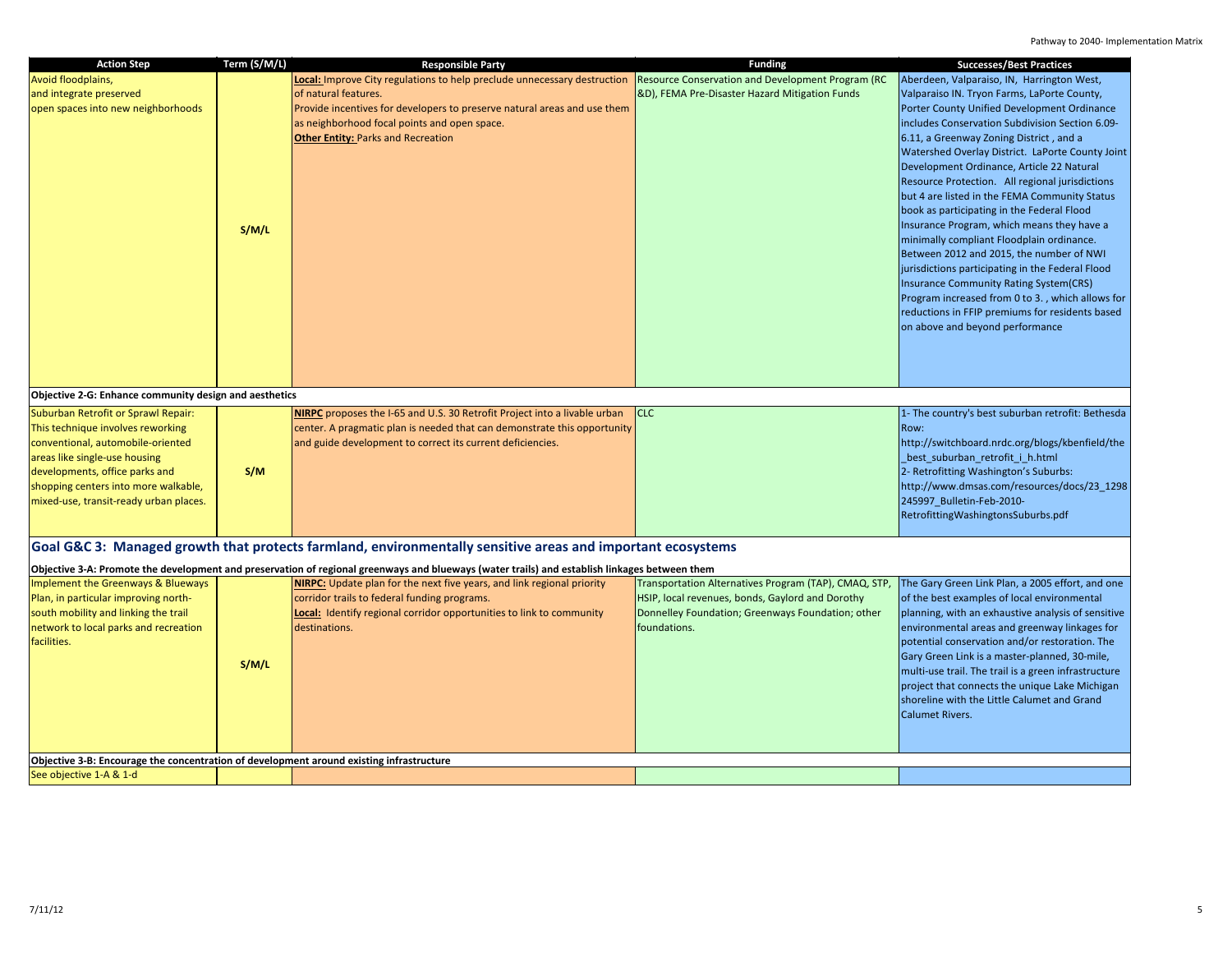| <b>Action Step</b>                                                                                     | Term (S/M/L) | <b>Responsible Party</b>                                                                                                                                        | <b>Funding</b>                 | <b>Successes/Best Practices</b>                                                                |
|--------------------------------------------------------------------------------------------------------|--------------|-----------------------------------------------------------------------------------------------------------------------------------------------------------------|--------------------------------|------------------------------------------------------------------------------------------------|
| Need to have strong and consistently                                                                   |              | Local: Propose growth management strategies that promote future                                                                                                 | <b>IDNR Coastal Program</b>    | 1- Transportation for Livable Communities                                                      |
| implemented public policies regarding                                                                  |              | development to occur where utilities and infrastructures exist.                                                                                                 | Local governments              | program by: Metropolitan Transportation                                                        |
| land use and transportation benefits to                                                                |              |                                                                                                                                                                 | Local foundations              | Commission (MTC) www.mtc.ca.gov                                                                |
| ensure that population and                                                                             |              |                                                                                                                                                                 |                                | 2- Transit-Oriented Development Program by:                                                    |
| employment growth occurs in a                                                                          | S/M          |                                                                                                                                                                 |                                | Metro in Oregon www.oregonmetro.gov/tod                                                        |
| sustainable and responsible manner.                                                                    |              |                                                                                                                                                                 |                                | 3- Puget Sound Regional Council for its                                                        |
|                                                                                                        |              |                                                                                                                                                                 |                                | Transportation 2040 plan                                                                       |
|                                                                                                        |              |                                                                                                                                                                 |                                |                                                                                                |
|                                                                                                        |              |                                                                                                                                                                 |                                |                                                                                                |
| Financial incentives could be offered for                                                              |              | NIRPC: will support financial incentives.                                                                                                                       | BID, CDBG, CRED, NMTCP; TIF    | 1- West Pullman Industrial Park, Chicago, IL; 2-                                               |
| using existing infrastructure and not                                                                  |              | Fed/State: Promote and implement this action.                                                                                                                   |                                | Small Farms, Gary, IN                                                                          |
| requiring the construction and future                                                                  | S/M          | <b>Local:</b> Promote and implement this action                                                                                                                 |                                |                                                                                                |
| maintenance of new infrastructure.                                                                     |              |                                                                                                                                                                 |                                |                                                                                                |
|                                                                                                        |              |                                                                                                                                                                 |                                |                                                                                                |
|                                                                                                        |              |                                                                                                                                                                 |                                |                                                                                                |
| Objective 3-C: Encourage redevelopment of infill sites within established centers<br>See objective 1-C |              |                                                                                                                                                                 |                                |                                                                                                |
|                                                                                                        |              |                                                                                                                                                                 |                                |                                                                                                |
|                                                                                                        |              | Objective 3-D: Promote compact development&smart growth thru techniques; transit-oriented development, traditional neighborhood development&conservation design |                                |                                                                                                |
| Establish policies that address                                                                        |              | <b>NIRPC</b> encourages the development of a regional South Shore Corridor                                                                                      | <b>CLC</b><br><b>NICTD</b>     | 1- San Diego Area Council of Governments<br><b>Transportation Enhancement Activities (TEA)</b> |
| the appropriate location and<br>scale of transit-oriented development                                  |              | TOD Study to develop context-appropriate strategies for creating a<br>network of transit-oriented places and sites that integrate different                     | <b>RDA</b>                     | Program;                                                                                       |
|                                                                                                        |              | functions and activities within easy access of transit.                                                                                                         | Local communities              | 2- City/County Association of Governments of                                                   |
|                                                                                                        | S            | <b>Local:</b> associated local governments should work with NIRPC.                                                                                              |                                | San Mateo County Transit Oriented Development                                                  |
|                                                                                                        |              | <b>Other Entity: NICTD</b>                                                                                                                                      |                                | (TOD) Incentive Program                                                                        |
|                                                                                                        |              |                                                                                                                                                                 |                                | 3- NICTD Strategic Business Plan-2014                                                          |
|                                                                                                        |              |                                                                                                                                                                 |                                | 4- Livable Broadway Plan (GPTC), Gary, IN                                                      |
| Objective 3-E: Foster the development of local food systems and a local food economy                   |              |                                                                                                                                                                 |                                |                                                                                                |
| Implement the recommendations of                                                                       |              | NIRPC: Continue and strengthen NIRPC's role as the forum for local food                                                                                         | <b>USDA, local foundations</b> | Stewart House Urban Farm, Gary, IN; NWI Local                                                  |
| the Northwestern Indiana Local Food                                                                    |              | stakeholders to convene, discuss issues, and develop solutions for                                                                                              |                                | Food Summit held in April 2015 at Valparaiso                                                   |
| <b>Study</b>                                                                                           |              | strengthening the local food system.                                                                                                                            |                                | University; Task Force to plan/build NWI Food                                                  |
|                                                                                                        |              | Form the Local Food Systems Action Committee (Food SAC) to address                                                                                              |                                | Council; Creation of NWI Food Council                                                          |
|                                                                                                        |              | local and state food policy and to implement the recommendations of                                                                                             |                                |                                                                                                |
|                                                                                                        |              | the Local Food Study.                                                                                                                                           |                                |                                                                                                |
|                                                                                                        | S/M/L        | Provide technical and other assistance to local food stakeholders. Share                                                                                        |                                |                                                                                                |
|                                                                                                        |              | best practices and information with counties and municipalities for                                                                                             |                                |                                                                                                |
|                                                                                                        |              | reviewing ordinances to ensure local food-friendliness.                                                                                                         |                                |                                                                                                |
|                                                                                                        |              | Fed/State: Support policies and programs that encourage and enhance                                                                                             |                                |                                                                                                |
|                                                                                                        |              | local food system activities.                                                                                                                                   |                                |                                                                                                |
|                                                                                                        |              | Local: Review ordinances to ensure local food systems projects are                                                                                              |                                |                                                                                                |
|                                                                                                        |              | permitted and encouraged. Encourage local food systems projects.                                                                                                |                                |                                                                                                |
| Objective 3-F: Preserve prime agricultural land and rural landscapes                                   |              |                                                                                                                                                                 |                                |                                                                                                |
| To the extent possible, align, and make                                                                |              | <b>NIRPC:</b> Work with counties and adjacent municipalities in developing                                                                                      | <b>PL</b>                      | GIS Mapping for Prime Farmland & Conversion -                                                  |
| uniform, county land use regulations                                                                   |              | 'rural area plans" in locations experiencing development pressure and                                                                                           |                                | Prime Farmland acreage changes were analyzed                                                   |
| with the 2040 CRP to support                                                                           |              | related infrastructure issues (with counties and adjacent municipalities).                                                                                      |                                | in the 2040 CRP Update.                                                                        |
| sustainable development patterns and                                                                   |              | Local: 1- Establishment of agricultural districts, review of unincorporated                                                                                     |                                |                                                                                                |
| continued local farming                                                                                | S/M/L        | residential plans or other development proposals. 2- Requirement of                                                                                             |                                |                                                                                                |
|                                                                                                        |              | appropriate buffers adjacent to active agricultural uses. 3- Development                                                                                        |                                |                                                                                                |
|                                                                                                        |              | of incentives to encourage cluster developments that maintain                                                                                                   |                                |                                                                                                |
|                                                                                                        |              | agriculture and habitat areas.                                                                                                                                  |                                |                                                                                                |
|                                                                                                        |              |                                                                                                                                                                 |                                |                                                                                                |
|                                                                                                        |              |                                                                                                                                                                 |                                |                                                                                                |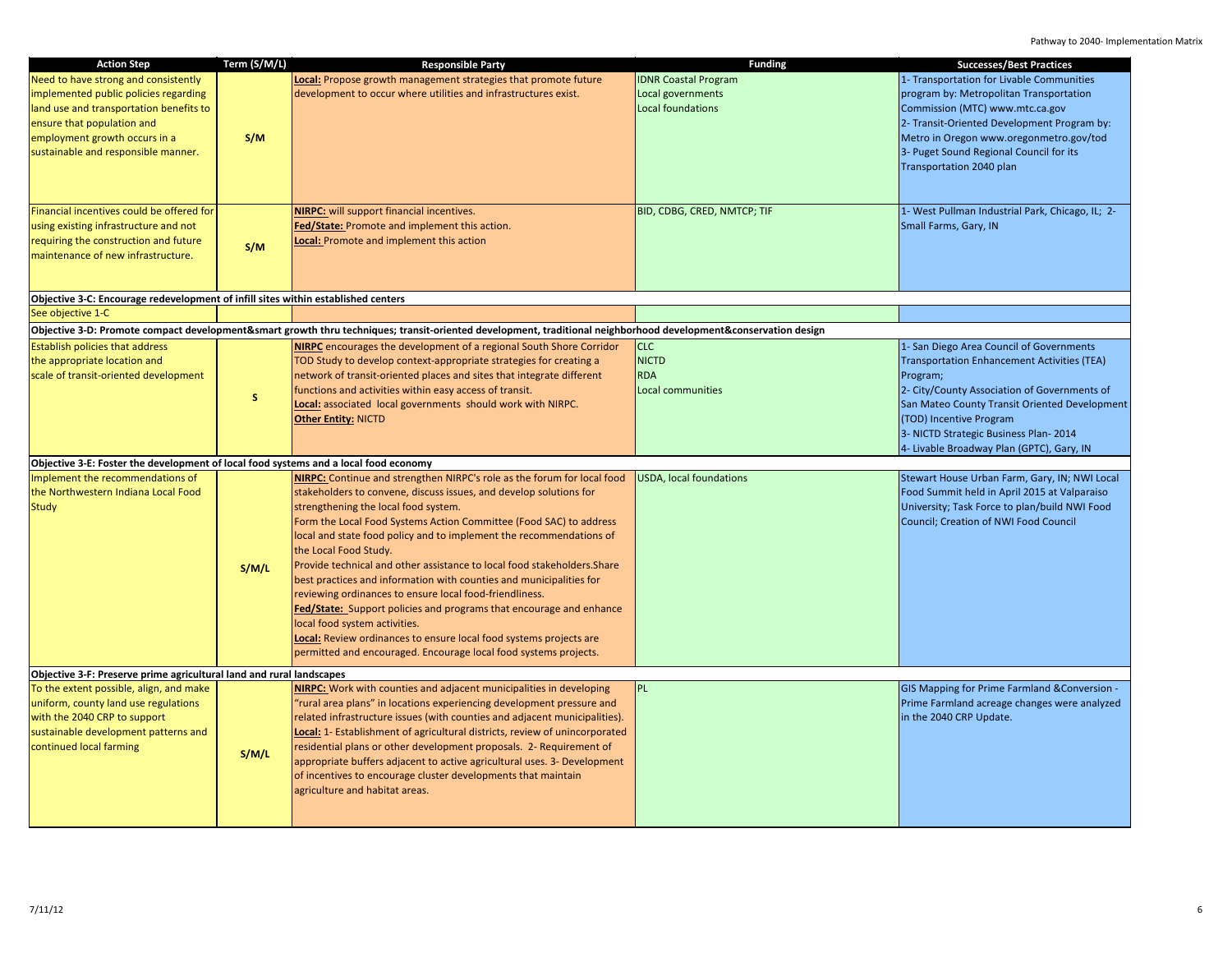| <b>Action Step</b>                                                                                                        | Term (S/M/L) | <b>Responsible Party</b>                                                                                                                                                                                                                                                                                                                                                                                                  | <b>Funding</b>                                                                                                                             | <b>Successes/Best Practices</b>                                                                                                                                                                                                                                                                                                                                                                                                                                                                           |
|---------------------------------------------------------------------------------------------------------------------------|--------------|---------------------------------------------------------------------------------------------------------------------------------------------------------------------------------------------------------------------------------------------------------------------------------------------------------------------------------------------------------------------------------------------------------------------------|--------------------------------------------------------------------------------------------------------------------------------------------|-----------------------------------------------------------------------------------------------------------------------------------------------------------------------------------------------------------------------------------------------------------------------------------------------------------------------------------------------------------------------------------------------------------------------------------------------------------------------------------------------------------|
| Discourage development of farmland or<br>environmentally sensitive lands.                                                 | S/M/L        | Local: New programs can transfer development rights to land more<br>suitable for development.                                                                                                                                                                                                                                                                                                                             | <b>CRP, local foundations</b>                                                                                                              | LaPorte County Joint Unified Development<br>Ordinance Article 03 is designed to protect<br>agricultural areas from residential and<br>commercial encroachment. The Porter County<br>UDO also incorporated strong agricultural<br>development protection in Prime Agricultural<br>Districts.                                                                                                                                                                                                               |
| Discourage outward expansion, unless<br>it's demonstrated to be essential to<br>accommodate growth.                       | S/M/L        | <b>Local:</b> Address the preservation of prime agricultural land and specify<br>programs and techniques for protection.                                                                                                                                                                                                                                                                                                  | <b>Local Funding</b><br><b>IDNR Coastal Program</b>                                                                                        | 1- Plan for the Valleys Baltimore County,<br>Maryland<br>2- Clark County, WA: Comprehensive Growth<br>Management Plan Implementation 2009<br><b>Monitoring Report</b>                                                                                                                                                                                                                                                                                                                                     |
| Objective 3-G: Encourage and plan for the protection and responsible use of shoreline areas                               |              |                                                                                                                                                                                                                                                                                                                                                                                                                           |                                                                                                                                            |                                                                                                                                                                                                                                                                                                                                                                                                                                                                                                           |
| Implement the Marquette Plan                                                                                              | S/M/L        | Local communities, RDA, NIRPC, IDNR                                                                                                                                                                                                                                                                                                                                                                                       | Funded by The Cities of East Chicago, Gary, Hammond,<br>Portage & Whiting and Indiana Department of Natural<br>Resources;RDA               | 1- vision 2020, New York Comprehensive<br>Waterfront Plan; 2- Portage Lakefront 3- City of<br>Whiting 4- City of Hammond 5- City of Gary 6-<br>Michigan City 7-City of East Chicago                                                                                                                                                                                                                                                                                                                       |
|                                                                                                                           |              | Objective 3-H: Improve access to major regional parks and preserved open lands, including the Indiana Dunes                                                                                                                                                                                                                                                                                                               |                                                                                                                                            |                                                                                                                                                                                                                                                                                                                                                                                                                                                                                                           |
|                                                                                                                           |              |                                                                                                                                                                                                                                                                                                                                                                                                                           |                                                                                                                                            |                                                                                                                                                                                                                                                                                                                                                                                                                                                                                                           |
| <b>Transportation</b>                                                                                                     |              |                                                                                                                                                                                                                                                                                                                                                                                                                           |                                                                                                                                            |                                                                                                                                                                                                                                                                                                                                                                                                                                                                                                           |
| Goal T-1: A safe and secure transportation system<br>Objective A: Reduce the number and severity of motor vehicle crashes |              |                                                                                                                                                                                                                                                                                                                                                                                                                           |                                                                                                                                            |                                                                                                                                                                                                                                                                                                                                                                                                                                                                                                           |
| Compile crash data                                                                                                        | S.           | NIRPC: Work with INDOT and local entities on existing data.<br>Fed/State: State Police and INDOT to provide data to entities.<br>Local: Supply NIRPC and INDOT crash data                                                                                                                                                                                                                                                 | 5303; PL                                                                                                                                   | Houston Galveston Area Council for the<br>Transportation Safety Program. The program<br>used GIS exercise to geocode crash data to help<br>reduce the number of crashes in the region.                                                                                                                                                                                                                                                                                                                    |
| Provide safety training                                                                                                   | S            | Fed/State: Offer classes at BMV<br>Local: Local police departments can offer safe driving classes                                                                                                                                                                                                                                                                                                                         | Need local dedicated source                                                                                                                | 1- The Cheyenne MPO for their Transportation<br><b>Safety Management Plan;</b><br>2- North Florida TPO for their Safety Video Series                                                                                                                                                                                                                                                                                                                                                                      |
|                                                                                                                           |              | Objective B: Improve the safety of non-motorized transportation through education, enforcement, engineering, design and construction                                                                                                                                                                                                                                                                                      |                                                                                                                                            |                                                                                                                                                                                                                                                                                                                                                                                                                                                                                                           |
| Provide education and training for non-<br>motorized facility design                                                      | S            | NIRPC: Offer courses at NIRPC, and encourage attendance at NIRPC Ped,<br>Pedal and Paddle Committee (3PC) meetings.<br>Fed/State: Offer webinars for professionals on best practice designs;<br>INDOT to offer courses to engineers.<br><b>Local:</b> Attendance at NIRPC 3PC meetings and promoting Complete<br>Streets policies at local level.<br><b>Other Entity:</b> South Shore Trails to promote design standards. | Safe Routes to School program                                                                                                              | NIRPC Safe Routes to School Workshops;<br>Cornucopia State of Our Trails Meeting; Local law<br>enforcement Bike Rodeos                                                                                                                                                                                                                                                                                                                                                                                    |
| Supply funding for non-motorized<br>improvements                                                                          | $\mathsf{s}$ | NIRPC: Open up all NIRPC-attributable funding for non-motorized<br>improvements.<br>Fed/State: Provide funding for NIRPC and local entities.<br>Local: Use local monies for match and to build new facilities, including<br>maintenance policies.<br>Other Entity: Local and state foundations to fund infrastructure projects.                                                                                           | All federal, state and local funding outlets should be<br>eligible for improvements; Greenways Foundation and<br><b>South Shore Trails</b> | 1- NIRPC Rack em' Up! Bike rack and locker<br>subsidy program;<br>2- The long range plan of Flagstaff MPO called<br>for compact development, punctuated by activity<br>centers and the emphasis on walking and<br>bicycling modes. The MPO played a central role<br>in a tax campaign that yielded dedicated taxes of<br>more that \$800,000 annually for pedestrian and<br>bicycle safety and capacity projects. With this<br>money, they were able to increase their bike lane<br>miles from 59 to 117. |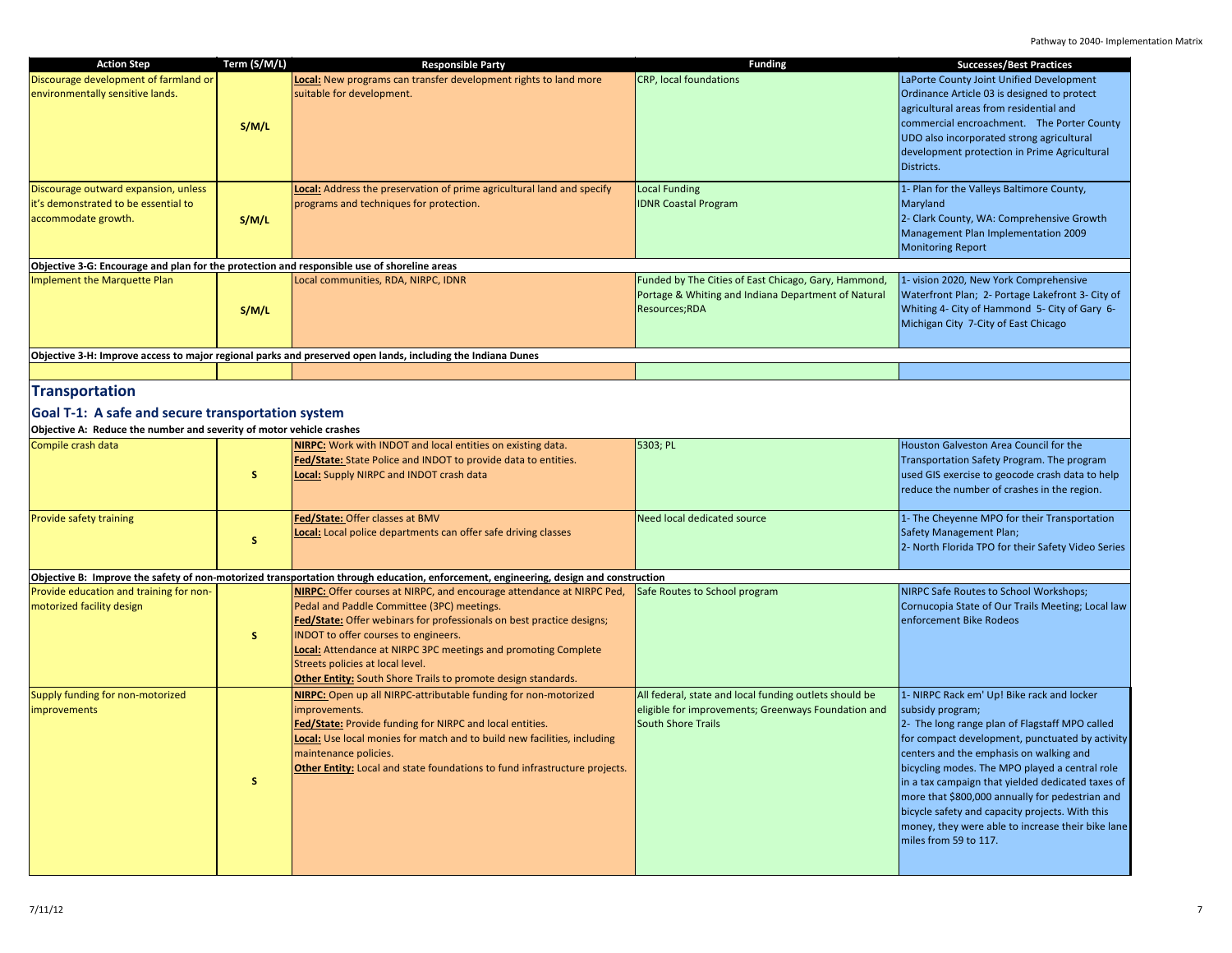| NIRPC to update 2012 NWI Greenways & Blueways Map in Spring of<br>NIRPC CMAQ funding; Local budgets<br>1- NIRPC 2012 NWI Greenways & Blueways Map;<br>2016. Create wayfinding design guide for all new trail development.<br>2- Central Ohio Greenways Project Vision which<br>Manage sign installation project on trails devoid of proper wayfinding.<br>represents an overall guide for all trail wayfinding<br>developed on routes in the Columbus, OH<br><b>Fed/State: INDOT to install "Share the Road" signs along popular bike</b><br>s<br>routes.<br>vicinity.<br>Local: Local bike and pedestrian route maps should be developed and<br>wayfinding signage created.<br><b>Other Entity:</b> South Shore Trails to promote maps and signage<br>NIRPC to provide education on standards necessary to attain BFC status.<br>Local, state and federal funding available for nearly all<br>1- California's Complete Streets Act;<br><b>BFC-related qualifications</b><br>2- Kentucky's Pedestrian and Bicycle Travel Policy<br>Local: Local entities to work on several areas of improvement to attain<br>3- Oregon's statutes related to the provision of<br>BFC status.<br>S.<br>bicycle and pedestrian facilities by public<br><b>Other Entity:</b> South Shore Trails and Calumet Crank Club to promote BFC<br>in locals<br>agencies.<br>Objective D: Reduce emergency response times<br>The Wichita Area MPO (WAMPO) in Wichita,<br>NIRPC: Convene stakeholders working group, collect data, draft report,<br>PL; STP; HSIP<br>Kansas for their Railroad Crossing Plan, which<br>prioritize infrastructure improvements<br>Fed/State: INDOT and US DOT provide increased funding for rail<br>examines safety and congestion issues at almost<br>S.<br>improvements, Participate as stakeholder, provide data (FRA - train<br>300 railroad crossings in the region. CREATE<br>counts, INDOT - traffic counts).<br>Program<br>Local: Participate as stakeholder, provide data - traffic counts.<br>NIRPC: Convene stakeholders working group, collect data.<br>PL; STP; HSIP<br>1- the Wichita Area MPO (WAMPO) in Wichita,<br>Fed/State: INDOT and US DOT provide increased funding for rail<br>Kansas for their Railroad Crossing Plan, which<br>improvements, Participate as stakeholder, provide data (FRA - train<br>examines safety and congestion issues at almost<br>s.<br>counts, INDOT - traffic counts).<br>300 railroad crossings in the region.<br>Local: Participate as stakeholder, provide data - traffic counts.<br>2- CREATE Program<br>Other Entity: Railroads: provide data - train counts, participate as<br>stakeholder<br>NIRPC: Assist with data to determine where need for these systems exist.<br>STP; CMAQ; HSIP<br>Installed traffic signal pre-emption systems at 22<br>Fed/State: Signal modifications on roads within jurisdiction.<br>intersections, Houston, TX, reported a decrease<br><b>Local:</b> Signal modifications on roads within jurisdiction, Stakeholders in<br>in the average emergency vehicle travel time of<br>determining where need exists.<br>M<br>16 to 23 percent.<br><b>Other Entity:</b> Other emergency service providers not under a<br>governmental agency as stakeholders<br>NIRPC: Include in the ITS architecture update. Attend and Promote<br>STP; PL<br>Indiana IN-TIME program; the North Florida TPO<br>for the Traffic Incident Management Handbook<br>Indiana IN-TIME Training.<br>and Safety Video Series, which focused on<br>Fed/State: Indiana State Police & Hoosier Helper training; Indiana IN-<br>s.<br>TIME Training; plan development & refinement with relevant<br>incident management training for responders<br>stakeholders.<br>Local: First responder and Indiana IN-TIME training; plan development &<br>refinement with relevant stakeholders.<br>NIRPC: Support projects that contain a traditional street grid.<br>PL; Local foundations<br>Porter County, IN proposed TND Plan,, which<br>Local: Implementing authority; require/encourage developments with a<br>provides an effective connectivity to the<br>S.<br>surrounding neighborhood.<br>traditional street grid<br>NIRPC: Support efforts, monitor progress, provide data<br>PL; STP<br>1-Gulf Coast States<br>2- The Texas Task Force on Evacuation,<br>Local: Coordinate resources, gather data, disseminate strategies<br>Transportation, and Logistics was established in<br>direct response to the evacuation concerns |                                                                    | Term (S/M/L) |                          |                | <b>Successes/Best Practices</b> |
|----------------------------------------------------------------------------------------------------------------------------------------------------------------------------------------------------------------------------------------------------------------------------------------------------------------------------------------------------------------------------------------------------------------------------------------------------------------------------------------------------------------------------------------------------------------------------------------------------------------------------------------------------------------------------------------------------------------------------------------------------------------------------------------------------------------------------------------------------------------------------------------------------------------------------------------------------------------------------------------------------------------------------------------------------------------------------------------------------------------------------------------------------------------------------------------------------------------------------------------------------------------------------------------------------------------------------------------------------------------------------------------------------------------------------------------------------------------------------------------------------------------------------------------------------------------------------------------------------------------------------------------------------------------------------------------------------------------------------------------------------------------------------------------------------------------------------------------------------------------------------------------------------------------------------------------------------------------------------------------------------------------------------------------------------------------------------------------------------------------------------------------------------------------------------------------------------------------------------------------------------------------------------------------------------------------------------------------------------------------------------------------------------------------------------------------------------------------------------------------------------------------------------------------------------------------------------------------------------------------------------------------------------------------------------------------------------------------------------------------------------------------------------------------------------------------------------------------------------------------------------------------------------------------------------------------------------------------------------------------------------------------------------------------------------------------------------------------------------------------------------------------------------------------------------------------------------------------------------------------------------------------------------------------------------------------------------------------------------------------------------------------------------------------------------------------------------------------------------------------------------------------------------------------------------------------------------------------------------------------------------------------------------------------------------------------------------------------------------------------------------------------------------------------------------------------------------------------------------------------------------------------------------------------------------------------------------------------------------------------------------------------------------------------------------------------------------------------------------------------------------------------------------------------------------------------------------------------------------------------------------------------------------------------------------------------------------------------------------------------------------------------------------------------------------------------------------------------------------------------|--------------------------------------------------------------------|--------------|--------------------------|----------------|---------------------------------|
|                                                                                                                                                                                                                                                                                                                                                                                                                                                                                                                                                                                                                                                                                                                                                                                                                                                                                                                                                                                                                                                                                                                                                                                                                                                                                                                                                                                                                                                                                                                                                                                                                                                                                                                                                                                                                                                                                                                                                                                                                                                                                                                                                                                                                                                                                                                                                                                                                                                                                                                                                                                                                                                                                                                                                                                                                                                                                                                                                                                                                                                                                                                                                                                                                                                                                                                                                                                                                                                                                                                                                                                                                                                                                                                                                                                                                                                                                                                                                                                                                                                                                                                                                                                                                                                                                                                                                                                                                                                                                        | <b>Action Step</b><br>3. Publish Route Maps and install<br>signage |              | <b>Responsible Party</b> | <b>Funding</b> |                                 |
|                                                                                                                                                                                                                                                                                                                                                                                                                                                                                                                                                                                                                                                                                                                                                                                                                                                                                                                                                                                                                                                                                                                                                                                                                                                                                                                                                                                                                                                                                                                                                                                                                                                                                                                                                                                                                                                                                                                                                                                                                                                                                                                                                                                                                                                                                                                                                                                                                                                                                                                                                                                                                                                                                                                                                                                                                                                                                                                                                                                                                                                                                                                                                                                                                                                                                                                                                                                                                                                                                                                                                                                                                                                                                                                                                                                                                                                                                                                                                                                                                                                                                                                                                                                                                                                                                                                                                                                                                                                                                        | 4. Promote Bicycle-Friendly Community<br>(BFC) Status              |              |                          |                |                                 |
|                                                                                                                                                                                                                                                                                                                                                                                                                                                                                                                                                                                                                                                                                                                                                                                                                                                                                                                                                                                                                                                                                                                                                                                                                                                                                                                                                                                                                                                                                                                                                                                                                                                                                                                                                                                                                                                                                                                                                                                                                                                                                                                                                                                                                                                                                                                                                                                                                                                                                                                                                                                                                                                                                                                                                                                                                                                                                                                                                                                                                                                                                                                                                                                                                                                                                                                                                                                                                                                                                                                                                                                                                                                                                                                                                                                                                                                                                                                                                                                                                                                                                                                                                                                                                                                                                                                                                                                                                                                                                        |                                                                    |              |                          |                |                                 |
|                                                                                                                                                                                                                                                                                                                                                                                                                                                                                                                                                                                                                                                                                                                                                                                                                                                                                                                                                                                                                                                                                                                                                                                                                                                                                                                                                                                                                                                                                                                                                                                                                                                                                                                                                                                                                                                                                                                                                                                                                                                                                                                                                                                                                                                                                                                                                                                                                                                                                                                                                                                                                                                                                                                                                                                                                                                                                                                                                                                                                                                                                                                                                                                                                                                                                                                                                                                                                                                                                                                                                                                                                                                                                                                                                                                                                                                                                                                                                                                                                                                                                                                                                                                                                                                                                                                                                                                                                                                                                        | Rail-Highway Grade Separations - See<br><b>Goal T-2.B.1</b>        |              |                          |                |                                 |
|                                                                                                                                                                                                                                                                                                                                                                                                                                                                                                                                                                                                                                                                                                                                                                                                                                                                                                                                                                                                                                                                                                                                                                                                                                                                                                                                                                                                                                                                                                                                                                                                                                                                                                                                                                                                                                                                                                                                                                                                                                                                                                                                                                                                                                                                                                                                                                                                                                                                                                                                                                                                                                                                                                                                                                                                                                                                                                                                                                                                                                                                                                                                                                                                                                                                                                                                                                                                                                                                                                                                                                                                                                                                                                                                                                                                                                                                                                                                                                                                                                                                                                                                                                                                                                                                                                                                                                                                                                                                                        | <b>Highway-Rail Grade Crossing Separation</b>                      |              |                          |                |                                 |
|                                                                                                                                                                                                                                                                                                                                                                                                                                                                                                                                                                                                                                                                                                                                                                                                                                                                                                                                                                                                                                                                                                                                                                                                                                                                                                                                                                                                                                                                                                                                                                                                                                                                                                                                                                                                                                                                                                                                                                                                                                                                                                                                                                                                                                                                                                                                                                                                                                                                                                                                                                                                                                                                                                                                                                                                                                                                                                                                                                                                                                                                                                                                                                                                                                                                                                                                                                                                                                                                                                                                                                                                                                                                                                                                                                                                                                                                                                                                                                                                                                                                                                                                                                                                                                                                                                                                                                                                                                                                                        | <b>Signal Pre-emption</b>                                          |              |                          |                |                                 |
|                                                                                                                                                                                                                                                                                                                                                                                                                                                                                                                                                                                                                                                                                                                                                                                                                                                                                                                                                                                                                                                                                                                                                                                                                                                                                                                                                                                                                                                                                                                                                                                                                                                                                                                                                                                                                                                                                                                                                                                                                                                                                                                                                                                                                                                                                                                                                                                                                                                                                                                                                                                                                                                                                                                                                                                                                                                                                                                                                                                                                                                                                                                                                                                                                                                                                                                                                                                                                                                                                                                                                                                                                                                                                                                                                                                                                                                                                                                                                                                                                                                                                                                                                                                                                                                                                                                                                                                                                                                                                        | <b>Incident Management Plans</b>                                   |              |                          |                |                                 |
|                                                                                                                                                                                                                                                                                                                                                                                                                                                                                                                                                                                                                                                                                                                                                                                                                                                                                                                                                                                                                                                                                                                                                                                                                                                                                                                                                                                                                                                                                                                                                                                                                                                                                                                                                                                                                                                                                                                                                                                                                                                                                                                                                                                                                                                                                                                                                                                                                                                                                                                                                                                                                                                                                                                                                                                                                                                                                                                                                                                                                                                                                                                                                                                                                                                                                                                                                                                                                                                                                                                                                                                                                                                                                                                                                                                                                                                                                                                                                                                                                                                                                                                                                                                                                                                                                                                                                                                                                                                                                        | Traditional street grid development                                |              |                          |                |                                 |
| brought on by Hurricanes Katrina and Rita on<br>2005.<br>3-Florida Statewide Regional Evacuation Study<br>Program<br>Objective F: Improve the safety and security of transit facilities including stations, stops and vehicles                                                                                                                                                                                                                                                                                                                                                                                                                                                                                                                                                                                                                                                                                                                                                                                                                                                                                                                                                                                                                                                                                                                                                                                                                                                                                                                                                                                                                                                                                                                                                                                                                                                                                                                                                                                                                                                                                                                                                                                                                                                                                                                                                                                                                                                                                                                                                                                                                                                                                                                                                                                                                                                                                                                                                                                                                                                                                                                                                                                                                                                                                                                                                                                                                                                                                                                                                                                                                                                                                                                                                                                                                                                                                                                                                                                                                                                                                                                                                                                                                                                                                                                                                                                                                                                         | <b>County Evacuation Plans</b>                                     |              |                          |                |                                 |
| FTA Section 5307 and 5339<br>Local opertors have installed security systems<br>S.<br><b>Transit Operators</b>                                                                                                                                                                                                                                                                                                                                                                                                                                                                                                                                                                                                                                                                                                                                                                                                                                                                                                                                                                                                                                                                                                                                                                                                                                                                                                                                                                                                                                                                                                                                                                                                                                                                                                                                                                                                                                                                                                                                                                                                                                                                                                                                                                                                                                                                                                                                                                                                                                                                                                                                                                                                                                                                                                                                                                                                                                                                                                                                                                                                                                                                                                                                                                                                                                                                                                                                                                                                                                                                                                                                                                                                                                                                                                                                                                                                                                                                                                                                                                                                                                                                                                                                                                                                                                                                                                                                                                          | <b>Video Surveillance Systems</b>                                  |              |                          |                |                                 |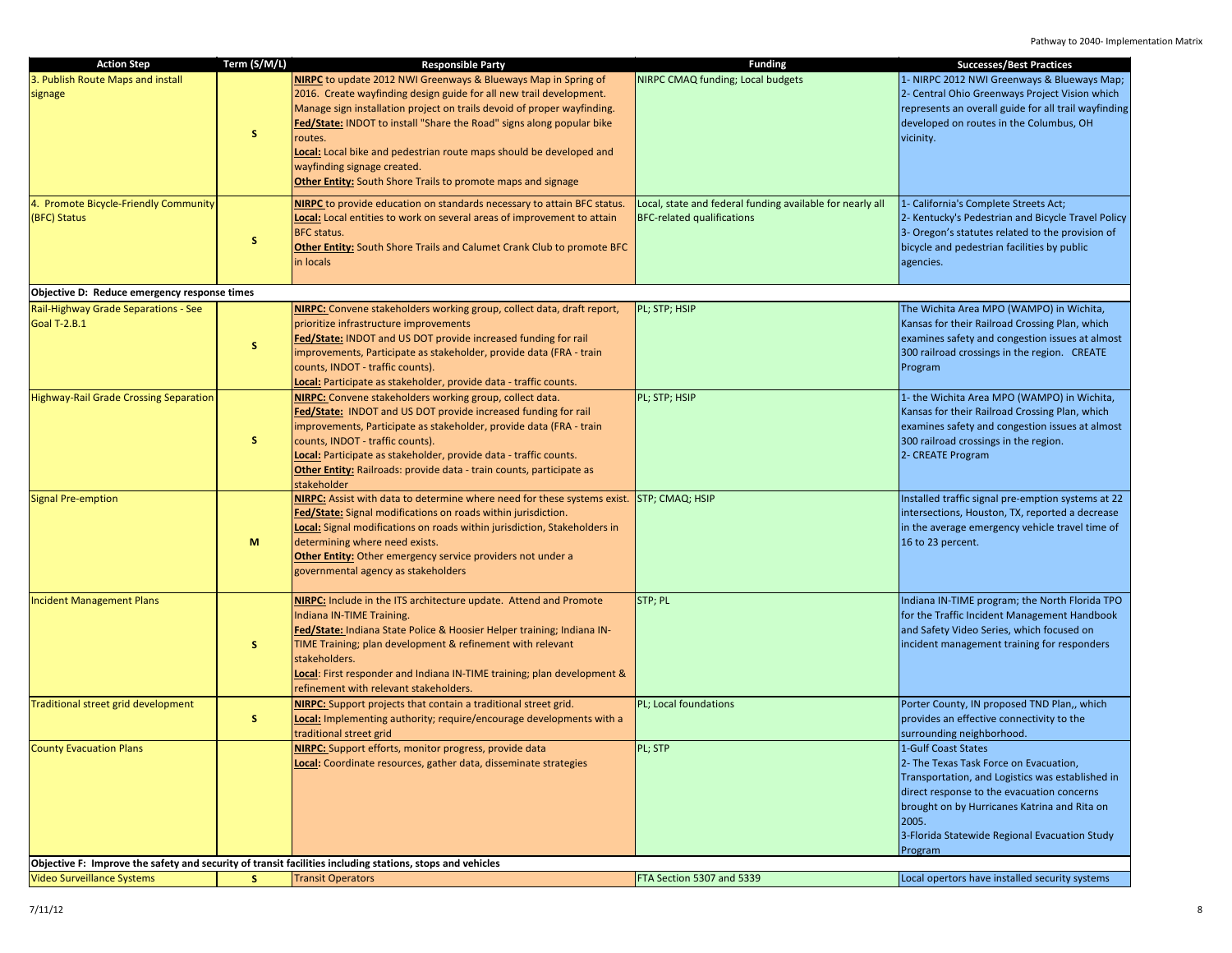| <b>Action Step</b>                                                         | Term (S/M/L) | <b>Responsible Party</b><br>Objective G: Utilize technology, including Intelligent Transportation Systems and other strategies, to improve transportation safety                                                                                                                                                                                                                                    | <b>Funding</b>                         | <b>Successes/Best Practices</b>                                                                                                                                                                                      |
|----------------------------------------------------------------------------|--------------|-----------------------------------------------------------------------------------------------------------------------------------------------------------------------------------------------------------------------------------------------------------------------------------------------------------------------------------------------------------------------------------------------------|----------------------------------------|----------------------------------------------------------------------------------------------------------------------------------------------------------------------------------------------------------------------|
| <b>New Traffic Signal</b>                                                  | S.           | NIRPC: Support if placement can have safety benefits.<br>Fed/State: Consider if safety benefits exist.<br>Local: Consider if safety benefits exist                                                                                                                                                                                                                                                  | STP; CMAQ; HSIP                        | Real-Time Work Zone Traffic Control System -<br>Using an Automated Traffic Information System<br>to Reduce Congestion and Improve Safety During<br>Reconstruction of the I-55 Lake Springfield Bridge<br>in Illinois |
| <b>Incident Management Plans</b>                                           | S.           | <b>NIRPC:</b> Include in the ITS architecture update.<br>Fed/State: Indiana State Police & Hoosier Helper training; plan<br>development & refinement with relevant stakeholders.<br>Local: First responder training; plan development & refinement with<br>relevant stakeholders.<br><b>Other Entity:</b> Other emergency service providers not under a<br>governmental agency.                     | STP; PL                                | the North Florida TPO for the Traffic Incident<br>Management Handbook and Safety Video Series,<br>which focused on incident management training<br>for responders                                                    |
| <b>Dynamic Messaging System</b>                                            | S/M          | NIRPC: Include in the ITS architecture update. Convene stakeholders for<br>planning and feedback.<br>Fed/State: Continue implementing the system in Northwest Indiana.<br>Local: Consider implementation of dynamic messaging on local roads if<br>ecessary.                                                                                                                                        | STP; CMAQ; HSIP                        | <b>INDOT ITS Program and Hoosier Helper Patrol</b><br>Zone                                                                                                                                                           |
| <b>Traffic Signal Equipment Modernization</b>                              | S.           | <b>NIRPC:</b> Support if modernization has safety benefits.<br>Fed/State: Consider if safety benefits exist.<br>Local: Consider if safety benefits exist.                                                                                                                                                                                                                                           | STP; CMAQ; HSIP                        | Real-Time Work Zone Traffic Control System -<br>Using an Automated Traffic Information System<br>to Reduce Congestion and Improve Safety During<br>Reconstruction of the I-55 Lake Springfield Bridge<br>in Illinois |
| <b>ITS Architecture</b>                                                    |              | Objective A: Integrate local, regional and national transportation systems to facilitate movement of people and freight between modes<br>NIRPC: Develop and Maintain the ITS Architecture, convene stakeholders STP; HSIP; PL funding can be used for ITS.<br>Fed/State: Review the ITS Architecture.<br>Local: Participate in the ITS Architecture development and maintenance<br>as stakeholders. |                                        | 1- OKI (OH/KY/IN) regional ITS Plan;<br>2- Leon County, FL regional architecture<br>3- Northern Virginia Regional ITS Arch<br><b>See</b><br>http://ops.fhwa.dot.gov/its_arch_imp/examples.<br>htm for detail         |
| Multimodal Center at Gary Airport                                          | L            | Fed/State: Project funds.<br>Other Entity: NICTD, City of Gary, RDA, State of Indiana                                                                                                                                                                                                                                                                                                               | STP; RDA; Project funding              | <b>Portland Airport</b>                                                                                                                                                                                              |
| <b>Bus Rapid Transit on Corridors</b>                                      | L.           | Transit Operators, INDOT, FTA                                                                                                                                                                                                                                                                                                                                                                       | STP; FTA Sec. 5307 and 5309, CMAQ      | GPTC has new plan for Broadway Corridor                                                                                                                                                                              |
| <b>TOD</b>                                                                 | M            | NICTD, GPTC, FTA, and NIRPC                                                                                                                                                                                                                                                                                                                                                                         | STP;CMAQ; PL; CLC; NICTD; RDA; GPTC    | Transit-Oriented Development Program by:<br>Metro in Oregon www.oregonmetro.gov/tod                                                                                                                                  |
| <b>Interconnected Regional Bus</b>                                         | L.           | NIRPC, Municipal and County Governments, RDA, FTA, INDOT                                                                                                                                                                                                                                                                                                                                            | FTA Sec. 5307 and 5339; STP; CMAQ; RDA | Denver Regional Council of Governments has<br>embarked on an ambitious effort to construct<br>rapid transit in nine regional corridors along with<br>other improvements associated with this                         |
| <b>Illiana Expressway</b>                                                  | M            | NIRPC, INDOT, IDOT                                                                                                                                                                                                                                                                                                                                                                                  | NHS; HSIP; STP                         | Richmond Area MPO for a container barge<br>service called the "64 express".                                                                                                                                          |
| Develop multimodal and intermodal<br>hubs                                  | M/L          | <b>NIRPC:</b> Provide data, Program transportation projects.<br>Other Entity: Ports of Indiana, Railroads, Gary/Chicago Int'l                                                                                                                                                                                                                                                                       | Various                                | Salt Lake City, Utah. Amtrak                                                                                                                                                                                         |
| Expand "Short Sea Shipping" on the<br><b>Great Lakes</b>                   | M/L          | NIRPC: Support efforts and monitor progress.<br>Fed/State: US Maritime Administration: develop marine highways.<br><b>Other Entity: Ports of Indiana</b>                                                                                                                                                                                                                                            | <b>State Funding</b>                   | Great Lakes St. Lawrence Seaway System:<br>St. Lawrence Seaway Development Corporation                                                                                                                               |
| Develop a short-haul intermodal<br>corridor between Louisville and Chicago | L.           | NIRPC: Support efforts, monitor progress, provide data.<br>Fed/State: INDOT, US DOT.                                                                                                                                                                                                                                                                                                                | STP; PL;CMAQ                           | Richmond Area MPO for a container barge<br>service called the "64 express".                                                                                                                                          |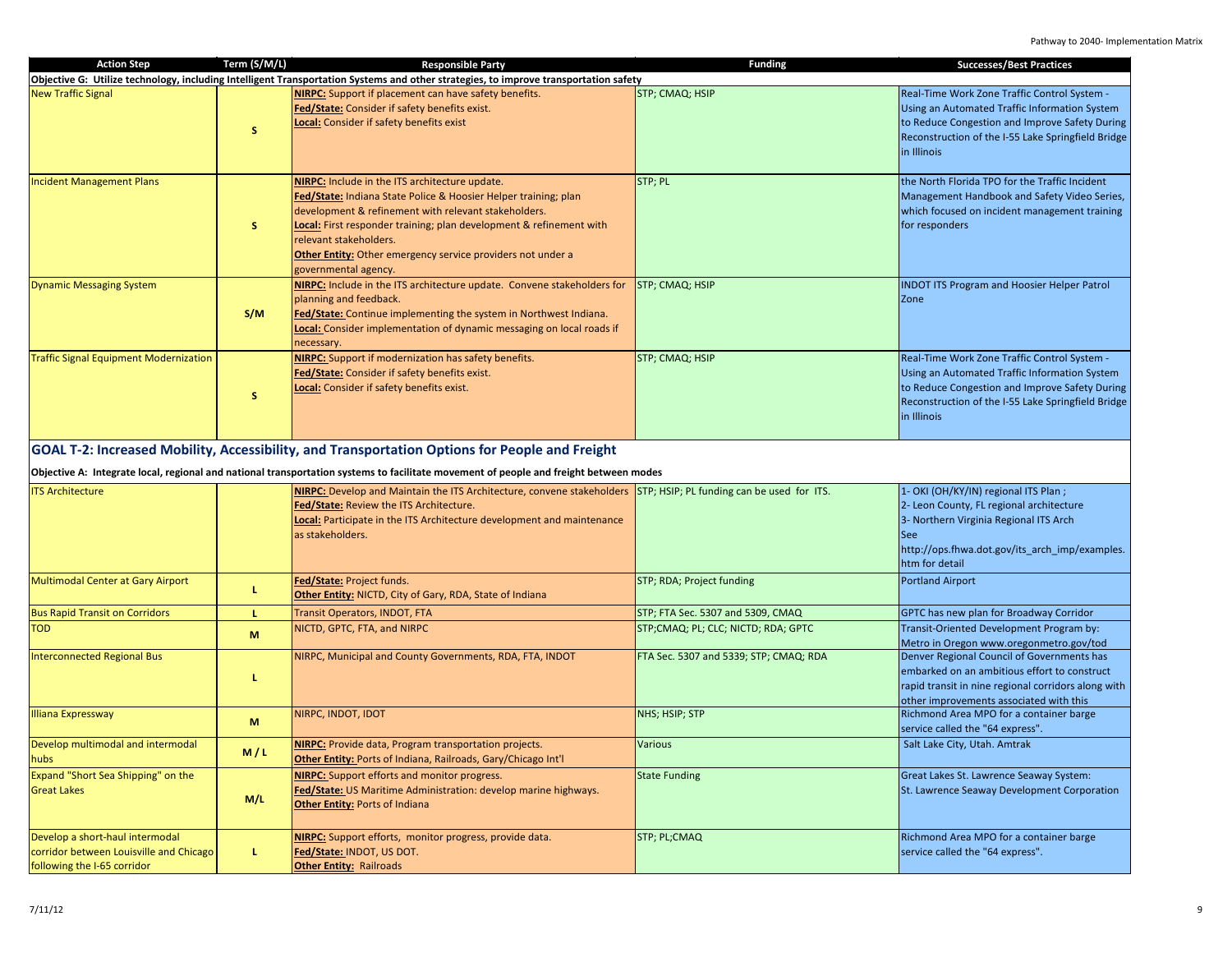| <b>Action Step</b>                                                                            | Term (S/M/L) | <b>Responsible Party</b>                                                 | <b>Funding</b>                                        | <b>Successes/Best Practices</b>                   |
|-----------------------------------------------------------------------------------------------|--------------|--------------------------------------------------------------------------|-------------------------------------------------------|---------------------------------------------------|
| Develop an Indiana Coal Corridor                                                              |              | NIRPC: Support efforts, monitor progress, provide data.                  | STP; PL;CMAQ                                          | Richmond Area MPO for a container barge           |
| between southern Indiana coal mines                                                           | L.           | Fed/State: INDOT                                                         |                                                       | service called the "64 express".                  |
| and Northwest Indiana power plants                                                            |              |                                                                          |                                                       |                                                   |
|                                                                                               |              | <b>Other Entity:</b> Purdue University - conduct research                |                                                       |                                                   |
| Construct a new lock at the Soo Locks in                                                      | M            | <b>NIRPC: Monitor progress</b>                                           | <b>U.S. Congress</b>                                  | US Army Corps of Engineers: Olmsted Locks and     |
| Sault St. Marie, Michigan                                                                     |              | Fed/State: US Congress - Appropriate funding for construction            |                                                       | <b>Dam</b>                                        |
| Objective B: Improve freight facilities connecting the region to national and global markets  |              |                                                                          |                                                       |                                                   |
| Develop a regional rail improvement                                                           |              | NIRPC: Convene stakeholders working group, collect data.                 | PL; HSIP                                              | <b>CREATE Program</b>                             |
| plan with a focus on highway-rail grade                                                       |              | Fed/State: INDOT and US DOT provide increased funding for rail           |                                                       |                                                   |
|                                                                                               |              |                                                                          |                                                       |                                                   |
| crossing separations                                                                          |              | improvements, Participate as stakeholder, provide data (FRA - train      |                                                       |                                                   |
|                                                                                               | s.           | counts, INDOT - traffic counts).                                         |                                                       |                                                   |
|                                                                                               |              | Local: Participate as stakeholder, provide data - traffic counts.        |                                                       |                                                   |
|                                                                                               |              | Other Entity: Railroads: provide data - train counts, participate as     |                                                       |                                                   |
|                                                                                               |              | stakeholder.                                                             |                                                       |                                                   |
| Improve the Extra Heavy Duty Truck                                                            |              | <b>NIRPC:</b> Program funding, Corridor Study.                           | STP; CMAQ; HSIP                                       | Richmond Area MPO for a container barge           |
| Route                                                                                         | s.           | Fed/State: Provide funding, develop transportation projects              |                                                       | service called the "64 express".                  |
| <b>Study extension of Extra Heavy Duty</b>                                                    |              | <b>NIRPC: Corridor Study.</b>                                            | <b>TIGER, PL</b>                                      | Richmond Area MPO for a container barge           |
| <b>Truck Route to IL</b>                                                                      |              |                                                                          |                                                       |                                                   |
|                                                                                               | M/L          | Local: Participate as stakeholder, provide data.                         |                                                       | service called the "64 express".                  |
|                                                                                               |              | Other Entity: Illinois DOT, City of Chicago                              |                                                       |                                                   |
| Develop multimodal and intermodal                                                             |              | NIRPC: Provide freight movement data, Program transportation projects.   | Various including STP, RDA, local, CMAQ, TIGER        | Salt Lake City- Intermodal hubs, Utah. Amtrak     |
| hubs                                                                                          |              | Fed/State: Provide funding for transportation projects.                  |                                                       |                                                   |
|                                                                                               |              | Local: Update plans and ordinances to facilitate compatible development, |                                                       |                                                   |
|                                                                                               | M/L          | provide incentives.                                                      |                                                       |                                                   |
|                                                                                               |              | Other Entity: Ports of Indiana, Railroads, Gary/Chicago Int'l, RDA       |                                                       |                                                   |
|                                                                                               |              |                                                                          |                                                       |                                                   |
|                                                                                               |              |                                                                          |                                                       |                                                   |
|                                                                                               |              |                                                                          |                                                       |                                                   |
| Maintain a regional freight                                                                   |              | NIRPC: Update and publish map.                                           | PL                                                    | GIS Mapping for Regional Freight Infrastructure   |
| infrastructure map                                                                            | S/M/L        | Fed/State: Provide data.                                                 |                                                       | Map                                               |
|                                                                                               |              | Local: Provide data.                                                     |                                                       |                                                   |
|                                                                                               |              | Other Entity: Provide data.                                              |                                                       |                                                   |
| Objective C: Reduce congestion on major freight and passenger routes                          |              |                                                                          |                                                       |                                                   |
| See Goal T-2, Objective B                                                                     |              |                                                                          |                                                       |                                                   |
| Objective D: Improve the internal connectivity of the transportation network                  |              |                                                                          |                                                       |                                                   |
| <b>Support Complete Streets</b>                                                               |              | NIRPC to educate and promote, Municipal and county governments to        | All NIRPC-attributable funding is subject to Complete | Mid-Ohio Regional Planning Commission has         |
|                                                                                               |              | implement                                                                | <b>Streets Policy &amp; Guidelines</b>                | adopted a Complete Streets policy and created a   |
|                                                                                               | s            |                                                                          |                                                       | Complete Streets toolkit, which is available      |
|                                                                                               |              |                                                                          |                                                       | online, and an equipment library.                 |
|                                                                                               |              |                                                                          |                                                       |                                                   |
|                                                                                               |              |                                                                          |                                                       |                                                   |
| <b>Traditional Neighborhood Design</b>                                                        | L.           | <b>NIRPC: Project Selection Criteria.</b>                                | <b>CLC</b>                                            | 1- Coffee Creek, Chesterton                       |
|                                                                                               |              | Local: Ordinances                                                        |                                                       | 2- Millennium Place, Muncie, IN                   |
| Objective E: Enhance connectivity between housing, jobs, services, and educational facilities |              |                                                                          |                                                       |                                                   |
| Invest in improvements to jobs access                                                         |              | <b>NIRPC: Priority Criteria.</b>                                         | CDBG; Need local dedicated source                     | National Capital Region Transportation Planning   |
| for low-income and minority residents                                                         |              | Local: Match funds.                                                      |                                                       | Board (TPB) in Washington, DC for their           |
|                                                                                               | L            | <b>Other Entity: County</b>                                              |                                                       | Coordinated Human Services Transportation Plan    |
|                                                                                               |              |                                                                          |                                                       | and Program.                                      |
|                                                                                               |              |                                                                          |                                                       |                                                   |
| Proactive and balanced approach to                                                            |              | <b>NIRPC:</b> Priority Criteria, Education of Local Officials.           | <b>CLC</b>                                            | 1- Transportation for Livable Communities         |
| transportation funding decisions, with                                                        |              | Fed/State: INDOT adopt criteria.                                         |                                                       | program by: Metropolitan Transportation           |
| emphasis on ensuring that public                                                              |              | Local: Implementation Authority                                          |                                                       | Commission (MTC) www.mtc.ca.gov                   |
| investments improve access and                                                                |              |                                                                          |                                                       | 2- Transit-Oriented Development Program by:       |
| mobility in Livable Centers and the core                                                      | L            |                                                                          |                                                       | Metro in Oregon www.oregonmetro.gov/tod           |
| cities.                                                                                       |              |                                                                          |                                                       | 3- Livable Centers Initiative by Atlanta Regional |
|                                                                                               |              |                                                                          |                                                       | Commission                                        |
|                                                                                               |              |                                                                          |                                                       |                                                   |
|                                                                                               |              |                                                                          |                                                       |                                                   |
|                                                                                               |              |                                                                          |                                                       |                                                   |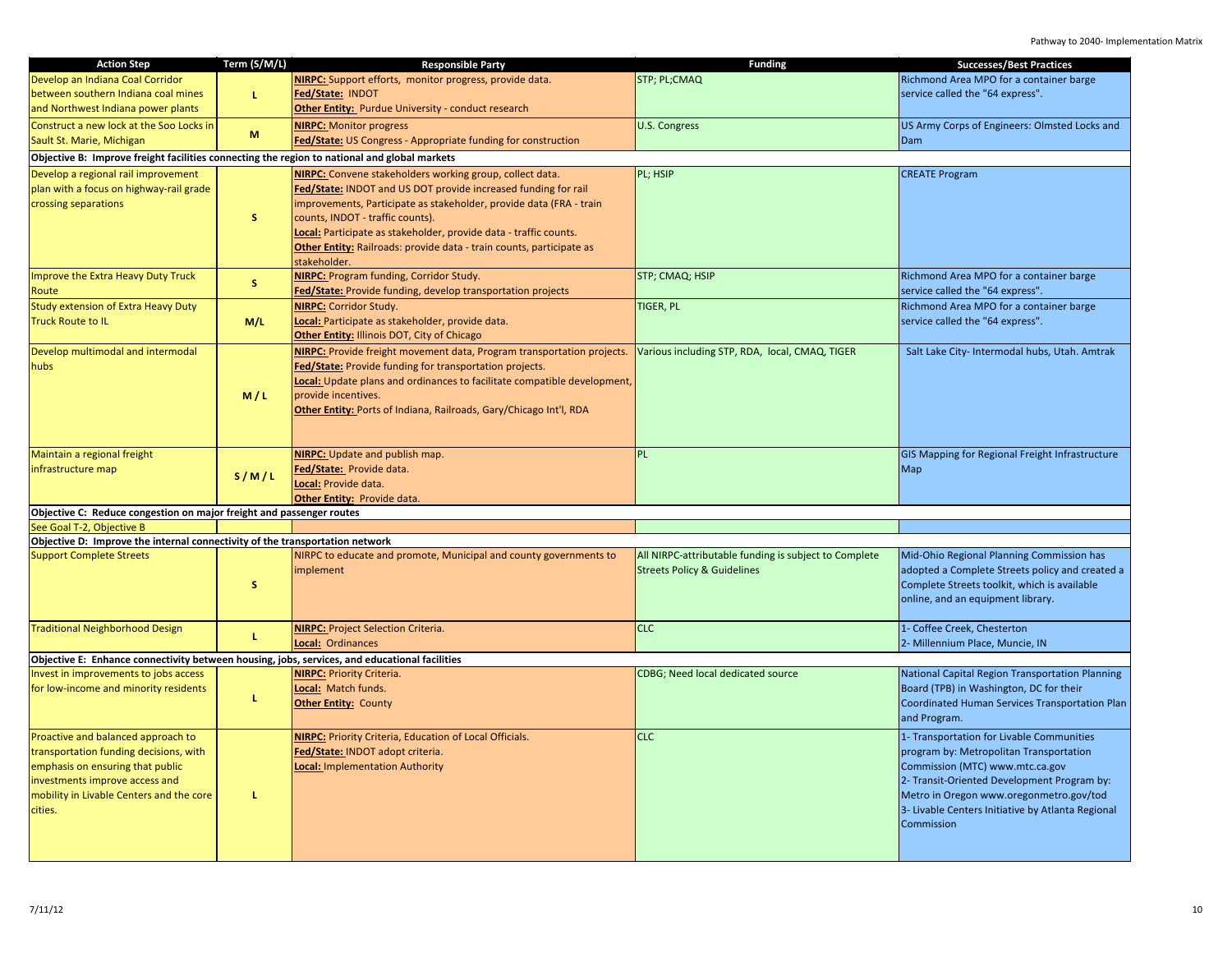| <b>Action Step</b>                                                                                                                                                                                      | Term (S/M/L) | <b>Responsible Party</b>                                                                                                                                                                                                                                                                                                                | <b>Funding</b>                                                                                  | <b>Successes/Best Practices</b>                                                                                                                                                                                                                                                                                                                |
|---------------------------------------------------------------------------------------------------------------------------------------------------------------------------------------------------------|--------------|-----------------------------------------------------------------------------------------------------------------------------------------------------------------------------------------------------------------------------------------------------------------------------------------------------------------------------------------|-------------------------------------------------------------------------------------------------|------------------------------------------------------------------------------------------------------------------------------------------------------------------------------------------------------------------------------------------------------------------------------------------------------------------------------------------------|
|                                                                                                                                                                                                         |              | Objective F: Improve system accessibility for people with special transportation needs including persons with disabilities, the elderly, the young and low-income populations                                                                                                                                                           |                                                                                                 |                                                                                                                                                                                                                                                                                                                                                |
| Invest in improvements to jobs access<br>for low-income and minority residents.                                                                                                                         | L.           | <b>NIRPC: Priority Criteria</b><br>Fed/State: Increase Operating Funds<br>Local: Match Funds<br><b>Other Entity: County</b>                                                                                                                                                                                                             | CDBG; FTA Section 5310, and Section 5339, need<br>local dedicated source of matching funds      | National Capital Region Transportation Planning<br>Board (TPB) in Washington, DC for their<br>Coordinated Human Services Transportation Plan<br>and Program.                                                                                                                                                                                   |
| Support projects that encourage<br>affordable housing creation in locations<br>near jobs and transit.                                                                                                   |              | Local: Establish zoning that allow mixed use and variation of housing<br>options and TOD district.                                                                                                                                                                                                                                      | <b>NIRPC CLC Program</b><br><b>Local Funding</b><br><b>RDA</b>                                  | 1- National Capital Region Transportation<br>Planning Board (TPB) in Washington, DC for their<br>Coordinated Human Services Transportation Plan<br>and Program.<br>2- Tysons Corner Fairfax County, Virginia for its<br>Comprehensive Plan, the plan includes a tiered<br>approach to density that is focused around four<br>transit stations. |
| Create an interconnected transit<br>system including BRT, commuter rail<br>and regional and local bus and demand<br>response paratransit.                                                               | L.           | <b>NIRPC: Promote, Advocate</b><br>Fed/State: Increase Operating Subsidies<br><b>Local: Matching Funds</b>                                                                                                                                                                                                                              | FTA Section 5307, 5339, CMAQ                                                                    | Portland, Oregon                                                                                                                                                                                                                                                                                                                               |
| Promote Complete Streets (CS) policies<br>and designs                                                                                                                                                   | S/M          | NIRPC: Apply NIRPC CS policy to all attributable projects.<br>Fed/State: INDOT to use CS standards on state roadways.<br><b>Local:</b> Local entities to utilize CS design standards in transportation<br>corridors.<br><b>Other Entity:</b> South Shore Trails and Indiana AARP to promote<br>regionwide                               | All NIRPC-attributable funding; State funding; Local<br>funding                                 | Examples at www.completestreets.org                                                                                                                                                                                                                                                                                                            |
| Objective G: Increase access to and improve the reliability of public mass transit                                                                                                                      |              |                                                                                                                                                                                                                                                                                                                                         |                                                                                                 |                                                                                                                                                                                                                                                                                                                                                |
| Proactive and balanced approach to<br>transportation funding decisions, with<br>emphasis on ensuring that pubic<br>investments improve access and<br>mobility in Livable Centers and the core<br>cities | L.           | NIRPC: Priority Criteria, Education of Local Officials.<br>Fed/State: INDOT adopt criteria<br><b>Local: Implementation Authority</b>                                                                                                                                                                                                    | MPO role                                                                                        | City of Valparaiso; Envision Missoula guided the<br>decision-making process for making sound<br>transportation investments in the region.                                                                                                                                                                                                      |
| <b>Project Selection Criteria</b>                                                                                                                                                                       | s.           | NIRPC: Staff support to stakeholders to do new criteria<br>Fed/State: INDOT adopt criteria<br>Local: Partici-pate in criteria development<br><b>Other Entity: Developers</b>                                                                                                                                                            | PL                                                                                              | New transit criteria developed to reflect new CRP                                                                                                                                                                                                                                                                                              |
|                                                                                                                                                                                                         |              | Objective H: Improve the non-motorized transportation network by building Complete Streets that accommodate bicycles, pedestrians and transit users                                                                                                                                                                                     |                                                                                                 |                                                                                                                                                                                                                                                                                                                                                |
| Adopt local Complete Streets policies                                                                                                                                                                   | S.           | NIRPC: Promote policy templates for community review and action<br>Fed/State: Engage with communities through statewide CS committee<br>Local: Adopt either resolutions, ordinances, plans or other mechanisms to<br>recognize Complete Streets adherence<br>Other Entity: South Shore Trails to promote by working with local entities | All NIRPC-attributable funding is subject to Complete<br><b>Streets Policy &amp; Guidelines</b> | NIRPC Complete Streets Policy and Guidelines;<br>Mid-Ohio MPO (MORPC) Complete Street Policy;<br>Town of Lowell Complete Streets Policy; City of<br>LaPorte Complete Streets Policy                                                                                                                                                            |
| Develop On-line Toolkit of Best<br><b>Practices</b>                                                                                                                                                     | S            | <b>NIRPC:</b> Adopted toolkit based on template from Active Transportation<br>Alliance.<br>Local: Review NIRPC-based toolkit to incorporate into local projects                                                                                                                                                                         | PL                                                                                              | Active Transportation Alliance's Complete Streets<br>Toolkit at www.atpolicy.org                                                                                                                                                                                                                                                               |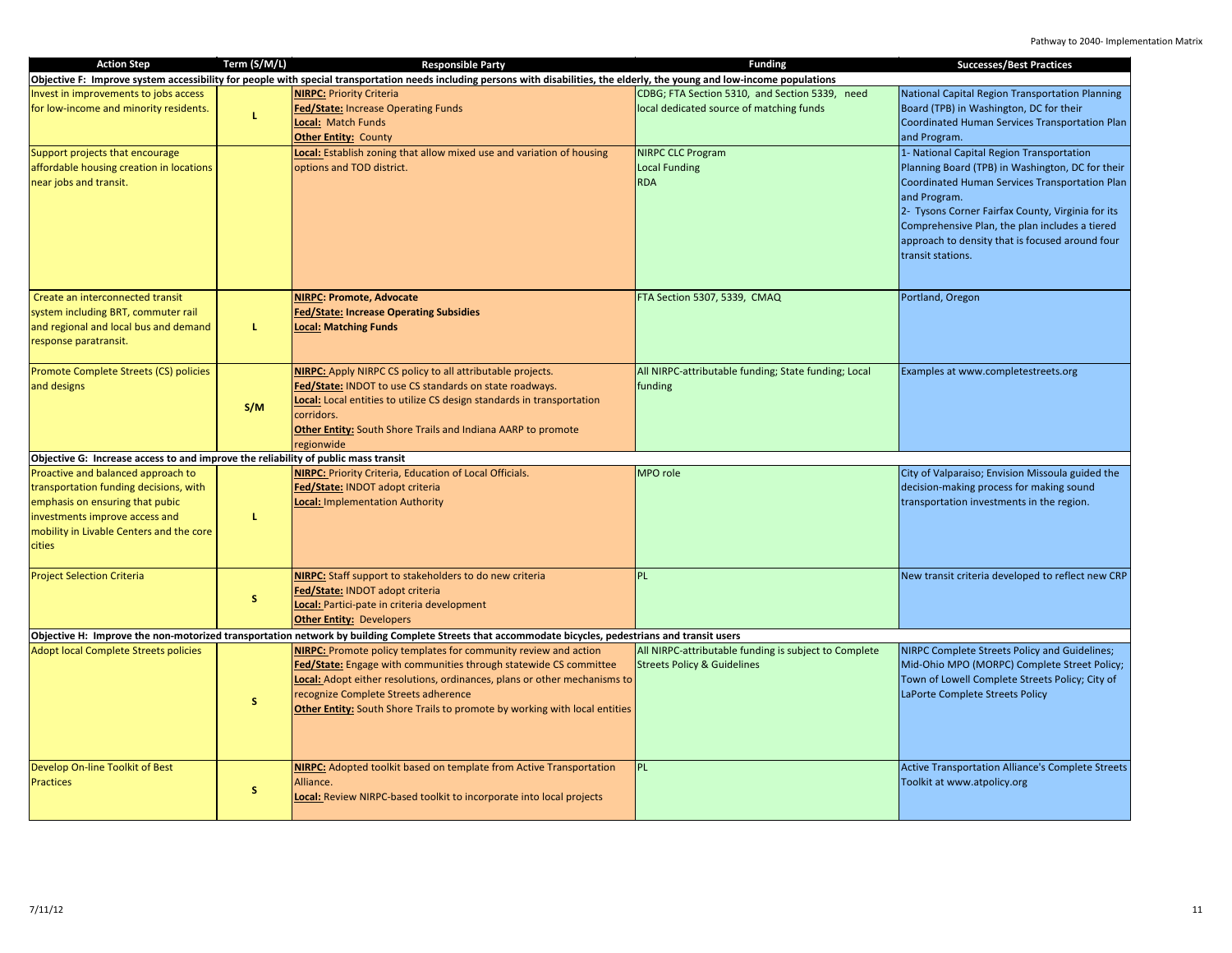| <b>Action Step</b>                                                                                                                         | Term (S/M/L) | <b>Responsible Party</b>                                                                                                                                                                                                                                                                                                               | <b>Funding</b>                                                            | <b>Successes/Best Practices</b>                                                                                                                                           |
|--------------------------------------------------------------------------------------------------------------------------------------------|--------------|----------------------------------------------------------------------------------------------------------------------------------------------------------------------------------------------------------------------------------------------------------------------------------------------------------------------------------------|---------------------------------------------------------------------------|---------------------------------------------------------------------------------------------------------------------------------------------------------------------------|
| <b>Develop Statewide CS Policy</b>                                                                                                         | M            | NIRPC: Work with NIRPC Legislative Committee to make priority<br>Fed/State: INDOT to support legislative policy and apply to project<br>designs<br>Local: Contact state legislators to promote support of policy<br>Other Entity: South Shore Trails & Indiana AARP to promote with<br>egislators                                      | PL.                                                                       | State of Illinois Public Act 095-0665; State of<br>Michigan Public Act 135                                                                                                |
| <b>Encourage INDOT development of CS</b><br>designs on state roadways                                                                      | M            | <b>NIRPC:</b> Review INDOT projects and work with LaPorte District on CS<br>standards<br>Fed/State: INDOT to develop CS design guidelines in project scopes<br>Local: Partner with INDOT projects within jurisdictions to aid in<br>development of CS standards<br>Other Entity: South Shore Trails to promote CS standards with INDOT | All FHWA-based funding programs are eligible                              | Preservation of trail access under I-65 and US 30;<br>Trail lanes on SR 49 bridges over US 12 and 20;<br>Lincoln Memorial Trail section along US 421 in<br>LaPorte County |
|                                                                                                                                            |              | Objective I: Encourage land use policy that supports access for disabled persons, efficient mass transit and non-motorized travel                                                                                                                                                                                                      |                                                                           |                                                                                                                                                                           |
| Link funding decisions with Complete<br>Streets, expanded trails, improved<br>public transit and multimodal freight<br>and passenger hubs. | L.           | <b>NIRPC:</b> Priority Criteria, highway and transit planning<br>Fed/State: INDOT adopt criteria<br><b>Local:</b> Help do priority criteria, modify practices<br><b>Other Entity:</b> Developers, Industry, Transit operators, Counties                                                                                                | MPO role                                                                  | <b>Puget Sound Regional Council for its</b><br>Transportation 2040 plan; Nashville (TN) Area<br>2035 Regional Transportation Plan                                         |
| Support projects that encourage<br>affordable housing creation in locations<br>near jobs and transit                                       | L            | NIRPC: Transit and economic development, project selection criteria,<br>policies<br><b>Local:</b> Modify practices<br>Other Entity: QLC, GNIAR, Northwest Indiana Forum, Mayors'<br><b>Roundtable, Towns and Smaller Cities</b>                                                                                                        | <b>CLC</b>                                                                | Mercantile Square, Denver: Workforce Housing<br><b>Soars Near Emerging Transit Hub</b>                                                                                    |
| Promote transit supportive land use<br>patterns including TOD, TND and<br><b>Conservation design</b>                                       | L.           | <b>NIRPC:</b> Advocate educator, project selection criteria for economic<br>development and transportation<br>Fed/State: Project funds                                                                                                                                                                                                 | PL; STP                                                                   | Puget Sound Regional Council for its<br>Transportation 2040 plan                                                                                                          |
|                                                                                                                                            |              | Goal T-3: Adequate transportation funding and efficient use of resources<br>Objective A: Increase the level of federal and state funding flowing into the region and improve the ability to provide local matching funds                                                                                                               |                                                                           |                                                                                                                                                                           |
| Create dedicated source of local                                                                                                           |              |                                                                                                                                                                                                                                                                                                                                        |                                                                           | <b>Illinois RTA</b>                                                                                                                                                       |
| funding for public transit                                                                                                                 |              | NIRPC: Advocate, Educate, Coordinate<br><b>Local:</b> Support from local elected officials & County Councils<br>Other Entity: Urban League, NAACP, QLC, Riders, Operators, Social<br>Service Agencies, Churches, Everybody Counts                                                                                                      | Consult with elected officials to pursue support from<br>additional taxes |                                                                                                                                                                           |
|                                                                                                                                            |              | Objective B: Protect previous investments through maintenance and improvements to existing transportation infrastructure, operations and service                                                                                                                                                                                       |                                                                           |                                                                                                                                                                           |
| Maintain and improve existing<br>infrastructure to maximize the<br>efficiency of scarce public resources                                   | L.           | <b>NIRPC: Priority Criteria</b><br>Fed/State: INDOT adopt Criteria<br>Local: Submit appropriate projects                                                                                                                                                                                                                               | <b>STP</b>                                                                | Central City Community Transportation Plan, Los<br>Angeles, California                                                                                                    |
| Objective C: Devote sufficient resources to address reconstruction and maintenance needs                                                   |              |                                                                                                                                                                                                                                                                                                                                        |                                                                           |                                                                                                                                                                           |
| See Goal T-3, Objective B, #1                                                                                                              |              |                                                                                                                                                                                                                                                                                                                                        |                                                                           |                                                                                                                                                                           |
|                                                                                                                                            |              | Objective D: Utilize the Congestion Management Process to optimize the efficiency of the transportation network                                                                                                                                                                                                                        |                                                                           |                                                                                                                                                                           |
| Establish data collection activities to<br>determine areas with recurring<br>congestion                                                    | s.           | <b>NIRPC:</b> research and deploy data collection methods<br>Fed/State: support with existing data sources<br>Local: support with existing data sources                                                                                                                                                                                | PL, STP                                                                   | <b>Boston Regional MPO Congestion Management</b><br>Process                                                                                                               |
| <b>Evaluate Congestion Mitigation</b><br><b>Strategies</b>                                                                                 | s            | <b>NIRPC:</b> analysis<br>Fed/State: participation on Transportation Policy Committee<br>Local: participation on Transportation Policy Committee                                                                                                                                                                                       | <b>PL</b>                                                                 | Southwestern Pennsylvania Commission,<br><b>Congestion Management Process</b><br><b>Strategies: Evaluating Congestion Management</b><br><b>Mitigation Strategies</b>      |
| Implement strategies                                                                                                                       | M            | <b>NIRPC:</b> Review progress on implementation of strategies<br>Fed/State: Implement strategies<br>Local: Implement strategies                                                                                                                                                                                                        | <b>STP, CMAQ, 5307</b>                                                    | <b>Boston Regional MPO Congestion Management</b><br><b>Process</b>                                                                                                        |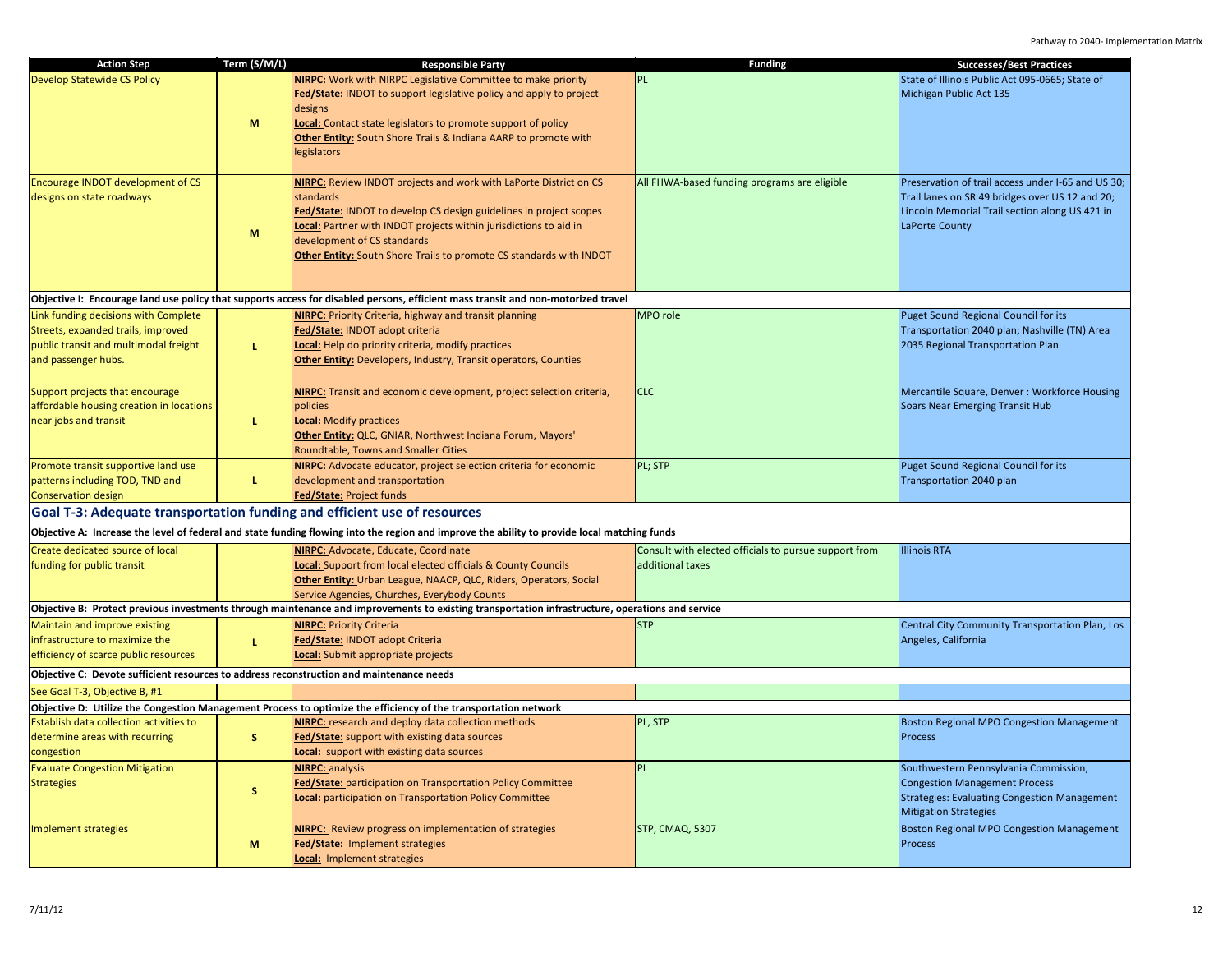| <b>Action Step</b>                                   | Term (S/M/L)                                                                        | <b>Responsible Party</b>                                                                                                                                         | <b>Funding</b>                                     | <b>Successes/Best Practices</b>                     |  |
|------------------------------------------------------|-------------------------------------------------------------------------------------|------------------------------------------------------------------------------------------------------------------------------------------------------------------|----------------------------------------------------|-----------------------------------------------------|--|
| <b>Evaluate the effectiveness of</b>                 |                                                                                     | <b>NIRPC: analysis</b>                                                                                                                                           | <b>PL</b>                                          | Southwestern Pennsylvania Commission,               |  |
| implemented strategies                               |                                                                                     | Fed/State: participation on Transportation Policy Committee                                                                                                      |                                                    | <b>Congestion Management Process</b>                |  |
|                                                      | M                                                                                   | Local: participation on Transportation Policy Committee                                                                                                          |                                                    | <b>Strategies: Evaluating Congestion Management</b> |  |
|                                                      |                                                                                     |                                                                                                                                                                  |                                                    | <b>Mitigation Strategies</b>                        |  |
|                                                      |                                                                                     |                                                                                                                                                                  |                                                    |                                                     |  |
|                                                      |                                                                                     | Objective E: Prioritize transportation investments that support land use and economic development goals                                                          |                                                    |                                                     |  |
| Continue to update the TIP project                   |                                                                                     | NIRPC: This activity will be carried out through the work of the new                                                                                             | This planning process is supported by PL funds. It | The TIP is the primary tool to implement the long   |  |
| evaluation criteria to coincide with the             |                                                                                     | Technical Planning Committee, the new Transportation Resource                                                                                                    | pertains to all of the federal transportation fund | range transportation plan, in this case the CRP.    |  |
| vision, goals and objectives of the                  |                                                                                     | Oversight Committee and transportation planning stakeholders relative                                                                                            | categories that NIRPC programs.                    | Decades ago NIRPC developed similar criteria        |  |
| current CRP (as amended), many of                    |                                                                                     | to implementation of the CRP.                                                                                                                                    |                                                    | that was in keeping with the then long-range        |  |
| which are land use and economic                      |                                                                                     |                                                                                                                                                                  |                                                    | transportation plan. It has been revised            |  |
| development related.                                 |                                                                                     |                                                                                                                                                                  |                                                    | numerous times to stay in sync with the current     |  |
|                                                      | S                                                                                   |                                                                                                                                                                  |                                                    | iteration of the plan. Over the years the best      |  |
|                                                      |                                                                                     |                                                                                                                                                                  |                                                    | projects have consistently risen to the top of the  |  |
|                                                      |                                                                                     |                                                                                                                                                                  |                                                    | list of priorities and have been programmed         |  |
|                                                      |                                                                                     |                                                                                                                                                                  |                                                    | within available resources. NIRPC is a best         |  |
|                                                      |                                                                                     |                                                                                                                                                                  |                                                    | practice, and can always improve. Research can      |  |
|                                                      |                                                                                     |                                                                                                                                                                  |                                                    | be done as necessary to find other best practices.  |  |
|                                                      |                                                                                     | Objective F: Encourage investments that consider long range impacts of changing transportation systems and anticipate future technologies                        |                                                    |                                                     |  |
| Determine long term impacts                          | S.                                                                                  | <b>NIRPC:</b> analysis                                                                                                                                           | PL                                                 | Michigan Connected Vehicle Infostructure Plan       |  |
| <b>Evaluate the effectiveness of</b>                 |                                                                                     | <b>NIRPC: analysis</b>                                                                                                                                           | PL                                                 | <b>To Be Determined</b>                             |  |
| <b>investments</b>                                   | L.                                                                                  |                                                                                                                                                                  |                                                    |                                                     |  |
|                                                      | Goal T-4: A transportation system that supports the health of all people and places |                                                                                                                                                                  |                                                    |                                                     |  |
|                                                      |                                                                                     | Objective A: Improve the integration of environmental planning activities into transportation planning                                                           |                                                    |                                                     |  |
|                                                      |                                                                                     |                                                                                                                                                                  | PL                                                 | SEMCOG in Detroit, MI for their regional analysis   |  |
| Prioritize projects that have no adverse             |                                                                                     | <b>NIRPC: Project Selection Criteria</b>                                                                                                                         |                                                    | of the impact of planned transportation projects    |  |
| <i>impacts</i>                                       |                                                                                     |                                                                                                                                                                  |                                                    | on the environment and the series of guidelines     |  |
|                                                      |                                                                                     |                                                                                                                                                                  |                                                    | they developed for mitigating those impacts         |  |
|                                                      |                                                                                     |                                                                                                                                                                  |                                                    |                                                     |  |
|                                                      |                                                                                     |                                                                                                                                                                  |                                                    |                                                     |  |
|                                                      |                                                                                     | Objective B: Reduce the levels and impacts of pollution (air, noise and vibration) caused by transportation, particularly freight in environmental justice areas |                                                    |                                                     |  |
| Incorporate freight "Good Neighbor"                  |                                                                                     | <b>NIRPC:</b> Research and distribute local and national examples of best                                                                                        | PL;STP                                             | 1 - Delaware Village Regional Planning              |  |
| practices - buffers, open space                      |                                                                                     | practices                                                                                                                                                        |                                                    | Commission, Good Neighbor Practices                 |  |
| requirements, low impact design,                     |                                                                                     | <b>Local:</b> Update zoning ordinances                                                                                                                           |                                                    | 2 - FHWA Freight and Land Use Handbook:             |  |
| context sensitive lighting, etc. - into              | M                                                                                   |                                                                                                                                                                  |                                                    | Freight as a Good Neighbor- Land Use,               |  |
| zoning ordinances                                    |                                                                                     |                                                                                                                                                                  |                                                    | Transportation System, and Environmental            |  |
|                                                      |                                                                                     |                                                                                                                                                                  |                                                    | Considerations                                      |  |
|                                                      |                                                                                     | Objective C: Improve the non-motorized transportation network by building Complete Streets (CS) that accommodate bicycles, pedestrians and transit users         |                                                    |                                                     |  |
| See Goal T-2, Objective H                            |                                                                                     |                                                                                                                                                                  |                                                    |                                                     |  |
| Objective D: Expand environmental mitigation efforts |                                                                                     |                                                                                                                                                                  |                                                    |                                                     |  |
| <b>Best Management Practices</b>                     |                                                                                     | <b>NIRPC:</b> Research best practices and provide technical support                                                                                              | PL                                                 | The City of Cedar Rapids River Corridor             |  |
|                                                      |                                                                                     | <b>State/Fed:</b> Technical support, incorporate BMPs into transportation                                                                                        |                                                    | <b>Redevelopment Plan</b>                           |  |
|                                                      | L.                                                                                  | projects, permitting                                                                                                                                             |                                                    |                                                     |  |
|                                                      |                                                                                     | Local Governments: Incorporate BMPs into transportation projects.                                                                                                |                                                    |                                                     |  |
| <b>Environmental Resource Maps on</b>                |                                                                                     | NIRPC: Maintain database of regional environmental mapping efforts and PL                                                                                        |                                                    | NIRPC has made available the Green                  |  |
| NIRPC Website                                        |                                                                                     | projects.                                                                                                                                                        |                                                    | Infrastructure Vision maps, summarizing the         |  |
|                                                      | S.                                                                                  |                                                                                                                                                                  |                                                    | most critical natural areas in NWI for              |  |
|                                                      |                                                                                     |                                                                                                                                                                  |                                                    | conservation.                                       |  |
|                                                      |                                                                                     |                                                                                                                                                                  |                                                    |                                                     |  |
|                                                      |                                                                                     | Objective E: Conduct outreach to determine the negative impacts of transportation investments and to ensure environmental justice                                |                                                    |                                                     |  |
| Host workshop with environmental                     |                                                                                     | <b>NIRPC:</b> Conduct workshop with environmental justice stakeholders to                                                                                        | PL                                                 | Environmental justice outreach was done for the     |  |
| justice community stakeholders                       |                                                                                     | determine potential project concerns and impacts                                                                                                                 |                                                    | 2040 Comprehensive Regional Plan and the            |  |
|                                                      | S/M/L                                                                               | Fed/State: Attend workshop, technical assistance                                                                                                                 |                                                    | Illiana Expressway amendment to the 2040            |  |
|                                                      |                                                                                     | <b>Other Entity:</b> Community organizations, citizen groups                                                                                                     |                                                    | Comprehensive Regional Plan                         |  |
|                                                      |                                                                                     |                                                                                                                                                                  |                                                    |                                                     |  |
|                                                      |                                                                                     |                                                                                                                                                                  |                                                    |                                                     |  |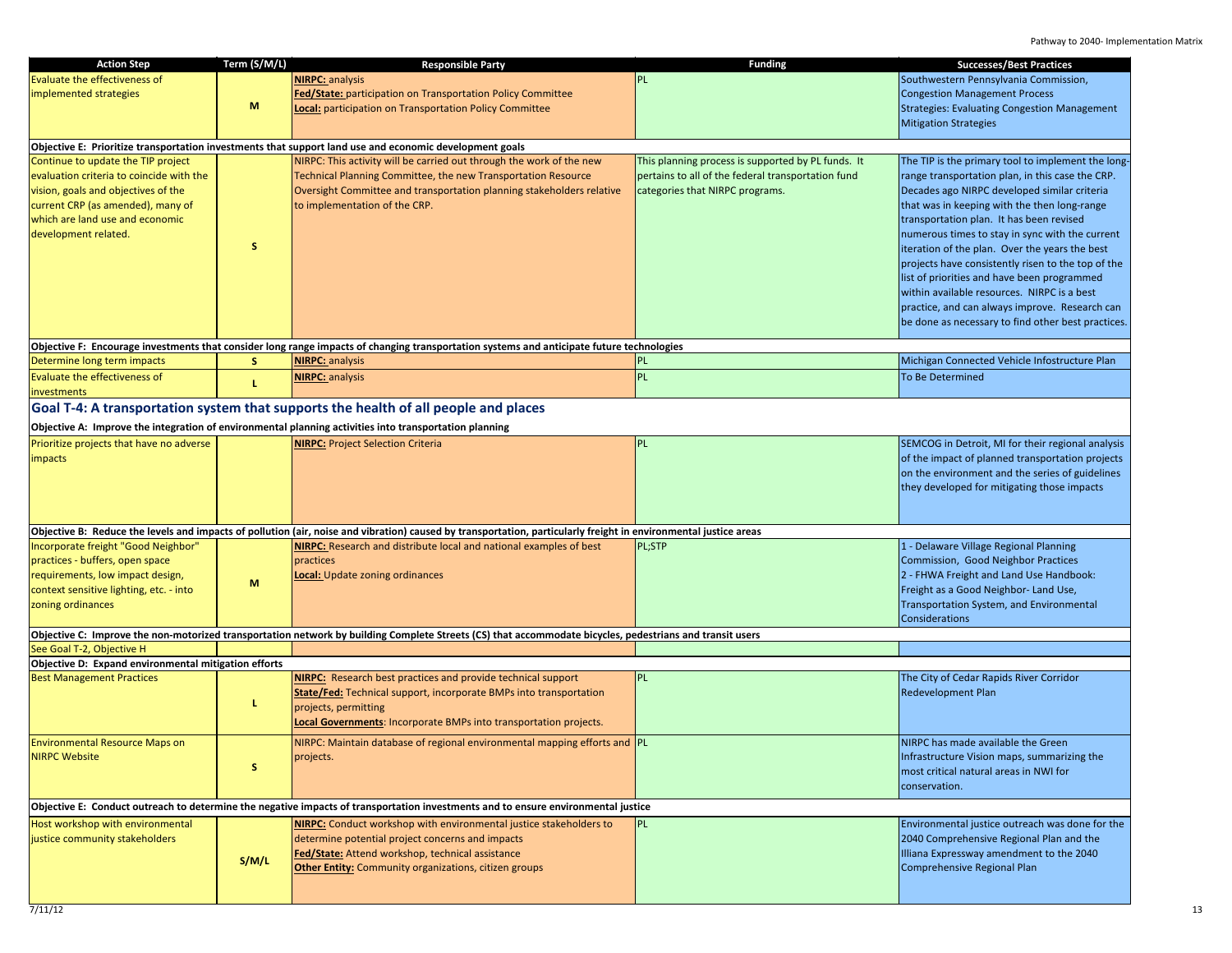| <b>Action Step</b>                                                                                                                                                                                      | Term (S/M/L) | <b>Responsible Party</b>                                                                                                                                                                                                                                                                                                                                                                                                                                                                                                                                                                                                                                                                                                                           | <b>Funding</b>                                                                                                                                                                                           | <b>Successes/Best Practices</b>                                                                                                                                                                                                                                                                                                                                                                                                                                                                                                                                                               |
|---------------------------------------------------------------------------------------------------------------------------------------------------------------------------------------------------------|--------------|----------------------------------------------------------------------------------------------------------------------------------------------------------------------------------------------------------------------------------------------------------------------------------------------------------------------------------------------------------------------------------------------------------------------------------------------------------------------------------------------------------------------------------------------------------------------------------------------------------------------------------------------------------------------------------------------------------------------------------------------------|----------------------------------------------------------------------------------------------------------------------------------------------------------------------------------------------------------|-----------------------------------------------------------------------------------------------------------------------------------------------------------------------------------------------------------------------------------------------------------------------------------------------------------------------------------------------------------------------------------------------------------------------------------------------------------------------------------------------------------------------------------------------------------------------------------------------|
| Objective F: Promote energy efficiency and alternative energy                                                                                                                                           |              |                                                                                                                                                                                                                                                                                                                                                                                                                                                                                                                                                                                                                                                                                                                                                    |                                                                                                                                                                                                          |                                                                                                                                                                                                                                                                                                                                                                                                                                                                                                                                                                                               |
| Develop alternative energy<br>infrastructure                                                                                                                                                            | M            | Local: construct stations for electric vehicle charging and alternative fuel<br>pumping<br><b>Other Entity:</b> South Shore Clean Cities, Retail outlets                                                                                                                                                                                                                                                                                                                                                                                                                                                                                                                                                                                           | PL; Local foundations                                                                                                                                                                                    | Due to efforts of SSCC and private partners such<br>as Family Express and others. NWI has 60 public<br>Alt Fuel stations and 14 Private. These include<br>CNG, Electric, Liquid Propane, E85                                                                                                                                                                                                                                                                                                                                                                                                  |
| Promote alternative energy vehicle<br>purchases                                                                                                                                                         | M            | Fed/State: Legislation, regulation                                                                                                                                                                                                                                                                                                                                                                                                                                                                                                                                                                                                                                                                                                                 | PL; Local foundations                                                                                                                                                                                    | Several businesses and municipalities have<br>expanded alternative fuel vehicles for both fuel<br>economy and air quality benefits. Ozinga has<br>several CNG operated concrete mixers operating<br>in the region, with a plan to completely covert<br>their 500 vehicle fleet by 2020. Cities of Hobart<br>and others have purchased # CNG Garbage<br>Trucks. The City of LaPorte is in process of<br>purchasing propane transit vehicles. Many<br>communities continue to operate the Think<br>electric vehicles they received through South<br>Shore Clean Cities as part of a ARRA grant. |
| <b>Increase Gasoline Tax</b>                                                                                                                                                                            | S            | Fed/State: Legislation, regulation                                                                                                                                                                                                                                                                                                                                                                                                                                                                                                                                                                                                                                                                                                                 |                                                                                                                                                                                                          |                                                                                                                                                                                                                                                                                                                                                                                                                                                                                                                                                                                               |
| <b>Environment</b><br>Goal: Reduce flooding risks and improve water quality<br>Objective A: Achieve water quality standards and designated uses of our lakes and streams.<br>Review and develop/improve |              | <b>NIRPC</b> will work with stakeholders to develop a watershed protection                                                                                                                                                                                                                                                                                                                                                                                                                                                                                                                                                                                                                                                                         | Water Quality Management Planning-205; Water                                                                                                                                                             | Conduct audit of local watershed protection                                                                                                                                                                                                                                                                                                                                                                                                                                                                                                                                                   |
| ordinances for water quality<br>enhancement                                                                                                                                                             | S/M          | capabilities audits and identify/ develop model ordinances<br><b>Fed/State:</b> EPA has a variety of model ordinances available to assist local<br>governments<br><b>Local:</b> Municipal and County reps.                                                                                                                                                                                                                                                                                                                                                                                                                                                                                                                                         | Quality Cooperative Agreements-104; Capitalization<br><b>Grants for State Revolving Funds</b>                                                                                                            | capabilities                                                                                                                                                                                                                                                                                                                                                                                                                                                                                                                                                                                  |
| Conduct watershed resource inventory<br>and information analysis                                                                                                                                        | S/M/L        | NIRPC will make resource data readily available via web-based GIS and<br>other products such as the Northwest Indiana Watershed Management<br>Framework. NIRPC will update this information as significant changes or<br>information becomes available (approx. every 5 yrs.). NIRPC will help<br>raise stakeholder awareness of nonpoint source water quality issues<br>within the region.<br>Fed/State: The following agencies collect and make data available that<br>can assist in watershed characterization and may also be able to provide<br>technical support: IDEM, DNR, NRCS, ISDA, ISDH, USGS, USFWS, INDU,<br>FHWA, INDOT, NOAA<br>Local: Municipal and county reps., SWCDs<br>Other Entity: universities, conservation organizations | PL funding can be used to maintain resource data for<br>Env. Mit. Water Quality Management Planning-205;<br>Water Quality Cooperative Agreements-104;<br>Capitalization Grants for State Revolving Funds | GIS mapping for open space and water resource<br>protection                                                                                                                                                                                                                                                                                                                                                                                                                                                                                                                                   |
| <b>Establish institutional structure for</b><br>watershed management planning<br>program including adequate funding<br>and staff.                                                                       | S.           | <b>NIRPC: Technical support</b><br>Fed/State: Technical support: IDEM, DNR, NRCS, ISDA, ISDH, USGS,<br>USFWS, INDU, FHWA, INDOT<br>Local: Municipal and county reps., SWCDs<br><b>Other Entity:</b> universities, conservation organizations                                                                                                                                                                                                                                                                                                                                                                                                                                                                                                       | <b>Need Local Dedicated Source</b>                                                                                                                                                                       | Watershed Management Program MOU                                                                                                                                                                                                                                                                                                                                                                                                                                                                                                                                                              |
| Objective B: Complete, improve, and implement watershed management plans.                                                                                                                               |              |                                                                                                                                                                                                                                                                                                                                                                                                                                                                                                                                                                                                                                                                                                                                                    |                                                                                                                                                                                                          |                                                                                                                                                                                                                                                                                                                                                                                                                                                                                                                                                                                               |
| Identify WMP opportunities and<br>prioritize watersheds for plan<br>development/improvement                                                                                                             | $\mathsf{s}$ | <b>NIRPC:</b> Technical support and coordination<br>Fed/State: Technical support: IDEM, DNR, NRCS<br>Local: Municipal and county reps., SWCDs<br>Other Entity: universities, conservation organizations, citizen groups                                                                                                                                                                                                                                                                                                                                                                                                                                                                                                                            | Water Quality Management Planning-205; Water<br>Quality Cooperative Agreements-104;<br><b>Need Local</b><br><b>Dedicated Source</b>                                                                      | Hilltop Hanover, A Westchester County Farm and<br>Environmental Center, Westchester County, New<br>York                                                                                                                                                                                                                                                                                                                                                                                                                                                                                       |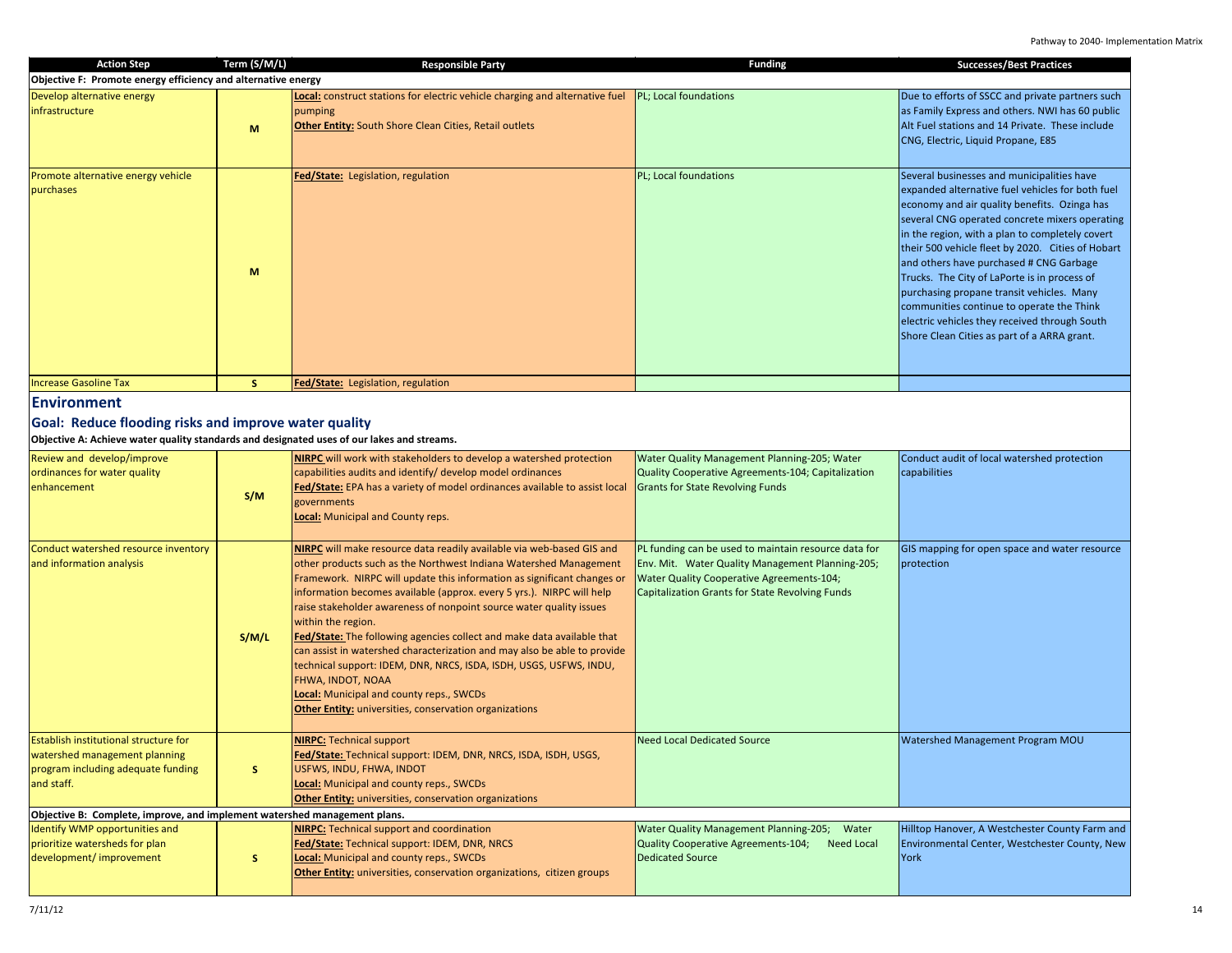| <b>Action Step</b>                        | Term (S/M/L) | <b>Responsible Party</b>                                                                                                                               | <b>Funding</b>                                                                                | <b>Successes/Best Practices</b>                     |
|-------------------------------------------|--------------|--------------------------------------------------------------------------------------------------------------------------------------------------------|-----------------------------------------------------------------------------------------------|-----------------------------------------------------|
| Develop WMPs or watershed diagnostic      |              | <b>NIRPC:</b> will support stakeholders interested in WMP development by                                                                               | IDEM-319 Program, Water Quality Management                                                    | 1- Coffee Creek Watershed Preserve, Chesterton.     |
| studies and coordinate with adjacent      |              | creating "watershed templates" for their watershed of interest. NIRPC                                                                                  | Planning-205; DNR-LARE Program                                                                | 2-India Creek Watershed Management Plan,            |
| counties and states that share            |              | will also assist by providing watershed characterization data and                                                                                      |                                                                                               | Indianapolis                                        |
| watershed boundaries with Northwest       |              | participating on WMP committees as requested.                                                                                                          |                                                                                               |                                                     |
| Indiana                                   |              | Fed/State: Technical support: IDEM, DNR, NRCS, ISDA, ISDH, USGS,                                                                                       |                                                                                               |                                                     |
|                                           | S/M/L        | USFWS, INDU, FHWA, INDOT                                                                                                                               |                                                                                               |                                                     |
|                                           |              | Local: Municipal and county reps., SWCDs,                                                                                                              |                                                                                               |                                                     |
|                                           |              | <b>Other Entity:</b> universities, conservation organizations, citizen groups                                                                          |                                                                                               |                                                     |
|                                           |              |                                                                                                                                                        |                                                                                               |                                                     |
|                                           |              |                                                                                                                                                        |                                                                                               |                                                     |
| <b>Implement WMPs</b>                     |              | <b>NIRPC: Technical support</b>                                                                                                                        | IDEM-319 Program, IDEM-205 Program, DNR-LARE                                                  | 1- Coffee Creek Watershed Preserve, Chesterton.     |
|                                           |              | Fed/State: Technical support: IDEM, DNR, NRCS, ISDA, ISDH, USGS,                                                                                       | Program, DNR- Coastal Program, SRF;CGSRF NRCS, local 2-India Creek Watershed Management Plan, |                                                     |
|                                           |              | USFWS, INDU, FHWA, INDOT                                                                                                                               | storm water programs                                                                          | Indianapolis                                        |
|                                           | M/L          | Local: Municipal and county reps., SWCDs                                                                                                               |                                                                                               |                                                     |
|                                           |              | Other Entity: universities, conservation organizations, citizen groups.                                                                                |                                                                                               |                                                     |
|                                           |              |                                                                                                                                                        |                                                                                               |                                                     |
| <b>Evaluate WMP implementation</b>        |              | <b>NIRPC:</b> Technical support                                                                                                                        | IDEM-319 Program, DNR-LARE Program; Water                                                     | St. Clair County's Northeastern Watersheds          |
| effectiveness                             |              | Fed/State: Technical support: IDEM, DNR, NRCS, ISDA, ISDH, USGS,                                                                                       | <b>Quality Cooperative Agreements-104</b>                                                     | (NEW) Watershed Management Plan (WMP)               |
|                                           |              | USFWS, INDU, FHWA, INDOT                                                                                                                               |                                                                                               | http://www.cis.stclaircounty.org/Watershed_Mg       |
|                                           | S/M/L        | Local: Municipal and county reps., SWCDs                                                                                                               |                                                                                               | mt_Plan/Chapter_9_Evaluation_Process.pdf            |
|                                           |              | <b>Other Entity:</b> universities, conservation organizations, citizen groups.                                                                         |                                                                                               |                                                     |
|                                           |              |                                                                                                                                                        |                                                                                               |                                                     |
|                                           |              | Objective C: Promote stormwater best management practices, including the development of green infrastructure and the reduction of impervious surfaces. |                                                                                               |                                                     |
| Pursue opportunities to restore and       |              | NIRPC: Coordinate with agencies and local partners to identify areas for                                                                               | USDA-CRP, USDA-CTA, WRP, Wetlands Protection                                                  | 1- Spring Creek Greenway, Joliet, Illmois;          |
| expand existing wetlands                  | S/M/L        | westland restoration                                                                                                                                   | Development Grants Program; Small Watershed                                                   | 2- Wetland Restoration at Grand Kankakee            |
|                                           |              | Fed/State: Technical support: IDEM, NRCS, DNR, USFWS                                                                                                   | Program; NAWCA                                                                                | <b>Marsh</b>                                        |
| Target implementation of stormwater       |              | NIRPC has already identified highly erodible soils within the Watershed                                                                                | IDEM-319; Water Quality Cooperative Agreements-                                               | Stormwater Management Ordinance, St. Mary's         |
| management practices toward highly        | S/M/L        | Framework using NRCS soils data and query function in GIS. NIRPC will                                                                                  | 104; Small Watershed Program;EWP; Urban                                                       | County, Maryland                                    |
| erodible lands                            |              | make this data available to stakeholders via GIS or similar format                                                                                     | <b>Conservation Program</b>                                                                   |                                                     |
|                                           |              | Fed/State: Technical support and data: NRCS- soils survey                                                                                              |                                                                                               |                                                     |
| Plan and design channel modification      |              | <b>NIRPC</b> can provide mapping data and facilitate stakeholder and agency                                                                            | SRF; Water Quality Cooperative Agreements-104                                                 | Natural channel design (ex. two-stage ditches)      |
| activities to mitigate negative physical, | S/M/L        | involvement                                                                                                                                            |                                                                                               |                                                     |
| chemical and habitat impacts, restore     |              | Fed/State: IDNR, INDOT, NRCS,                                                                                                                          |                                                                                               |                                                     |
| natural hydrology patterns                |              | Local: SWCD, local counties, cities, towns                                                                                                             |                                                                                               |                                                     |
| Promote practices that manage             |              | <b>NIRPC</b> will collaborate with groups and organizations such as the NWI                                                                            | NIRPC can promote and educate on this with MS4                                                | Low Impact Development techniques (ex.              |
| stormwater as close to its source as      |              | MS4 Partnership and Save the Dunes to promote and convey a consistent                                                                                  | dollars in member communities.<br>Water                                                       | bioretention facilities, rain gardens, and pervious |
| possible                                  |              | message on the use and applicability of LID techniques. NIRPC will also                                                                                | <b>Quality Management Planning-205</b>                                                        | pavement)                                           |
|                                           |              | collaborate with partners to identify most effective methods for                                                                                       |                                                                                               |                                                     |
|                                           |              | promotion.                                                                                                                                             |                                                                                               |                                                     |
| Identity, map, and protect aquifer        |              | NIRPC: Promote need, facilitate or coordinate efforts                                                                                                  | <b>Water Quality Cooperative Agreements-104;</b>                                              | Spring Creek Greenway, Joliet, Illmois              |
| recharge areas with appropriate buffers   | s.           | Fed/State: Technical assistance or study by: IDEM, DNR, USGS                                                                                           | <b>Small Watershed Program;</b>                                                               |                                                     |
|                                           |              | Local: Local Water Utilities, counties                                                                                                                 | <b>Watershed Surveys and Planning;</b>                                                        |                                                     |
| Protect streambank and riparian           |              | <b>NIRPC:</b> Data and mapping, facilitation and coordination                                                                                          | Small Watershed Program; Coastal Wetlands Planning,                                           | Ex. Riparian Buffer Preservation- Trail Creek,      |
| habitat areas, limit active use of        |              | Fed/State: NRCS, IDNR                                                                                                                                  | Protection, and Restoration Act ; Conservation Reserve                                        | <b>Michigan City</b>                                |
| sensitive shoreline and streambank,       | S/M/L        | Local: SWCD, Counties, cities, towns, park departments                                                                                                 | Program                                                                                       |                                                     |
| with significant buffers, may be          |              | <b>Other Entity:</b> Conservation Organizations, private land owners                                                                                   |                                                                                               |                                                     |
| coordinated with expansion of regional    |              |                                                                                                                                                        |                                                                                               |                                                     |
| trail system where appropriate            |              |                                                                                                                                                        |                                                                                               |                                                     |
| Encourage adoption of tree                |              | Local: Local counties, cities, towns                                                                                                                   | Forestry Incentive Program; Cooperative Forestry                                              | Porter County Tree Preservation section of UDO;     |
| preservation ordinances and urban         |              |                                                                                                                                                        | Assistance; Classified Forest Program; Urban Forest                                           | Harrison West, Valparaiso, IN                       |
| forestry                                  | S/M/L        |                                                                                                                                                        | Conservation Grants; Arbor Day Grant Program;                                                 |                                                     |
|                                           |              |                                                                                                                                                        | Hometown Indiana Grants                                                                       |                                                     |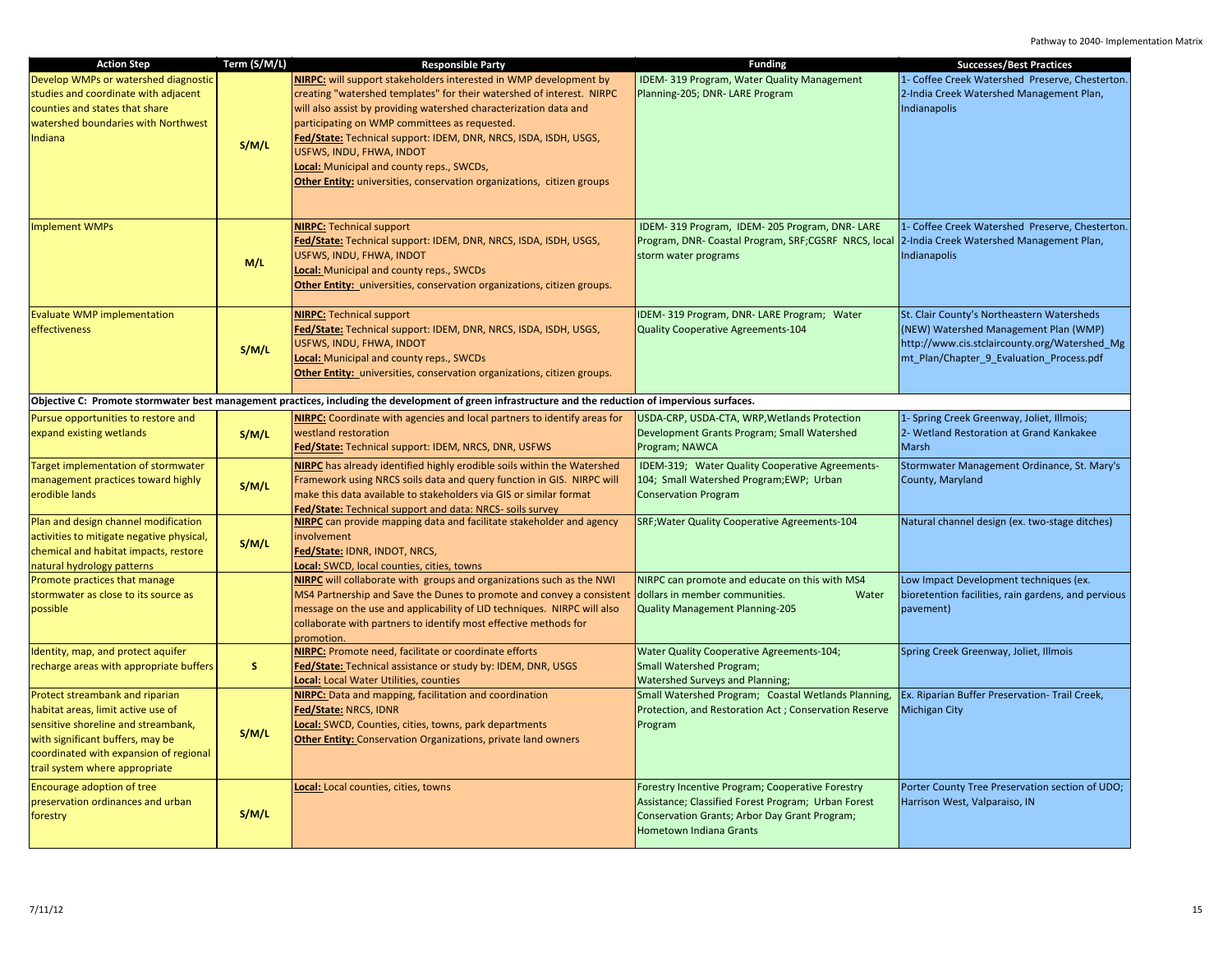| <b>Action Step</b>                                                                                                                                      | Term (S/M/L) | <b>Responsible Party</b>                                                                                                                                                                                             | <b>Funding</b>                                                                                           | <b>Successes/Best Practices</b>                                                                                                                                                                                                                               |
|---------------------------------------------------------------------------------------------------------------------------------------------------------|--------------|----------------------------------------------------------------------------------------------------------------------------------------------------------------------------------------------------------------------|----------------------------------------------------------------------------------------------------------|---------------------------------------------------------------------------------------------------------------------------------------------------------------------------------------------------------------------------------------------------------------|
|                                                                                                                                                         |              | Objective D: Facilitate regional planning for adequate collection and treatment of wastewater and the elimination of inappropriate use of septic systems.                                                            |                                                                                                          |                                                                                                                                                                                                                                                               |
| Study the feasibility of county on-site<br>wastewater districts                                                                                         | S.           | <b>NIRPC:</b> Facilitate/Coordinate discussion on this topic<br>Fed/State: ISDH Tech Assistance<br>Local: County                                                                                                     | <b>Water Quality Management Planning-205;</b><br>Water<br>Quality Cooperative Agreements-104;            | Study and Recommendation of Consolidating<br>Wastewater Systems in Dearborn County,<br>Indiana Study the feasibility of county on-site<br>wastewater districts                                                                                                |
| Develop and implement on-site<br>wastewater districts                                                                                                   | M/L          | NIRPC: Facilitate/Coordinate discussion on this topic<br>Fed/State: ISDH Tech Assistance<br>Local: County                                                                                                            | <b>SRF, IDEM-319;</b>                                                                                    | Allen County created an On-site Wastewater<br>Management District in 2003 in order to provide<br>oversite and management of septic systems in                                                                                                                 |
| Document all new and existing on-site<br>wastewater disposal systems in the<br><b>ISDH iTOSS tracking system</b>                                        | $\mathsf{s}$ | NIRPC: Facilitate/Coordinate discussion on this topic<br>Fed/State: ISDH Tech Assistance<br>Local: County                                                                                                            | PL funding can be used to maintain resource data for<br>Env. Mit. SRF, Local foundations                 | NIRPC is an active participant in the NWI Septic<br>System Task Force, under the facilitation of the<br>IDNR Coastal Program. This group of local, state,<br>federal, and NGO officials is working together to<br>identify ways to better map septic systems. |
| Identify strategies to assist property<br>owners in the elimination of the<br>inappropriate use of on-site<br>wastewater disposal systems               | S/M          | <b>NIRPC</b> education and outreach<br>Fed/State: ISDH Tech Assistance<br>Local: County                                                                                                                              | NIRPC can promote and educate on this with MS4<br>dollars in member communities.                         | City of Valparaiso began a pilot recycling program<br>in 1990 and was expanded to the entire city.                                                                                                                                                            |
| Objective E: Promote the upgrading of aging water infrastructure.                                                                                       |              |                                                                                                                                                                                                                      |                                                                                                          |                                                                                                                                                                                                                                                               |
| Audit water systems to detect leaks and<br><i>inefficiencies</i>                                                                                        | S/M          | <b>NIRPC</b> can share information and promote this practice<br>Fed/State: IDEM/IDNR/IURC technical support<br><b>Other Entity: Local Utilities, AWWA</b>                                                            | SRF; DWSRF                                                                                               | Valparaiso City Utilities performed a Community<br>Wide Water Audit using free software from the<br>AWWA.                                                                                                                                                     |
| Target upgrade efforts to systems that<br>experience the most water loss through<br>leakage                                                             |              | Fed/State: IDEM/IDNR/IURC technical support<br><b>Other Entity: Local Utilities, AWWA</b>                                                                                                                            | Safe Drinking Water RLF; SRF                                                                             | Valparaiso City Utilities performed a Water Leak<br>Survey.<br>http://www.ci.valparaiso.in.us/index.aspx?nid=2<br>34                                                                                                                                          |
| Encourage model water use<br>conservation ordinance                                                                                                     | L.           | <b>NIRPC:</b> Public Education and Outreach in MS4 Communities<br>Fed/State: Fed/State: IDEM/IDNR/IURC<br>Local: Counties, Cities, Towns                                                                             | MS4 Program Fees in Member Communities                                                                   | St. Johns River Water Management District,<br>Florida                                                                                                                                                                                                         |
| <b>Encourage water conservation</b><br>strategies for residential and<br>commercial development to reduce<br>burden on aging infrastructure             | S/M          | <b>NIRPC:</b> Public Education and Outreach in MS4 Communities                                                                                                                                                       | MS4 Program Fees in Member Communities                                                                   | Water conservation plan for Valparaiso City<br><b>Utilities</b>                                                                                                                                                                                               |
| Objective F: Facilitate the development of a regional stormwater strategy.                                                                              |              |                                                                                                                                                                                                                      |                                                                                                          |                                                                                                                                                                                                                                                               |
| Encourage and support consideration of<br>stormwater quantity on a watershed<br>basis, integrated with watershed<br>management plans.                   | S/M          | NIRPC will develop watershed templates for those watersheds in which<br>groups are requesting technical support. NIRPC will coordinate WMP<br>development at the request of stakeholders within NIRPC planning area. | IDEM-319 Program, Water Quality Management<br>Planning-205; Water Quality Cooperative Agreements-<br>104 | <b>Gary Storm Water Management District</b>                                                                                                                                                                                                                   |
| Objective G: Facilitate regional planning for water supply and demand.                                                                                  |              |                                                                                                                                                                                                                      |                                                                                                          |                                                                                                                                                                                                                                                               |
| Coordinate regional water supply and<br>demand planning and data collection<br>efforts                                                                  | L.           | NIRPC: Facilitate/Coordinate discussion on this topic<br>Fed/State: IDNR, IDEM, IURC, USGS<br><b>Other Entity: Local utilities</b>                                                                                   | PL funding can be used to maintain resource data for<br>Env. Mit.                                        | Recommendation of the Indiana Water Shortage<br><b>Task Force</b>                                                                                                                                                                                             |
| Improve regional water conservation,<br>allocation, and management through<br>establishment of regional water supply<br>and demand management districts |              | NIRPC: Facilitate/Coordinate discussion on this topic<br>ed/State: IDNR, IDEM, IURC, USGS<br><b>Other Entity: Local utilities</b>                                                                                    | Small Watershed Program; DWARF                                                                           | Recommendation of the Indiana Water Shortage<br><b>Task Force</b>                                                                                                                                                                                             |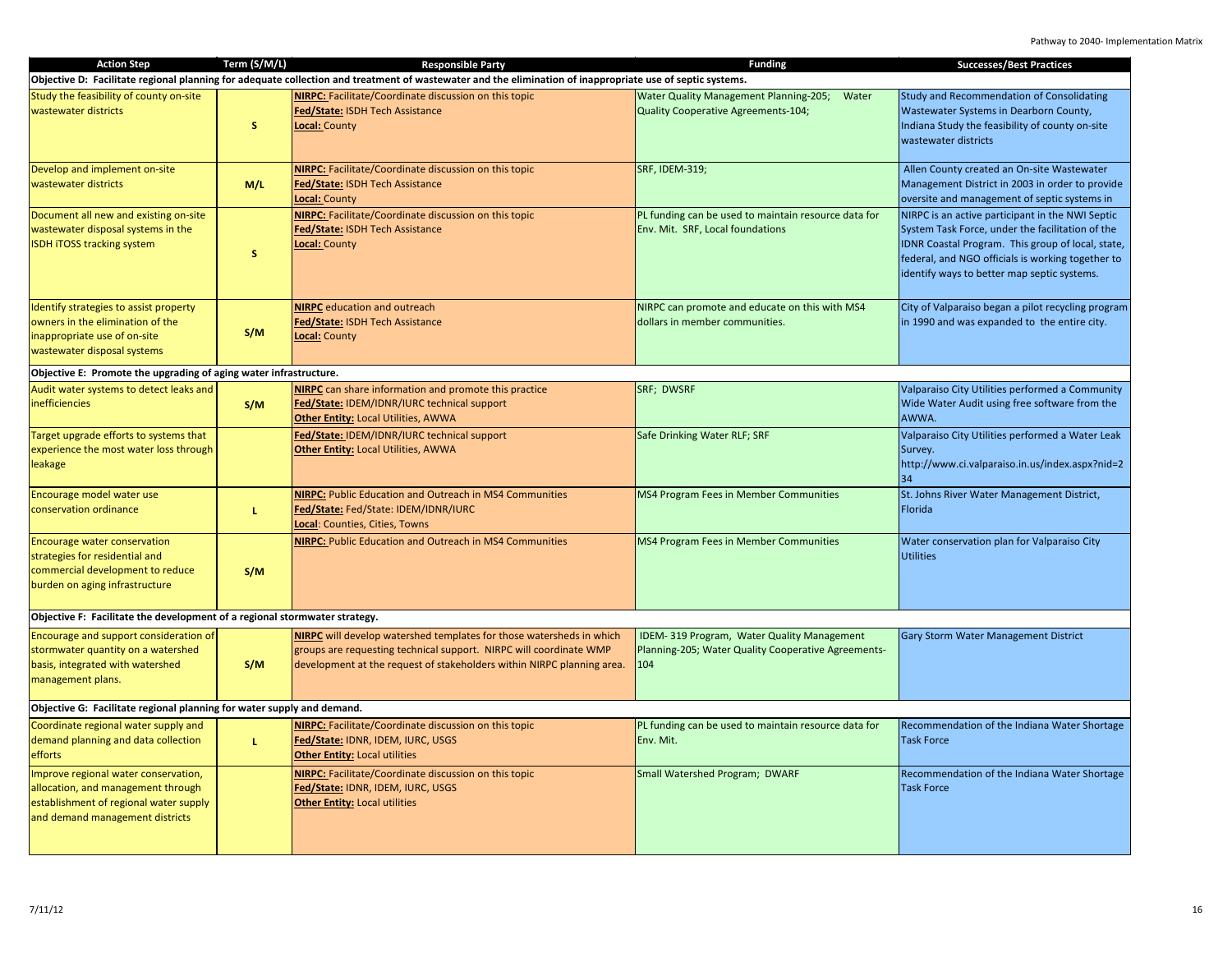| <b>Action Step</b>                                                            | Term (S/M/L) | <b>Responsible Party</b>                                                                                                         | <b>Funding</b>                                     | <b>Successes/Best Practices</b>                     |
|-------------------------------------------------------------------------------|--------------|----------------------------------------------------------------------------------------------------------------------------------|----------------------------------------------------|-----------------------------------------------------|
| Fund and pursue studies of critical                                           |              | Fed/State: IDNR, USGS: Tech Assistance and Study Implementation                                                                  | Small Watershed Program;                           | Ohio-Kentucky-Indiana Regional Council of           |
| groundwater recharge areas to                                                 |              |                                                                                                                                  | Water Quality Management Planning-205;             | Government for Great Miami Drinking Water           |
| document and enforce necessary                                                |              |                                                                                                                                  | <b>Water Quality Cooperative Agreements-104;</b>   | Protection Project Cincinnati, Ohio                 |
| recharge area protection buffers                                              |              |                                                                                                                                  |                                                    |                                                     |
|                                                                               |              |                                                                                                                                  |                                                    |                                                     |
| Promote growth in areas with access to                                        |              | See infill and reinvestment strategies                                                                                           | DNR- LARE Program; USEPA-GLRI; Great Lakes Program | NIRPC will evaluate the growth and conservation     |
| Lake Michigan water rather than in the                                        |              |                                                                                                                                  |                                                    | metrics presented in the 2015 2040 CRP              |
| Kankakee River sub-basin or in areas                                          | L.           |                                                                                                                                  |                                                    | Companion through the lense of the Lake             |
| without existing water service                                                |              |                                                                                                                                  |                                                    | Michigan basin.                                     |
|                                                                               |              |                                                                                                                                  |                                                    |                                                     |
| Promote source water planning in the                                          |              | Fed/State: IDEM regulatory authority                                                                                             | DNR- LARE Program; Small Watershed Program         | This is a required activity for Public Water Supply |
| Kankakee River sub-basin                                                      |              | Local: County Coordination very beneficial for small systems                                                                     |                                                    | Systems, Lake County joint Source Water             |
|                                                                               | s.           | <b>Other Entity: Local utilities</b>                                                                                             |                                                    | Protection Plan is a best practice                  |
|                                                                               |              |                                                                                                                                  |                                                    |                                                     |
| Expand the metering of water use to                                           |              | Fed/State: IDNR, IDEM, IURC, USGS                                                                                                | Individual local utilities                         | Indiana Water Shortage Task Force                   |
| raise awareness and enable cost                                               |              | <b>Other Entity: Local utilities</b>                                                                                             |                                                    | recommendation. Valparaiso Utilities has good       |
| recovery mechanisms                                                           |              |                                                                                                                                  |                                                    | example of informative bills that can promote       |
|                                                                               |              |                                                                                                                                  |                                                    | water conservation.                                 |
| Objective H: Preserve floodplains and wetlands.                               |              |                                                                                                                                  |                                                    |                                                     |
| Prioritize wetland restoration and                                            |              | <b>NIRPC:</b> Coordination and technical assistance                                                                              | USDA-CRP, USDA-CTA, WRP, Wetlands Protection       | Indiana Wetlands Conservation Plan criteria.        |
| conservation                                                                  |              | Fed/State: Technical support: IDEM, DNR, USACOE, USFWS, NRCS                                                                     | Development Grants Program; Small Watershed        | Possible partnership with ACOE for an ADID user     |
|                                                                               |              | Local: SWCD, environmental/ conservation organizations                                                                           | Program; NAWCA                                     | guide.                                              |
|                                                                               |              |                                                                                                                                  |                                                    |                                                     |
| Discourage or restrict development                                            |              | <b>NIRPC:</b> Mapping and data                                                                                                   | USDA-CRP, USDA-CTA, WRP, Wetlands Protection       | Indiana Wetlands Conservation Plan criteria.        |
| activity with designated floodplains and                                      | S/M/L        | Fed/State: Technical support for mapping and data: DNR, FEMA,                                                                    | Development Grants Program; Small Watershed        |                                                     |
| recharge areas of wetlands                                                    |              | <b>USACOE, USGS</b>                                                                                                              | Program; NAWCA                                     |                                                     |
|                                                                               |              | Local: Local Zoning or Planning commissions                                                                                      |                                                    |                                                     |
| <b>Goal: Improved air quality</b>                                             |              |                                                                                                                                  |                                                    |                                                     |
|                                                                               |              | Objective A: Achieve national ambient air quality standards for all pollutants including ozone and particulates.                 |                                                    |                                                     |
| Objective B: Reduce air toxins, greenhouse gases and other harmful emissions. |              |                                                                                                                                  |                                                    |                                                     |
| Objective C: Improve the aesthetics- noise, odor, discoloration- of air.      |              |                                                                                                                                  |                                                    |                                                     |
|                                                                               |              | Objective D: Reduce the disproportionate impact of industrial and transportation emissions on environmental justice communities. |                                                    |                                                     |
| <b>Prioritize Transportation Investment</b>                                   |              | NIRPC: Project Selection Criteria, Adherence to CMP and ITS Architecture PL. STP; CMAQ                                           |                                                    | <b>Maryland Greenhouse Gas Emissions Reductions</b> |
| <b>Dollars on Congestion and VMT</b>                                          | S/M/L        | Fed/State: Draft guidelines and rulemaking                                                                                       |                                                    | <b>Act Plan</b>                                     |
| <b>Reduction</b>                                                              |              | Local: Submit Congestion Projects                                                                                                |                                                    | San Joaquin Council of Governments Draft            |
|                                                                               |              |                                                                                                                                  |                                                    | Regional Transportation Plan 2014-2040              |
| Prioritize CMAQ investment dollars on                                         |              | <b>NIRPC: Project Selection Criteria</b>                                                                                         | <b>CMAQ</b>                                        | Delaware Valley Regional Planning Commission        |
| <b>Congestion Reduction Air Emission</b>                                      | S/M/L        | Fed/State: Draft guidelines and rulemaking                                                                                       |                                                    | 2015 Competitive CMAQ Program Guidance              |
| <b>Reductions</b>                                                             |              | Local: Submit CMAQ Projects                                                                                                      |                                                    |                                                     |
| <b>Fund and Promote Transit</b>                                               |              | See infill and reinvestment strategies                                                                                           | <b>STP</b>                                         | Puget Sound Regional Council for its                |
|                                                                               |              |                                                                                                                                  |                                                    | Transportation 2040 plan                            |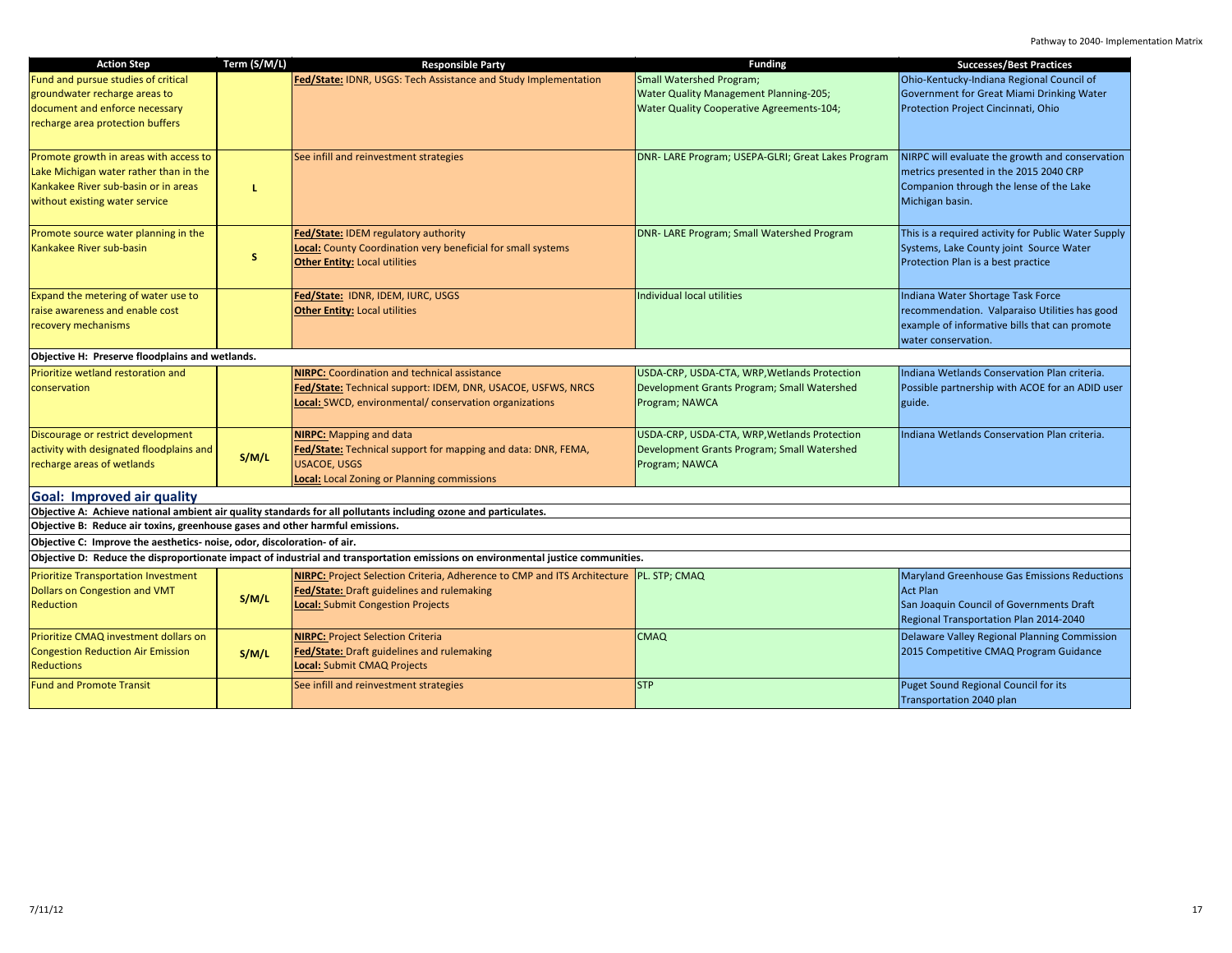| <b>Action Step</b>                                                                                     | Term (S/M/L) | <b>Responsible Party</b>                                                                                                                                                                                | <b>Funding</b>                                                                                                                                           | <b>Successes/Best Practices</b>                                                                                                                                                                                                                                                                                                                                                                                                                                                                                                                                                                                                |
|--------------------------------------------------------------------------------------------------------|--------------|---------------------------------------------------------------------------------------------------------------------------------------------------------------------------------------------------------|----------------------------------------------------------------------------------------------------------------------------------------------------------|--------------------------------------------------------------------------------------------------------------------------------------------------------------------------------------------------------------------------------------------------------------------------------------------------------------------------------------------------------------------------------------------------------------------------------------------------------------------------------------------------------------------------------------------------------------------------------------------------------------------------------|
| Promote growth in areas Livable<br><b>Centers</b>                                                      |              | See infill and reinvestment strategies                                                                                                                                                                  | <b>CLC</b>                                                                                                                                               | 1- Thomas Jefferson Planning District Commission<br>(TJPDC) for Jefferson Area Eastern Planning<br>Initiative - Building Livable Communities<br>2-San Diego Area Council of Governments<br>Transportation Enhancement Activities (TEA)<br>Program<br>3-The San Francisco Bay Area Metropolitan<br>Transportation Commission's (MTC)<br>Transportation for Livable Communities Program<br>(TLC)<br>4-City/County Association of Governments of San<br><b>Mateo County Transit Oriented</b><br>Development (TOD) Incentive Program<br>5-The Sacramento Area Council of Government's<br>Metropolitan Transportation Plan for 2035 |
| Promote and fund Clean Diesel and<br><b>Diesel Emission Reduction Projects</b>                         |              | NIRPC: CMAQ Air Quality Public Education subcontracts with South Shore<br>Clean Cities to conduct an annual Green Fleets education and technical<br>support program focusing on diesel fleet operators. | National Clean Diesel Funding Assistance Program;<br>Pollution Prevention Grants Program; Reauthorization<br>of Diesel Grants; Clean Diesel Grants; CMAQ | NIRPC and SSCC have worked together to retrofit<br>180 regional diesel vehicles with Diesel Oxidation<br>Catalysts or Auxiliary Heating Units. In addition,<br>several diesel retrofit projects were submitted in<br>the 2015 CMAQ solicitation and will be submitted<br>for eligibility to INDOT and FHWA. The NIRPC<br>sponsored SSCC Green Fleets program has<br>conducted dozens of Education and Training<br>workshops, webinars and programs focusing on<br>air quality improvement and fuel conservation<br>practices for diesel fleet operators.                                                                       |
| Promote and facilitate opportunities for<br>alternative energy and energy<br>conservation              |              | <b>NIRPC: Education and Best Practices</b>                                                                                                                                                              | CMAQ; TIGER; DOE                                                                                                                                         | During 2013-2015 NIRPC has participated with<br>the National Association of as one of 10 Regional<br>Councils promoting best solar practices through<br>the Solar Ready II program, conducting<br>educational workshops, providing model<br>documents, and implementing a Solarize NWI<br>campaign in the region.                                                                                                                                                                                                                                                                                                              |
| Promote tree planting and native<br>prairie restoration for carbon<br>sequestration                    |              | See Green Infrastructure Section and Clean Land Section.                                                                                                                                                | Arbor Day Grant Program; Hometown Indiana Grants;<br><b>FIP</b>                                                                                          | Harrison West, Valparaiso, IN                                                                                                                                                                                                                                                                                                                                                                                                                                                                                                                                                                                                  |
| Objective E: Coordinate land use and transportation policies to reduce motor vehicle trips.            |              |                                                                                                                                                                                                         |                                                                                                                                                          |                                                                                                                                                                                                                                                                                                                                                                                                                                                                                                                                                                                                                                |
| <b>Prioritize Transportation Investment</b><br>Dollars on Congestion and VMT<br>Reduction              | S/M/L        | NIRPC: Project Selection Criteria, Adherence to CMP and ITS Architecture  PL. STP; CMAQ<br><b>Fed/State:</b> Draft guidelines and rulemaking<br>Local: Submit Congestion Projects                       |                                                                                                                                                          | <b>Maryland Greenhouse Gas Emissions Reductions</b><br><b>Act Plan</b><br>San Joaquin Council of Governments Draft<br>Regional Transportation Plan 2014-2040                                                                                                                                                                                                                                                                                                                                                                                                                                                                   |
| Prioritize CMAQ investment dollars on<br><b>Congestion Reduction Air Emission</b><br><b>Reductions</b> | S/M/L        | <b>NIRPC: Project Selection Criteria</b><br>ed/State: Draft guidelines and rulemaking<br>ocal: Submit CMAQ Projects                                                                                     | <b>CMAQ</b>                                                                                                                                              | Delaware Valley Regional Planning Commission<br>2015 Competitive CMAQ Program Guidance                                                                                                                                                                                                                                                                                                                                                                                                                                                                                                                                         |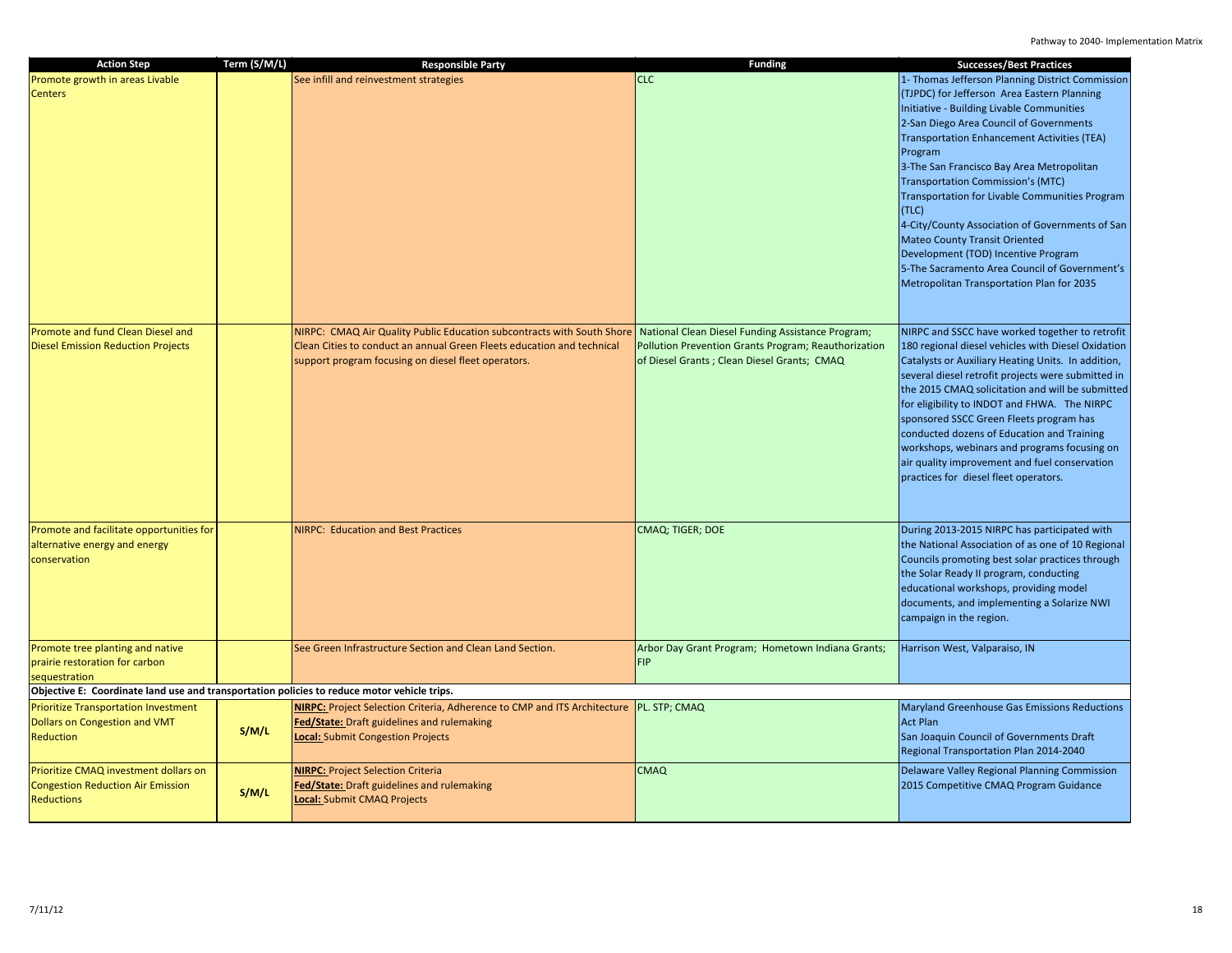| <b>Action Step</b>                                                                                                                                   | Term (S/M/L) | <b>Responsible Party</b>                                                                                                                                                                                                                                                                                                                                                                                               | <b>Funding</b>                                                                                                | <b>Successes/Best Practices</b>                                                                                                                                                                                                                                                                                                                                                                                                                                                                                                                                                                                                                                                     |
|------------------------------------------------------------------------------------------------------------------------------------------------------|--------------|------------------------------------------------------------------------------------------------------------------------------------------------------------------------------------------------------------------------------------------------------------------------------------------------------------------------------------------------------------------------------------------------------------------------|---------------------------------------------------------------------------------------------------------------|-------------------------------------------------------------------------------------------------------------------------------------------------------------------------------------------------------------------------------------------------------------------------------------------------------------------------------------------------------------------------------------------------------------------------------------------------------------------------------------------------------------------------------------------------------------------------------------------------------------------------------------------------------------------------------------|
| <b>Goal: Clean land</b>                                                                                                                              |              |                                                                                                                                                                                                                                                                                                                                                                                                                        |                                                                                                               |                                                                                                                                                                                                                                                                                                                                                                                                                                                                                                                                                                                                                                                                                     |
| Objective A: Maximize the number of brownfields returned to productive use.                                                                          |              |                                                                                                                                                                                                                                                                                                                                                                                                                        |                                                                                                               |                                                                                                                                                                                                                                                                                                                                                                                                                                                                                                                                                                                                                                                                                     |
| Establish current information on<br>existing sites that meet the definition of<br><b>Brownfield</b>                                                  | s.           | NIRPC: Can be a partner in regional brownfield coaltions, and provide<br>technical support.<br>Fed/State: Funding and Technical Support:<br>Local Governments and LEDOs should take the lead on identifiying local<br>brownfields, creating redevelopment plans, marketing brownfields, and<br>applying for federal funding.                                                                                           | USEPA CERCLA Brownfield Grants, RDA, Private<br><b>Redevelopers</b>                                           | NIRPC, the RDA, and the Cities of Gary,<br>Hammond, and East Chicago have formed the<br>Northwestern Indiana Brownfield Coalition. The<br>NWIBC has successfully acquired \$1.4 in federal<br>funding to create a brownfield inventory,<br>produce Environmental Assessments for<br>underutilized properties, and to establish a<br>Brownfield Revolving Loan Fund. The Brownfield<br>RLF has executed its first loan to the City of Gary<br>Redevelopment Commission for the purposes of<br>mitigating asbestos to allow for demolition of the<br>10 story long abandoned Gary Ambassador<br>Apartment Building.                                                                   |
| Support development of local capacity<br>and funding to promote and implement<br>the redevelopment of Brownfields                                    | L            | NIRPC: Can be a partner in regional brownfield coaltions, and provide<br>technical support.<br>Fed/State: Funding and Technical Support:<br>Local Governments and LEDOs, especially those with significant numbers<br>of vacant properties, can take the lead on identifiying local brownfields,<br>learning best practices, creating redevelopment plans, marketing<br>brownfields, and applying for federal funding. | USEPA CERCLA Brownfield Grants, RDA, Private<br>Redevelopers                                                  | Indiana 15 RPC has been very successful at<br>development or brownfield capacity and<br>attaining federal funding for brownfield<br>redevelopment its 6 rural southern Indiana<br>counties. The Downriver Community Conference,<br>a coalition of 20 cities, towns, and townships in<br>SE Michigan between Detroit and Toledo has<br>been highly successful in obtaining federal<br>funding and leveraging local, state, and private<br>redevelopment resources                                                                                                                                                                                                                    |
| Objective B: Facilitate a regional solid                                                                                                             |              |                                                                                                                                                                                                                                                                                                                                                                                                                        |                                                                                                               |                                                                                                                                                                                                                                                                                                                                                                                                                                                                                                                                                                                                                                                                                     |
| Collect and Integrate information<br>available from existing county solid<br>waste management plans and metrics<br>to establish a regional baseline. | s.           | <b>NIRPC:</b> Coordinate or facilitate information gathering from county solid<br>waste management districts (SWMDs)<br><b>SWMDs:</b> Share existing plans and data collected on various waste<br>streams, disposal quantities, recycling rates, etc.                                                                                                                                                                  | No known funding source for this activity                                                                     | Lake Michigan District Household Hazardous<br>Waste is a joint effort of the Lake, Porter, LaPorte<br>Counties SWMDs. This partnership could form<br>the backbone of a data collection and sharing<br>effort. Several areas of Indiana have actually<br>formed truly regional SWMDs, including the<br>Northwest Indiana Solid WAste District which<br>serves Benton, Carroll, Jasper, Newton, Pulaski,<br>and White Counties just south of the NIRPC<br>region. Northeastern Indiana Solid Waste<br>Management District, serving Lagrange, Stueben,<br>Noble, and Dekalb Counties.<br><b>The</b><br>Southeastern Indiana Recycling District<br>coordinates recycling in 7 counties. |
| Objective C: Promote the acquisition and protection of greenspace.                                                                                   |              |                                                                                                                                                                                                                                                                                                                                                                                                                        |                                                                                                               |                                                                                                                                                                                                                                                                                                                                                                                                                                                                                                                                                                                                                                                                                     |
| Prioritize wetland restoration and<br>conservation                                                                                                   |              | <b>NIRPC:</b> Coordination and technical assistance<br>Fed/State: Technical support: IDEM, DNR, USACOE, USFWS, NRCS<br>Local: SWCD, environmental/ conservation organizations                                                                                                                                                                                                                                          | USDA-CRP, USDA-CTA, WRP, Wetlands Protection<br>Development Grants Program; Small Watershed<br>Program; NAWCA | Indiana Wetlands Conservation Plan criteria                                                                                                                                                                                                                                                                                                                                                                                                                                                                                                                                                                                                                                         |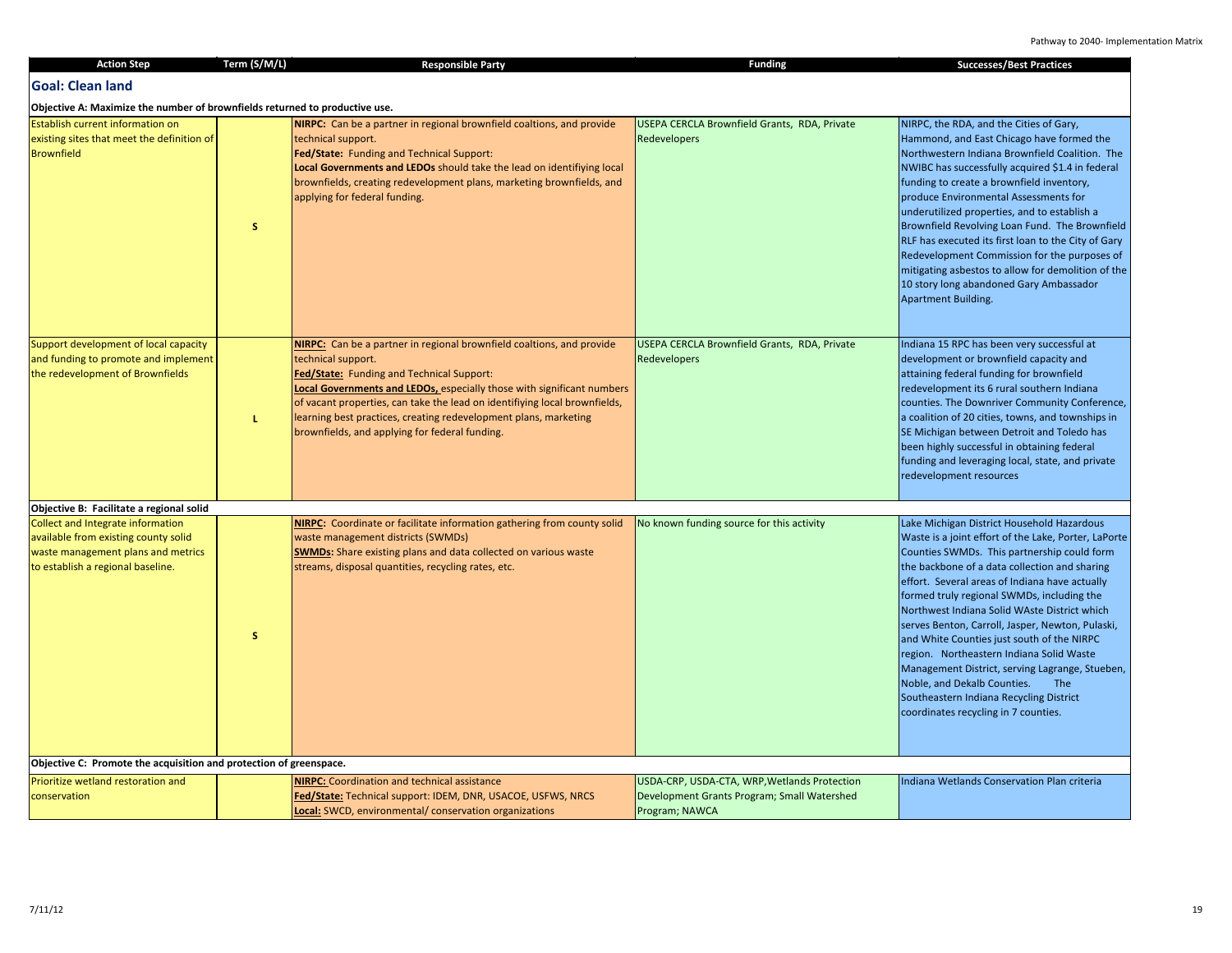| <b>Action Step</b>                                         | Term (S/M/L) | <b>Responsible Party</b>                                             | <b>Funding</b>                                                                                             | <b>Successes/Best Practices</b>                  |
|------------------------------------------------------------|--------------|----------------------------------------------------------------------|------------------------------------------------------------------------------------------------------------|--------------------------------------------------|
| Pursue strategic open space acquisition                    |              | NIRPC: Coordination, mapping, facilitation, identifying grant        | Some PL funding can be used to maintain resource data                                                      | Ex. Riparian Buffer Preservation- Trail Creek,   |
| that provides opportunities to expand                      |              | opportunities                                                        | for Env. Mit. IDNR provides state funding through                                                          | Michigan City - Hobart Marsh has an              |
| existing open spaces and improve                           |              | <b>Fed/State:</b> Technical Support and funding                      | Bicentinnial Nature Trust, and federal funding through                                                     | expansive patchwork of critical habitat that has |
| network connectivity for the benefit of                    |              | Local: Local Governments and NGOS can acquire property for           | the Lake Michigan Coastal Program for natural resources been acquired by the City, The Nature              |                                                  |
| regional trail system, wildlife and                        |              | conservation and open space recreation.                              | conservation land acquisitions and public access.                                                          | Conservancy, Shirley Heinze Land Trust, Lake     |
| biodiversity                                               |              |                                                                      |                                                                                                            | County Parks, IDNR, Save the Dunes, and the      |
|                                                            |              |                                                                      |                                                                                                            | Indiana Dunes National Lakeshore.                |
|                                                            |              |                                                                      |                                                                                                            |                                                  |
| Protect sensitive areas and forestlands                    |              | NIRPC: Coordination, mapping, facilitation, identifying grant        | EQIP; FIP; CRP; Cooperative Forestry Assistance; EFI                                                       | Ex. Coffee Creek Watershed Conservancy-          |
| through creation of sufficient buffer                      |              | opportunities                                                        |                                                                                                            | Chesterton                                       |
| zones                                                      |              | Fed/State: Technical Support and funding                             |                                                                                                            |                                                  |
|                                                            |              | <b>Local:</b> Local Governments and NGOS can acquire property for    |                                                                                                            |                                                  |
|                                                            |              | conservation and open space recreation.                              |                                                                                                            |                                                  |
| Seek opportunities to maintain or                          |              | <b>NIRPC:</b> Coordination, mapping, facilitation, identifying grant | FIP; WHIP; CRP; Partners for Wildlife Habitat Restoration Ex. Coffee Creek Watershed Conservancy-          |                                                  |
| restore habitat corridors                                  |              | opportunities                                                        | Program                                                                                                    | Chesterton                                       |
|                                                            |              | <b>Fed/State:</b> Technical Support and funding                      |                                                                                                            |                                                  |
|                                                            |              | Local: Local Governments and NGOS can acquire property for           |                                                                                                            |                                                  |
|                                                            |              | conservation and open space recreation.                              |                                                                                                            |                                                  |
|                                                            |              |                                                                      |                                                                                                            |                                                  |
| Preserve and enhance strategically sited                   |              | <b>NIRPC:</b> Coordination, mapping, facilitation, identifying grant | Some PL funding can be used to maintain resource data                                                      | NIRPC, with funding from the Garlord and         |
| green areas in developed areas to                          |              | opportunities                                                        | for Environmental Mitigation. Need Local Dedicated                                                         | Dorothy Donnelly Foundation partnered with The   |
| mitigate impacts on region's ecosystem                     |              | Fed/State: Technical Support and funding                             | Source                                                                                                     | Conservation Design Forum and the Town of        |
| and wastewater system                                      |              | <b>Local:</b> Local Governments and NGOS can acquire property for    |                                                                                                            | Cedar Lake to identify strategic parcels along   |
|                                                            |              | conservation and open space recreation.                              |                                                                                                            | Founders Creek for creation of a community       |
|                                                            |              |                                                                      |                                                                                                            | Greenway.                                        |
|                                                            |              |                                                                      |                                                                                                            |                                                  |
| Encourage habitat protection,                              |              | <b>NIRPC:</b> Data, mapping, facilitation and coordination           | FIP; WHIP; CRP; Partners for Wildlife Habitat Restoration Habitat Conservation Plans: The Quiet Revolution |                                                  |
| restoration, and cooperative land                          |              |                                                                      | Program                                                                                                    | : This U.S. Fish and Wildlife provides basic     |
| management agreements on both                              |              |                                                                      |                                                                                                            | information about habitat conservations plans as |
| public and private lands through                           |              |                                                                      |                                                                                                            | well as a number of case studies on the use of   |
| appropriate regulation and incentives                      |              |                                                                      |                                                                                                            | these plans.                                     |
|                                                            |              |                                                                      |                                                                                                            | [http://www.fws.gov/endangered/hcp/Quiet/qui     |
|                                                            |              |                                                                      |                                                                                                            | etrev.html]                                      |
| Coordinate education, training and                         |              | <b>Other Entity: NWI CWMA</b>                                        | Soil Conservation Education Program; SARE                                                                  | Hilltop Hanover, A Westchester County Farm and   |
| technical assistance especially to                         |              |                                                                      |                                                                                                            | Environmental Center, Westchester County, New    |
|                                                            |              |                                                                      |                                                                                                            | <b>York</b>                                      |
| develop strategic partners in open                         |              |                                                                      |                                                                                                            |                                                  |
| space management                                           |              |                                                                      |                                                                                                            |                                                  |
| Objective D: Mitigate transportation and land use impacts. |              |                                                                      |                                                                                                            |                                                  |
| Identify proposed transportation                           |              |                                                                      |                                                                                                            | Updated the Green Infrastructure Vision with     |
|                                                            |              | NIRPC: Data, mapping, facilitation and coordination                  | PL to update and maintain data for Env. Mit.                                                               | more substantial data and conservation metrics,  |
| projects that may have an                                  |              |                                                                      |                                                                                                            |                                                  |
| environmental impact for early                             |              |                                                                      |                                                                                                            | as well as research based Ecosystem Services     |
| coordination with state and federal                        |              |                                                                      |                                                                                                            | Valuation data developed by the Conservation     |
| agencies                                                   |              |                                                                      |                                                                                                            | Fund for Chicago Wilderness.                     |
| Make environmental resource data                           |              | NIRPC: Data, mapping, facilitation and coordination                  | PL to update and maintain data for Env. Mit.                                                               | NIRPC conducts Red Flag Investigations for all   |
| readily available and accessible to                        |              |                                                                      |                                                                                                            | transportation projects we receive information   |
| transportation planners and decision                       |              |                                                                      |                                                                                                            | on and provide this information to project       |
| makers                                                     |              |                                                                      |                                                                                                            | sponsors.                                        |
| Where deemed beneficial to the region,                     |              | NIRPC: Data, mapping, facilitation and coordination                  | WHIP; CRP; Partners for Wildlife Habitat Restoration                                                       | Cowles Bog Restoration plan-Indiana Dunes        |
| support artificial habitat creation in                     |              |                                                                      | Program; Wildlife Conservation and Appreciation                                                            | <b>National Lakeshore</b>                        |
| areas where natural habitat areas are                      |              |                                                                      | Program                                                                                                    |                                                  |
| too degraded or fragmented to restore                      | L            |                                                                      |                                                                                                            |                                                  |
| effectively                                                |              |                                                                      |                                                                                                            |                                                  |
|                                                            |              |                                                                      |                                                                                                            |                                                  |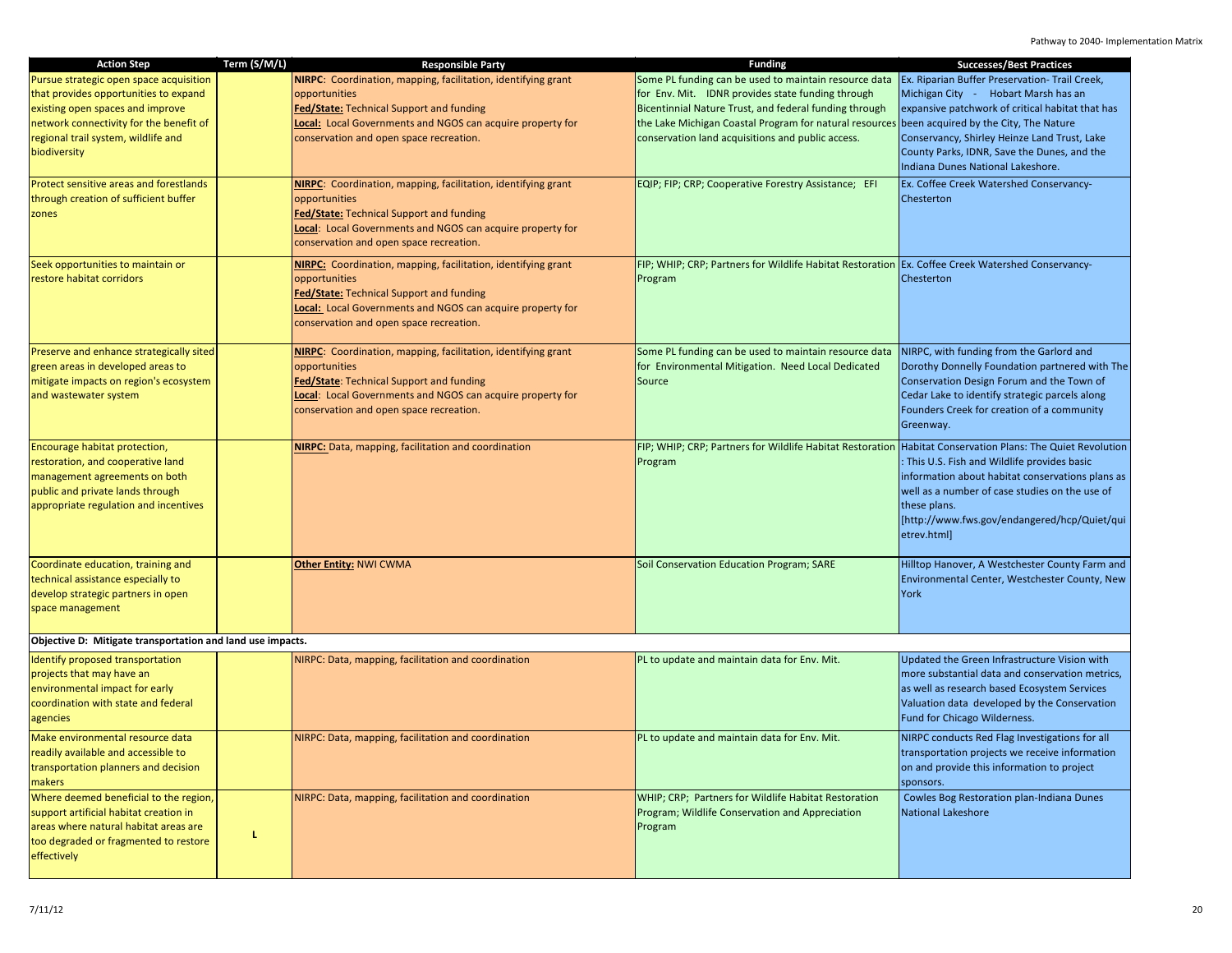| <b>Action Step</b><br>Prioritize environmental resource/<br>asset areas regionally to assist with<br>transportation planning and assist with<br>decision making | Term (S/M/L) | <b>Responsible Party</b><br>NIRPC: Data, mapping, facilitation and coordination                                                                                                                                                                                                                                                                          | <b>Funding</b><br>PL to update and maintain data for Env. Mit. | <b>Successes/Best Practices</b><br>Updated the Green Infrastructure Vision with<br>more substantial data and conservation metrics,<br>asd well as research based Ecosystem Services<br>Valuation data developed by the Conservation<br>Fund for Chicago Wilderness.                                                                                                                                      |  |
|-----------------------------------------------------------------------------------------------------------------------------------------------------------------|--------------|----------------------------------------------------------------------------------------------------------------------------------------------------------------------------------------------------------------------------------------------------------------------------------------------------------------------------------------------------------|----------------------------------------------------------------|----------------------------------------------------------------------------------------------------------------------------------------------------------------------------------------------------------------------------------------------------------------------------------------------------------------------------------------------------------------------------------------------------------|--|
| Identify mitigation areas/opportunities<br>that have the greatest ecological value<br>to enhance regional restoration and<br>preservation efforts               |              | NIRPC: Data, mapping, facilitation and coordination                                                                                                                                                                                                                                                                                                      | PL to update and maintain data for Env. Mit.                   | Updated the Green Infrastructure Vision with<br>more substantial data and conservation metrics,<br>asd well as research based Ecosystem Services<br>Valuation data developed by the Conservation<br>Fund for Chicago Wilderness.                                                                                                                                                                         |  |
| <b>Economic Development</b>                                                                                                                                     |              |                                                                                                                                                                                                                                                                                                                                                          |                                                                |                                                                                                                                                                                                                                                                                                                                                                                                          |  |
| Goal H & E-1: A globally competitive, diversified economy that protects & enhances our natural environment                                                      |              |                                                                                                                                                                                                                                                                                                                                                          |                                                                |                                                                                                                                                                                                                                                                                                                                                                                                          |  |
| Objective A: Maximize technology, productivity and efficiency of existing core industries                                                                       |              |                                                                                                                                                                                                                                                                                                                                                          |                                                                |                                                                                                                                                                                                                                                                                                                                                                                                          |  |
| Provide broadband fiber optics                                                                                                                                  |              | NIRPC can offer technical support and GIS data mapping<br>Other Entity: The Forum will pursue recommendations from the<br>Broadband Study such as identifying hot spots                                                                                                                                                                                  | <b>EDA; NWIEDD</b>                                             |                                                                                                                                                                                                                                                                                                                                                                                                          |  |
| <b>Maximize Economic Development</b><br>impacts of major employers                                                                                              |              | <b>NIRPC:</b> GIS data and mapping<br><b>Other Entity:</b> Technical Support from NWI Forum, RDA and Local<br>Governments.                                                                                                                                                                                                                               | <b>EDA</b> ; NWIEDD                                            | Comprehensive Plan implementation of City of<br>Gary identified several priority projects include<br>Route 912 Business Park Development, and<br>Interstate 90/65 Business Park Development.                                                                                                                                                                                                             |  |
| Objective B: Create diverse, emerging and sustainable industries                                                                                                |              |                                                                                                                                                                                                                                                                                                                                                          |                                                                |                                                                                                                                                                                                                                                                                                                                                                                                          |  |
| Support the Regional Entrepreneurial<br><b>Action Plan (REAP)</b>                                                                                               | s            | NIRPC can offer technical support, provide data and act as a convener /<br>facilitator<br>Other Entity: NWIEDD & Forum                                                                                                                                                                                                                                   | <b>RDA; NWIEDD</b>                                             | Elevate Ventures fund \$1.6 million pilot program<br>called "Quickstart" - staff hired to be NWI<br>representative (effective Jan. 1, 2012)                                                                                                                                                                                                                                                              |  |
| <b>Provide Economic Development</b><br>impacts of identified "industry clusters"                                                                                |              | <b>NIRPC:</b> Supply data and coordinate with the Forum and IEDC<br>Fed/State: IEDC<br><b>Other Entity: Forum</b>                                                                                                                                                                                                                                        | <b>EDA; NWIEDD; IDGF</b>                                       | Comprehensive Plan of City of Gary aims to<br>establish a tax increment finance (TIF) district to<br>finance infrastructure costs, expand the Gary-<br>East Chicago-Hammond Empowerment Zone and<br>Gary/Chicago International Airport Development<br>Zone to encompass the Business Park and<br>provide incentives to new businesses and<br>developers including Foreign Trade Zone<br><b>Benefits.</b> |  |
| Objective C: Strengthen public/private partnerships resulting in increased regional investment                                                                  |              |                                                                                                                                                                                                                                                                                                                                                          |                                                                |                                                                                                                                                                                                                                                                                                                                                                                                          |  |
| <b>Update CEDS</b>                                                                                                                                              | s            | NIRPC will support the NWIEDD and provide data<br>Other Entity: Include criteria in NWIEDD call for projects                                                                                                                                                                                                                                             | <b>EDA</b>                                                     | Comprehensive Economic Development Strategy,<br>2010                                                                                                                                                                                                                                                                                                                                                     |  |
| <b>Maximize Economic Development</b><br>impacts of NWIEDD's requests and EDA<br>funds                                                                           |              | NIRPC can offer technical assistance and align transportation funds to<br>maximize economic development impacts and opportunities                                                                                                                                                                                                                        | <b>EDA; NWIEDD</b>                                             |                                                                                                                                                                                                                                                                                                                                                                                                          |  |
| Airport                                                                                                                                                         |              | <b>Other Entity: RDA</b>                                                                                                                                                                                                                                                                                                                                 | <b>RDA</b>                                                     | Gary- Chicago International Airport Project                                                                                                                                                                                                                                                                                                                                                              |  |
| Objective D: Redevelop urban core areas                                                                                                                         |              |                                                                                                                                                                                                                                                                                                                                                          |                                                                |                                                                                                                                                                                                                                                                                                                                                                                                          |  |
| Pursue catalytic projects in the<br><b>Marquette Plan</b>                                                                                                       |              | NIRPC can facilitate sharing of information, act as a convener and<br>facilitator, provide technical assistance and coordinate with the RDA to<br>pursue the Advisory Committee<br>Other Entity: The RDA will continue to fund projects within the lakefront<br>communities of Northwest Indiana that are located in the Focused<br>Revitalization Area. | <b>RDA</b>                                                     | Portage Lakefront                                                                                                                                                                                                                                                                                                                                                                                        |  |
| Pursue catalytic projects in the GRIP                                                                                                                           |              | NIRPC & RDA: Marquette Plan Update                                                                                                                                                                                                                                                                                                                       | EZ; RDA; NWIEDD                                                | Marquette Plan; Gary- Chicago International                                                                                                                                                                                                                                                                                                                                                              |  |

**EPA:** Provide planning and technical assistance

Airport Project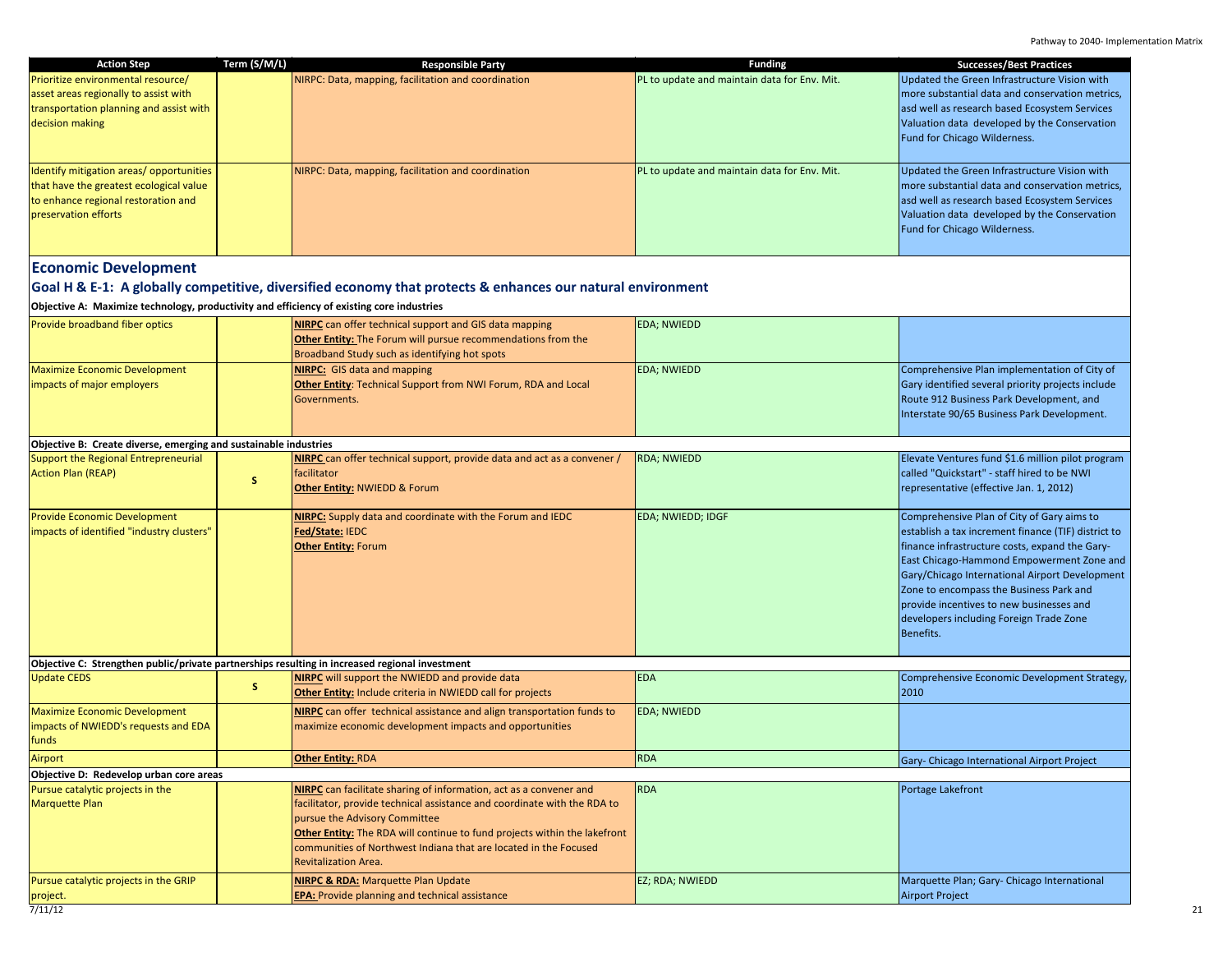| <b>Action Step</b>                                                                       | Term (S/M/L) | <b>Responsible Party</b>                                                                                      | <b>Funding</b>                                      | <b>Successes/Best Practices</b>            |
|------------------------------------------------------------------------------------------|--------------|---------------------------------------------------------------------------------------------------------------|-----------------------------------------------------|--------------------------------------------|
| Objective E: Use/expansion of transportation and other infrastructure advantages         |              |                                                                                                               |                                                     |                                            |
| Prioritize transportation investments                                                    |              | NIRPC: Formulate project selection criteria based on objectives outlined in PL; STP                           |                                                     | South Shore Rail Line                      |
| which achieve improved connectivity                                                      |              |                                                                                                               |                                                     |                                            |
|                                                                                          |              |                                                                                                               |                                                     |                                            |
| Provide cutting-edge utilities, services                                                 |              | <b>NIRPC:</b> Will manage data and provide GIS mapping of utilities, services,                                | <b>EDA; NWIEDD</b>                                  | <b>NIPSCO Economic Development Efforts</b> |
| and Broadband fiber optics, See Goal H                                                   |              | and broadband fiber optics when the data is available.                                                        |                                                     |                                            |
| & E-1, Objective A, #1                                                                   |              | Local: Will manage data and provide data when necessary. Will work with                                       |                                                     |                                            |
|                                                                                          |              | Utilities and Economic development groups to expand access.                                                   |                                                     |                                            |
|                                                                                          |              | Other Entity: Utilities, Economic Development groups, and other                                               |                                                     |                                            |
|                                                                                          |              | organizations which manage data will provide it with the understanding it                                     |                                                     |                                            |
|                                                                                          |              | will be managed confidentially. Utilities and Economic Development                                            |                                                     |                                            |
|                                                                                          |              | groups will work together to expand access.                                                                   |                                                     |                                            |
|                                                                                          |              |                                                                                                               |                                                     |                                            |
|                                                                                          |              |                                                                                                               |                                                     |                                            |
|                                                                                          |              | Objective F: Promote growth that protects and enhances the environmental assets of Northwest Indiana          |                                                     |                                            |
| <b>Pursue land assembly and site</b>                                                     |              | NIRPC will provide technical assistance, data and GIS mapping and                                             | CLC; Land Banks; Brownfields Program                | Portage Lakefront recovers abandoned       |
| preparation efforts                                                                      |              | continue to partner with the Forum to promote land assembly needs                                             |                                                     | brownfields along its waterway             |
|                                                                                          |              | using land use and transportation infrastructure components                                                   |                                                     |                                            |
|                                                                                          |              | Local: LEDO's                                                                                                 |                                                     |                                            |
|                                                                                          |              | Other Entity: The Forum will continue to support LEDO efforts and host                                        |                                                     |                                            |
|                                                                                          |              | additional seminars with NIRPC and develop programs                                                           |                                                     |                                            |
|                                                                                          |              |                                                                                                               |                                                     |                                            |
|                                                                                          |              |                                                                                                               |                                                     |                                            |
| Objective G: Improve the region's workforce to accommodate growth in emerging industries |              |                                                                                                               |                                                     |                                            |
| <b>Provide Economic Development</b>                                                      |              | <b>NIRPC:</b> Coordinate with Forum                                                                           | EDA; NWIEDD; TIF; Tax Abatement;                    | South Shore Rail Line                      |
| impacts of emerging "Green Economy"                                                      |              |                                                                                                               |                                                     |                                            |
| jobs                                                                                     |              |                                                                                                               |                                                     |                                            |
| Create programs to support job and                                                       |              | <b>NIRPC:</b> Assist with grant opportunities and coordinate with NWI Forum                                   | RDA; NWIEDD; local Government                       | <b>NWIEDD</b>                              |
| economic growth                                                                          |              | and RDA                                                                                                       |                                                     |                                            |
|                                                                                          |              | <b>Other Entity:</b> Center for Workforce Innovations, NWI Forum, NWI Ready                                   |                                                     |                                            |
|                                                                                          |              | <b>Program, and Local Governments</b>                                                                         |                                                     |                                            |
| Objective H: Improve overall quality of life to attract businesses and residents         |              |                                                                                                               |                                                     |                                            |
| Create regional identity to support                                                      |              | <b>NIRPC:</b> Coordinate with Forum                                                                           | <b>RED; NWIEDD</b>                                  | <b>Marquette Plan</b>                      |
| <b>Economic Development opportunities</b>                                                |              | Local: Chamber of Commerce                                                                                    |                                                     |                                            |
|                                                                                          |              | Other Entity: The Forum will continue to market NWI to developers, site                                       |                                                     |                                            |
|                                                                                          |              | selectors, real estate brokers and targeted industries                                                        |                                                     |                                            |
|                                                                                          |              |                                                                                                               |                                                     |                                            |
|                                                                                          |              | Goal H & E-2: Expanded access to knowledge & educational opportunities                                        |                                                     |                                            |
|                                                                                          |              | Objective A: Develop a transportation system that provides safe and reliable access to educational facilities |                                                     |                                            |
| Prioritize transportation investments                                                    |              | <b>NIRPC:</b> Include in Project Selection Criteria                                                           | PL; STP                                             | South Shore Rail Line                      |
| which achieve improved connections                                                       |              |                                                                                                               |                                                     |                                            |
|                                                                                          |              |                                                                                                               |                                                     |                                            |
| Objective B: Maintain strategic partnerships with educational institutions               |              |                                                                                                               |                                                     |                                            |
| Create data base of                                                                      |              | <b>NIRPC:</b> Supply information/data and provide contacts                                                    | <b>PL</b>                                           | Work One Northwest Indiana                 |
| education/occupation opportunities                                                       |              | <b>Local:</b> Education Institutions, Universities                                                            |                                                     |                                            |
|                                                                                          |              | <b>Other Entity: NWIWB &amp; CWI supply data &amp; reports</b>                                                |                                                     |                                            |
| Establish partnerships between industry                                                  |              | <b>NIRPC:</b> Provide contacts and connections                                                                | RDA; EDA; EPA                                       | U.S.Steel partnered with Purdue University |
| and educational institutions for                                                         |              |                                                                                                               |                                                     | <b>Calumet Visualization lab</b>           |
| purposes of job training                                                                 |              |                                                                                                               |                                                     |                                            |
|                                                                                          |              |                                                                                                               |                                                     |                                            |
|                                                                                          |              | Objective C: Provide critical information to the public to enable meaningful public participation             |                                                     |                                            |
| Provide "forum style" events                                                             |              | NIRPC: Offer forums with keypad polling                                                                       | PL, other grants and sponsorship for larger events. | Hammond Elementary school forum Dec.6,2011 |
|                                                                                          | s            | Local: Work with NIRPC to educate on Plan recommendations, etc.                                               |                                                     |                                            |
|                                                                                          |              |                                                                                                               |                                                     |                                            |
|                                                                                          |              |                                                                                                               |                                                     |                                            |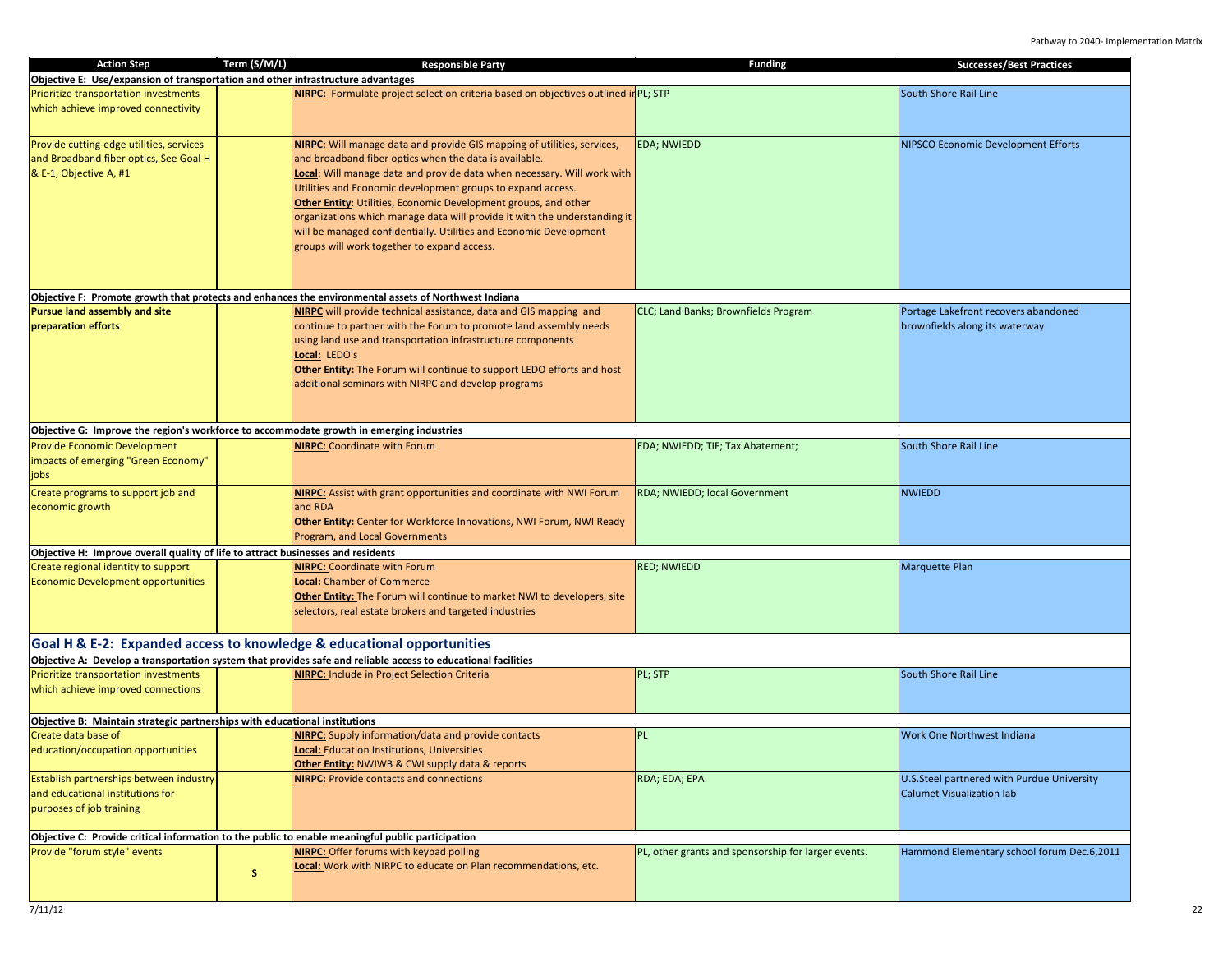| <b>Action Step</b>                                                         | Term (S/M/L) | <b>Responsible Party</b>                                                                                                                  | <b>Funding</b>                                      | <b>Successes/Best Practices</b>                   |
|----------------------------------------------------------------------------|--------------|-------------------------------------------------------------------------------------------------------------------------------------------|-----------------------------------------------------|---------------------------------------------------|
|                                                                            |              | Objective D: Educate leaders about best practices in urban and regional planning and public policy                                        |                                                     |                                                   |
| Conduct civic and governmental                                             |              | NIRPC can act a facilitator, share information and provide technical                                                                      | PL                                                  | Public meeting at Chesterton Town Hall            |
| activities in locations convenient to the                                  |              | assistance and support                                                                                                                    |                                                     |                                                   |
| urban core                                                                 |              |                                                                                                                                           |                                                     |                                                   |
|                                                                            |              |                                                                                                                                           |                                                     |                                                   |
|                                                                            |              | Objective E: Improve infrastructure connectivity and access to the technology that supports distance education                            |                                                     |                                                   |
| Prioritize transportation investments                                      |              | <b>NIRPC</b> will include in Project Selection Criteria                                                                                   | PL; STP                                             | South Shore Rail Line                             |
| which achieve improved connectivity                                        |              |                                                                                                                                           |                                                     |                                                   |
|                                                                            |              |                                                                                                                                           |                                                     |                                                   |
|                                                                            |              |                                                                                                                                           |                                                     |                                                   |
| <b>Stewardship &amp; Governance</b>                                        |              |                                                                                                                                           |                                                     |                                                   |
| Goal S&G-1: Environmental justice: shared benefits and burdens             |              |                                                                                                                                           |                                                     |                                                   |
|                                                                            |              | Objective 1-A: Increase outreach in environmental justice communities and improve the public involvement process to eliminate barriers    |                                                     |                                                   |
|                                                                            |              | and engage minority, disabled, elderly, and low-income populations in regional decision-making.                                           |                                                     |                                                   |
| Host an annual regional forum                                              |              | <b>NIRPC:</b> Lead the outreach effort to ensure that all groups are well                                                                 | PL                                                  | Listening sessions held in the areas of Motorized |
| addressing progress in 2040 CRP                                            |              | represented.                                                                                                                              |                                                     | Transportation, Public Transit, and the           |
| implementation and issue-oriented                                          |              | Host forums and roundtables at appropriate and easily accessible sites.                                                                   |                                                     | Environment as part of the 2040 Comprehensive     |
| roundtables, as appropriate.                                               | S/M/L        | <b>Fed/State:</b> Attend annual forums                                                                                                    |                                                     | Regional Plan update. Listening sessions held as  |
|                                                                            |              | Local: Assist NIRPC in outreach efforts to reach E.J. communities in your                                                                 |                                                     | part of the Greenways + Blueways 2020 planning    |
|                                                                            |              | local jurisdiction.                                                                                                                       |                                                     | process on non-motorized transportation.          |
|                                                                            |              |                                                                                                                                           |                                                     |                                                   |
| Provide ongoing communication to                                           |              | <b>NIRPC:</b> Publish a quarterly newsletter.                                                                                             | PL.                                                 | Plan Cheyenne includes a unique structure and     |
| regional stakeholders on a quarterly                                       |              |                                                                                                                                           |                                                     | online RFP process, and incorporation of cutting  |
| basis.                                                                     | S/M/L        |                                                                                                                                           |                                                     | edge public participation strategies.             |
|                                                                            |              |                                                                                                                                           |                                                     |                                                   |
|                                                                            |              |                                                                                                                                           |                                                     |                                                   |
| Support and facilitate meaningful public                                   |              | <b>NIRPC:</b> Develop a Social Equity section on the NIRPC website.                                                                       | PL; Foundations                                     | Best Practice Website: Metro Boston Indicators    |
| participation in planning efforts at all                                   |              |                                                                                                                                           |                                                     | Project (www.regionalindicators.org/equity/)      |
| scales, including expanding NIRPC's                                        | s            |                                                                                                                                           |                                                     |                                                   |
| online capabilities.                                                       |              |                                                                                                                                           |                                                     |                                                   |
|                                                                            |              |                                                                                                                                           |                                                     |                                                   |
|                                                                            |              | Objective 1-B: Improve capacity to identify residential, employment, and transportation patterns of low-income and minority populations   |                                                     |                                                   |
|                                                                            |              | so that their needs may be identified and addressed, and the impacts of transportation can be fairly distributed                          |                                                     |                                                   |
| <b>Establish a Core Communities</b>                                        |              | NIRPC: Reach out to core community leaders, seeking representatives for Need Local dedicated source                                       |                                                     | Staff serve on Urban Core Communities (Gary,      |
| Committee to provide technical support                                     |              | the Core Communities Committee.                                                                                                           |                                                     | East Chicago, Michigan City) Steering Committees  |
| and assist in securing resources from                                      |              | Local: Identify leaders to participate in the Committee.                                                                                  |                                                     | for various plans and projects. Walkable and      |
| federal, philanthropic and other                                           |              |                                                                                                                                           |                                                     | Livable Communities Institute Conducted a         |
| external sources.                                                          | s            |                                                                                                                                           |                                                     | research about implementing projects to support   |
|                                                                            |              |                                                                                                                                           |                                                     | active living, This handbook provides guidance of |
|                                                                            |              |                                                                                                                                           |                                                     | how to form a community committee.                |
|                                                                            |              |                                                                                                                                           |                                                     | http://www.walklive.org/                          |
|                                                                            |              |                                                                                                                                           |                                                     |                                                   |
|                                                                            |              | Objective 1-C: Avoid disproportionately high and/or adverse impacts on minority, disabled, elderly and/or low-income populations.         |                                                     |                                                   |
| Consider the benefits and burdens of                                       |              | <b>NIRPC:</b> Build upon the Environmental Justice Analysis conducted for the                                                             | <b>Environmental Justice Community Impact Grant</b> | The Executive Office of Energy and                |
| potential decisions on environmental                                       |              | 2040 CRP to develop tools to evaluate benefits and burdens of projects                                                                    | Program                                             | Environmental Affairs (EEA) of Massachusetts      |
| justice communities.                                                       |              | on E.J. communities.                                                                                                                      |                                                     | provides this Smart Growth/Smart Energy Toolkit   |
|                                                                            | S/M/L        | Explore the potential for providing E.J. analysis tools and technical                                                                     |                                                     | on the website.                                   |
|                                                                            |              | support for local governments.                                                                                                            |                                                     | http://www.mass.gov/envir/smart growth toolk      |
|                                                                            |              | <b>Local:</b> Develop plans and tools to address benefits and burdens of local                                                            |                                                     | it/pages/mod-ej.html                              |
|                                                                            |              | projects.                                                                                                                                 |                                                     |                                                   |
|                                                                            |              | Objective 1-D: Minimize and/or mitigate unavoidable impacts on low-income and/or minority populations by providing offsetting initiatives |                                                     |                                                   |
| and enhancement measures to benefit affected communities and neighborhoods |              |                                                                                                                                           |                                                     |                                                   |
| See Objecitve 1-C above.                                                   |              |                                                                                                                                           |                                                     |                                                   |
|                                                                            |              |                                                                                                                                           |                                                     |                                                   |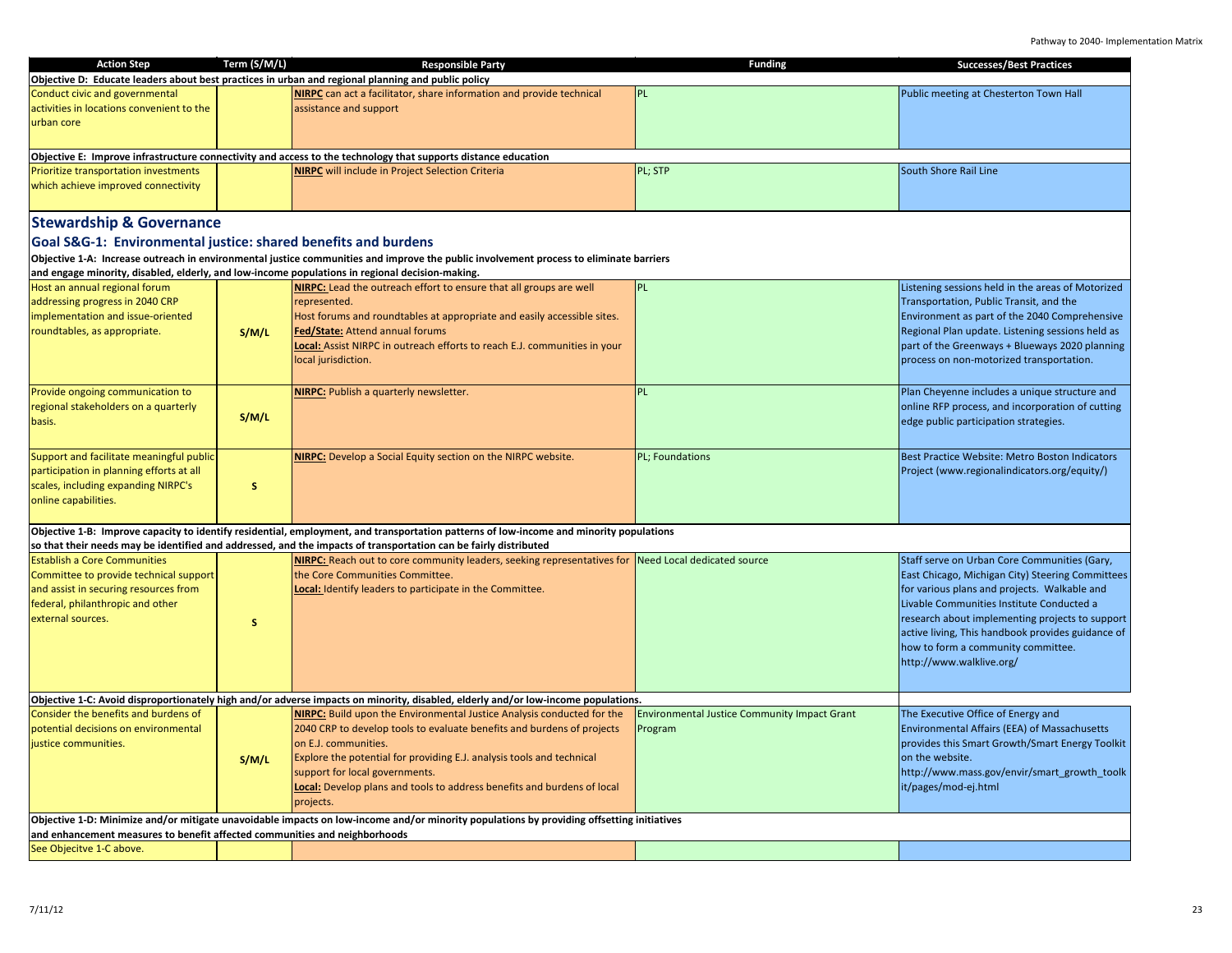Pathway to 2040- Implementation Matrix

| <b>Action Step</b>                                                                                                                                                                                                                                     | Term (S/M/L) | <b>Responsible Party</b>                                                                                                                                                                                                                                                                                                                                                                                          | <b>Funding</b>                                                                                                                                                                                                                                                          | <b>Successes/Best Practices</b>                                                                                                                                                                                                                                                                                                                                                                                                           |
|--------------------------------------------------------------------------------------------------------------------------------------------------------------------------------------------------------------------------------------------------------|--------------|-------------------------------------------------------------------------------------------------------------------------------------------------------------------------------------------------------------------------------------------------------------------------------------------------------------------------------------------------------------------------------------------------------------------|-------------------------------------------------------------------------------------------------------------------------------------------------------------------------------------------------------------------------------------------------------------------------|-------------------------------------------------------------------------------------------------------------------------------------------------------------------------------------------------------------------------------------------------------------------------------------------------------------------------------------------------------------------------------------------------------------------------------------------|
|                                                                                                                                                                                                                                                        |              | Objective 1-E: Increase awareness and understanding of environmental justice issues among decision makers                                                                                                                                                                                                                                                                                                         |                                                                                                                                                                                                                                                                         |                                                                                                                                                                                                                                                                                                                                                                                                                                           |
| Facilitate increased understanding and<br>meaningful discussion of social justice<br>issues, in particular as they relate to the<br>relationship between land use,<br>transportation and environmental<br>planning efforts in the core<br>communities. | S/M/L        | <b>NIRPC:</b> Increase and broaden public participation activities to ensure an<br>ongoing and meaningful process for citizens.<br>Educate NIRPC Commissioners and other local decision makers on the<br>importance of ensuring social justice in our region.                                                                                                                                                     | <b>PL</b>                                                                                                                                                                                                                                                               | 1-The Executive Office of Energy and<br>Environmental Affairs (EEA) of Massachusetts<br>provides this Smart Growth/Smart Energy Toolkit<br>on the website.<br>http://www.mass.gov/envir/smart_growth_toolk<br>it/pages/mod-ej.html<br>2- Environmental Justice workshops for the CRP<br>and Illiana Expressway projects                                                                                                                   |
| Build local capacity and understanding<br>of the regional impacts of local planning<br>and promote "best practices" among<br>both the general public and<br>elected/appointed officials, as<br>described elsewhere in this Plan.                       | S/M/L        | <b>NIRPC:</b> Maintain an active and meaningful role in ongoing regional<br>initiatives, including: Quality of Life Council, Quad-State Accord, Great<br>Lakes Restoration Initiative and other initiatives described elsewhere in<br>the CRP, as well as any other regional initiatives. Ensure public & media<br>appearances by staff as well as public input sessions include these themes<br>when appropriate | <b>PL</b>                                                                                                                                                                                                                                                               | 1- Transit Listening Sessions prior to 2040 CRP<br>Update explaining how transit is funded in the<br>region and the process behind it<br>2- NIRPC's CLC program                                                                                                                                                                                                                                                                           |
|                                                                                                                                                                                                                                                        |              | Objective 1-F: Mitigate displacement of local residents and the loss of property investments when redeveloping the urban core                                                                                                                                                                                                                                                                                     |                                                                                                                                                                                                                                                                         |                                                                                                                                                                                                                                                                                                                                                                                                                                           |
| Provide support for integration of<br>livable communities' standards and<br>social equity considerations into local<br>planning decision-making.                                                                                                       | S/M/L        | <b>NIRPC:</b> Use the Core Communities Committee to provide support and<br>advocacy in the urban core communities.<br>Local: Use plans and policies to encourage the retention of existing<br>residents while allowing for redevelopment.                                                                                                                                                                         | <b>CLC</b>                                                                                                                                                                                                                                                              | Livable Center Initiative by Atlanta Regional<br>Commission                                                                                                                                                                                                                                                                                                                                                                               |
| Goal 2: Efficient and coordinated local government                                                                                                                                                                                                     |              |                                                                                                                                                                                                                                                                                                                                                                                                                   |                                                                                                                                                                                                                                                                         |                                                                                                                                                                                                                                                                                                                                                                                                                                           |
| Objective 2-A: Facilitate the consolidation of redundant local government services                                                                                                                                                                     |              |                                                                                                                                                                                                                                                                                                                                                                                                                   |                                                                                                                                                                                                                                                                         |                                                                                                                                                                                                                                                                                                                                                                                                                                           |
| Shared service and utility agreements,<br>coordination and consolidation                                                                                                                                                                               | S/M/L        | <b>NIRPC:</b> Facilitate and foster opportunities for shared local government<br>services and improving the fiscal sustainability of the counties and<br>existing cities and towns.                                                                                                                                                                                                                               | NIRPC Local Government Assistance Committee meet<br>with regional finance experts, other local elected<br>officials and members of the Indiana General Assembly<br>to devise a strategy.                                                                                | Ask the Indiana Asociation of Cities & Towns and<br>Association of Indiana Counties for examples in<br>Indiana that work. In addition, the following<br>resource is among examples of municipal service<br>agreements, etc. It is the the New York<br>Association of Counties. It is "The Shared<br>Municipal<br>Service Incentive Program:<br>A Policy Primer" http://nysac.org/policy-<br>research/documents/sharedservicesbriefing.pdf |
| Shared purchasing agreements                                                                                                                                                                                                                           | S/M/L        | NIRPC: Facilitate and foster opportunities for shared purchasing<br>agreements. Bundle this task with the shared service agreement task<br>above.                                                                                                                                                                                                                                                                 | NIRPC Local Government Assistance Committee meet<br>with other local elected officials to devise a financial<br>strategy. Include members of the Indiana General<br>Assembly if state enabling legislation might be required. the paper "Municipal Cooperation: Sharing | Approach the Indiana Asociation of Cities &<br>Towns and Association of Indiana Counties for<br>examples in Indiana that work. In addition, see<br>Services in New York"<br>http://www.empirecenter.org/publications/muni<br>cipal-cooperation-sharing-services-in-ny/                                                                                                                                                                    |
|                                                                                                                                                                                                                                                        |              | Objective 2-B: Promote coordination of land use and corridor planning across jurisdictional boundaries                                                                                                                                                                                                                                                                                                            |                                                                                                                                                                                                                                                                         |                                                                                                                                                                                                                                                                                                                                                                                                                                           |
| Review and advise communities in the<br>region as intergovernmental<br>agreements (IGAs) are developed to<br>address various issues of mutual and<br>broader regional benefit.                                                                         | S/M/L        | <b>NIRPC:</b> Discuss at the new Technical Planning Committee regarding<br>implementation of the 2040 CRP what can be accomplished across<br>community and county boundaries regarding land use and plannning<br>coordination.                                                                                                                                                                                    | PL, and search for other sources of funds for land use<br>planning to expand NIRPC role as needed.                                                                                                                                                                      | Research best practices as highlighted by the<br>National Assocations of Regional Councils (NARC)                                                                                                                                                                                                                                                                                                                                         |